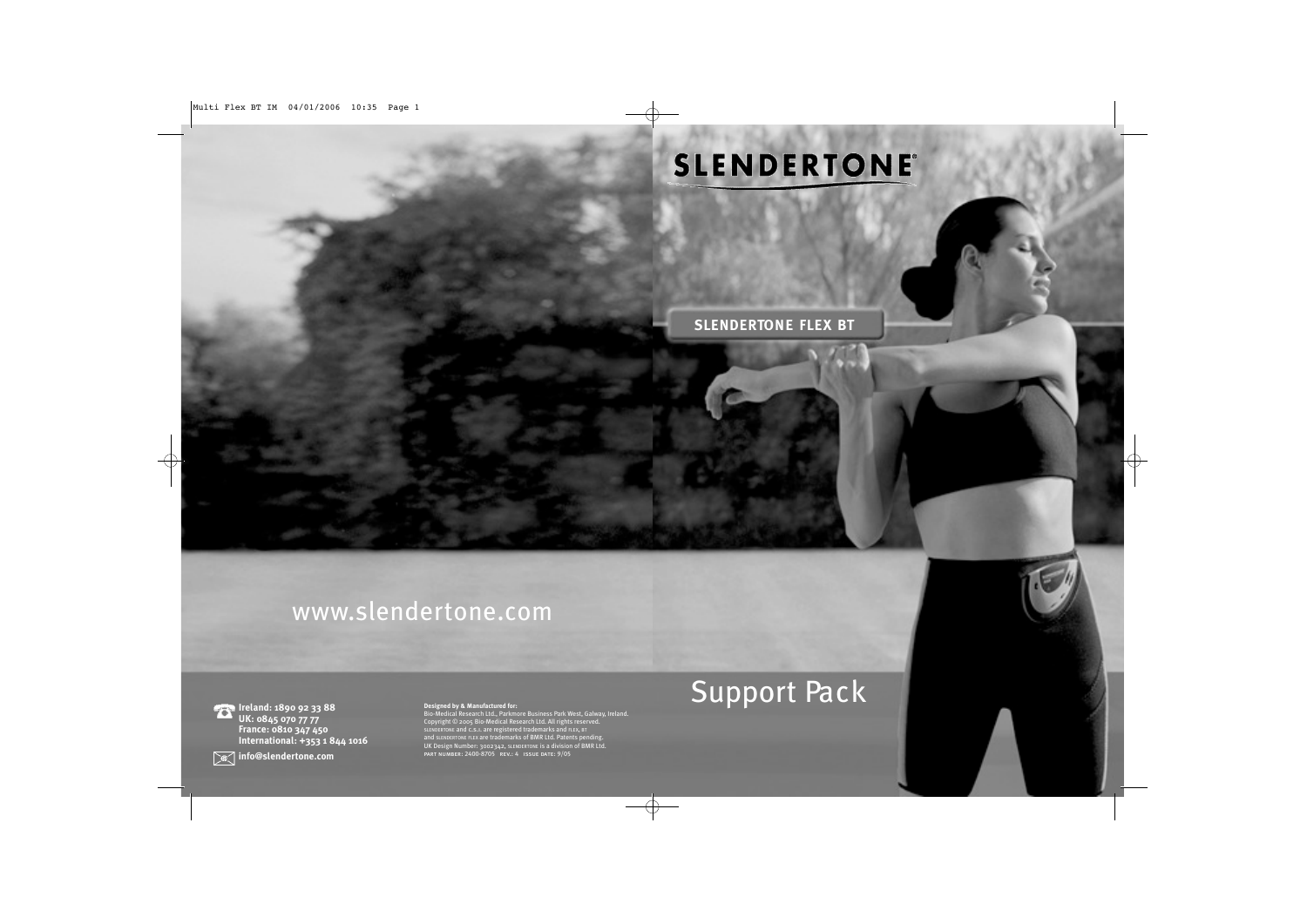### Your SLENDERTONE FLEX BT Unit and Display



## Your FLEX BT Display

- 1 **Battery power remaining**
- **2**  $\overline{\wedge}$  Highest intensity reached to date
- Pad contact problem (see page 9)
- SLENDERTONE FLEX BT indicator
- Number of sessions completed
- Mute function activated
- 7 **COP** Length of time remaining in current session/error messages
- 8 | Pause function activated
- $\overline{9}$  (5) Left hand side intensity
- 10  $\sqrt{5}$  Right hand side intensity
- 11 AMUSCLES contracting/relaxing
- **12**  $\binom{00}{1}$  User progressing
- 13  $\oslash$  Unit switched off before session complete
- 14 **4 Programme number**
- 15 **O**m Keylock activated

## Advanced Features of Your SLENDERTONE FLEX BT Unit

### 1 Information Button (i)

### INTENSITY LEVELS (Fig. a):

Press the information button once to display the intensity of the programme in operation.

### AVERAGE INTENSITY (Fig. b)

Press the information button twice to show you the average intensity on both the right and left hand side of the shorts over the past three sessions.

### HIGHEST INTENSITY LEVELS (Fig. c)

Press the information button three times to display the highest intensity you have reached on both the left and right hand side of your shorts.

### NUMBER OF SESSIONS TO DATE (Fig. d)

Press the information button four times to show you how many sessions you have completed to date, a good way of keeping track of your progress. The unit will reset itself to 0 after 250 sessions.

### 2 Intensity Keylock Function (Fig. e)

If you find a comfortable intensity level press the upper and lower halves of the left intensity button at the same time to lock that intensity. The keylock function also locks the programme button. This function only remains active during the session in which it is activated. Deactivate the keylock function by performing the same action again.

|   |   | Fig. a |
|---|---|--------|
|   | Ы | Fig.b  |
| 4 |   | Fig. c |
| 큐 |   | Fig. d |

### 3 Mute Function (Fig. f)

If you want to switch off your unit's sound effects, press the information button and the programme button at the same time. The mute function remains active indefinitely unless manually changed. Deactivate the mute function by performing the same action again.

Fig. f

25:08

### 4 Error Messages

In the unlikely event of your unit developing a fault, one of three error messages may appear. If **E002** appears, switch your unit off and on again. This should rectify the problem. If this message persists, return your unit for repair. If the error message **E003** or E004 appears, your unit has developed an internal fault and should be returned for repair.

### Caring For Your Shorts & Unit

You should never let your SLENDERTONE FLEX BT unit get wet, but you may wipe it clean with a lightly dampened cloth from time to time. The SLENDERTONE FLEX BT shorts can be washed, but you must first remove the unit and pads. You must always follow the instructions on the label when washing the shorts.

Never machine wash your SLENDERTONE FLEX BT  $\Gamma^{\mathbb{N}}$ shorts. You should always hand wash them in lukewarm water. This protects the internal wiring from damage in the washing machine. It is recommended that you take care even when hand washing and never wring the shorts to remove water.

Do not use any bleach when washing your ₩ shorts.

- 阅 Do not dry clean your shorts.
- 母 Do not tumble dry your shorts. You should always dry them on a flat surface. Do not dry them over anything hot (e.g. a radiator) as they contain plastic parts. You should ensure the shorts are completely dry before use.







Intensity Keylock Function Mute Function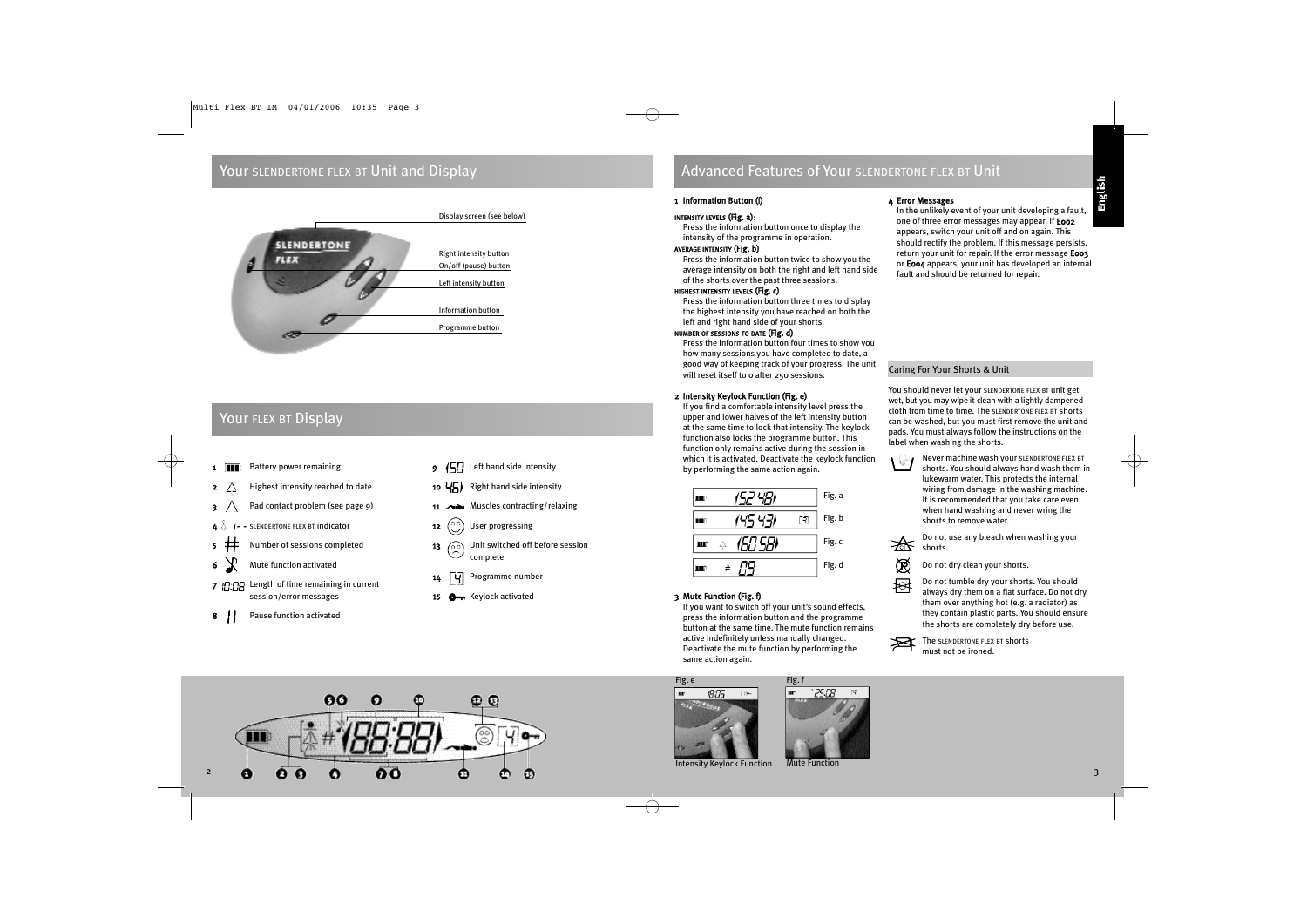### How to Get Up and Running

The material contained in the SLENDERTONE FLEX BT shorts allows them to fit a variety of sizes. The fasteners at the waist and legs allow the shorts to be adjusted to fit a variety of dress sizes. The shorts are available in 3 different sizes and have been designed to fit the following waist sizes:

| Small:  | 24"-28" / 61cm-71cm |
|---------|---------------------|
| Medium: | 28"-32" / 71cm-81cm |
| Large:  | 32"-36" / 81cm-91cm |

- 1 Turn the SLENDERTONE FLEX BT shorts inside out and place them on a flat surface. Begin with the back of the shorts facing upward.
- 2 Remove the covers from the patterned side of the two large pads (Fig. a) and place one pad on each of the large pad locators, using the positioning guide that best suits your figure (Fig. b). Do not dispose of the covers as you may need them later.
- 3 Repeat step 2 with the four smaller pads, placing two on the rear pad locators and two on the front. Ensure all pads cover their metal studs and press each pad surface firmly to its pad locator. Do not throw the covers away as you will need them later. Turn the shorts right side out.

### *Battery Insertion*

4 To open the battery compartment, press the embossed arrow  $\triangle$  and slide the cover off. With the unit facing towards you, place the first of three 1.5V(LR03/AAA) batteries into the right hand space with the flat (negative) end first and then push the positive end into place. Insert the second battery into the left hand space, again with the flat end first. Finally place the third battery into the central space with the flat end last and replace the battery cover.

### *Note: Battery Removal*

When removing the batteries raise the negative end of the central battery and lift out. Then remove the left and right hand batteries.

The battery compartment must be closed  $\sum$  when the unit is on.  $\sum$ 

- 5 Open the fastening's at the waist and legs and pull the shorts on fully. Loosely fasten the waistband. To ensure correct positioning, check that the pads on your bottom are level with the widest part of your bottom, the pads on the back of your thighs lie directly underneath the crease of your bottom and the pads on the front are placed beneath the line where the top of your thighs meet your upper body (Fig. c & d).
- 6 Unfasten the waistband, reach into the back of the shorts and remove the covers from the small pads on your bottom. Then refasten the shorts comfortably around your waist (Fig. e). Next, reach into the leg openings to remove the covers from the large pads on the back of your thighs and from the small pads on the front of your thighs. Press all of the pads firmly against your bottom and thighs and refasten the leg openings.

### **Note:**

Do not dispose of these covers as you will need them at the end of the session.

7 Slide the unit into the holder until it clicks into place.

- 8 Press and hold the On/off button for two seconds to switch the unit on (Fig. f). The unit is programmed to begin on Programme 1. After a set number of sessions in each programme the unit will automatically advance you to the next programme.
- 9 Increase the intensity to a level you find comfortable (Fig. g). You do not have to reach the same intensity on both sides however the unit will automatically increase the left or right intensity to ensure that one stays no more than 10 units above the other.
- 10 If you wish to pause the session before the programme is finished press the On/off button briefly. To restart the programme press the On/off
- 11 When the session is finished, the unit stops automatically. Press and hold the On/off button for two seconds to switch the unit off, if you forget the unit will automatically switch itself off.
- 12 To remove the shorts, open the waist- and legfastenings and roll the shorts down so that they begin to turn inside out (Fig h). Use the four small pad locators to gently peel the four small pads from your skin. Replace the covers on the two small pads on the front of your thighs. Then peel away the large pads from the back of your thighs and step out of the shorts.
- 13 Place the shorts on a flat surface with the four uncovered pads facing upwards. Replace the covers on these pads, turn the shorts the right way out and pack your unit away until it's next use.

### **Note:**

You may stop the session at any time by simply pressing the On/ Off button for 2 seconds.

### **Important:**

You should leave at least six hours between sessions.

### Your SLENDERTONE FLEX BT Programmes

| Prog.          | <b>Duration</b><br>(minutes) | No. of<br><b>Sessions</b> | Intensity<br>Level (Max.) |
|----------------|------------------------------|---------------------------|---------------------------|
| 1 Introduction | 20                           | ٦                         | 99                        |
| 2 Beginner     | 25                           | 10                        | 99                        |
| 3 Intermediate | 30                           | 20                        | 99                        |
| 4 Advanced     | 30                           | Indefinite                | 99                        |

### NOTES:

- The SLENDERTONE FLEX BT unit is pre-programmed to complete a specific number of sessions in programmes 1 to 3 before progressing to the next level. As you progress from one programme to the next the  $\mathcal{O}_2$  symbol appears and the programme number will flash three times. If you do not wish to run the new programme, you can override this function by pressing the programme button until your desired programme is selected.
- Programmes 1 to 3 include a warm up and warm down phase.
- Once selected, programme 4 runs indefinitely unless manually changed.

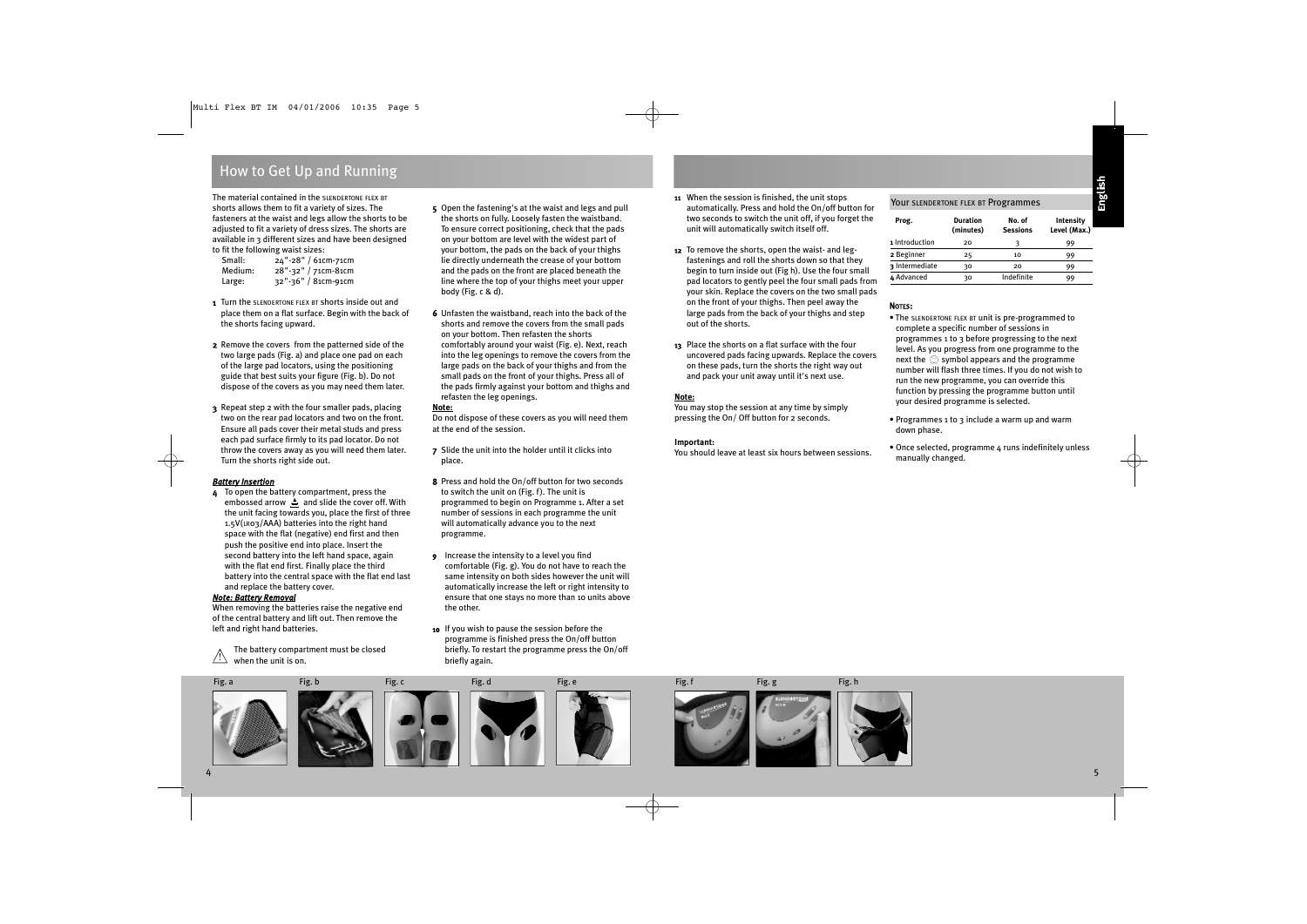### Questions and Answers **Questions & Answers**

### *Can I use my SLENDERTONE FLEX BT unit for*  Q *post natal exercise?*

A Yes. If you are using your SLENDERTONE FLEX BT unit for<br>A post natal toning you should only begin the post natal toning, you should only begin the exercises a minimum of six weeks after childbirth – and you must consult your doctor first. If you have had a Caesarean in the past three months, you must consult your doctor for approval before using the SLENDERTONE FLEX BT shorts.

#### *How often can I use my SLENDERTONE FLEX BT unit?* Q

You may use your FLEX BT unit more than once a day.  $\bm{A}$  You may use your FLEX BT unit more than once a day.<br>However, you must always leave at least 6 hours between two sessions, to allow your muscles to recuperate fully.

#### *How do I know when to replace the pads?* Q

You may notice the signal is weakening even if the batteries are OK. This usually indicates that the pads are wearing and will soon need replacing. You can check this by inserting new batteries and/or adjusting the shorts to ensure correct positioning. Replacement pads can be purchased from your nearest SLENDERTONE stockist, on our website at www.slendertone.com or by calling your local SLENDERTONE Careline. A

### *The pads are not sticking to the shorts even though* Q *they are fairly new. Is there any reason for this?*

Ensure the patterned side of each pad is always placed onto the shorts. The black side of the pads should always be facing you. Press the edges of each pad very firmly onto the shorts before and after each session. A

### *The stimulation is uncomfortable. How can I* Q *improve this?*

Ensure the pads are positioned correctly and that they are pressed firmly against your skin. You can check their placement by switching off your unit and repositioning the shorts as described on page  $\Delta$ . You may also find it beneficial to rub a moisturiser into the skin between sessions. A

#### *My skin is red after the session. Is this a problem?* Q

Some redness of the skin after a SLENDERTONE FLEX BT session is normal. It is partly due to an increase in the blood-flow under the skin and should fade after the session. You may also experience some reddening of the skin due to the pressure of the stretched shorts. This is common and is the same as the pressure marks you can get from tight clothing. If the problem persists, you should stop using the product. On very rare occasions there may be a reaction to the gel on the pads. Contact SLENDERTONE or your stockist for advice. A A

### *The signal on one side of my body feels different to the other. What should I do?*

- 1 If the signal is weaker on one side of your body, you can simply increase the intensity button for that side to make the exercise stronger.
- 2 Ensure all of the pads are correctly positioned (see page  $\Delta$ ).
- 3 You can also try tightening the hook and loop fastenings on the leg with the weaker signal to see if the strength increases.

A

A

 $\overline{O}$ 

 $\Omega$ 

 $\Omega$ 

A

### *I can feel a signal going across my body rather than up and down the legs. Why is this?*

You have a SLENDERTONE FLEX Abdominal Training System unit in your SLENDERTONE FLEX BT shorts. The SLENDERTONE FLEX Abdominal Training System unit and the SLENDERTONE FLEX Bottom & Thigh Toning System unit are not interchangeable. Use of either in an incorrect garment will result in an unbalanced stimulation and in an inefficient toning session.

#### *I can feel a contraction on the back of my leg but not the front. What should I do?*  $\overline{O}$

If the back of your thigh and your bottom are being exercised but not the front of your thigh, the small pad on the front of your thigh is not covering the metal stud properly or is not flat against your skin. Pause your exercise, unfasten your shorts and reposition the pad. Then, refasten the hook and loop tightly but comfortably.

### *I can feel a contraction on the front of my leg but not the back. What should I do?*

If the front of your thigh is being exercised but not the back of your thigh or your bottom, the small pad on your bottom is not covering the metal stud properly or is not flat against your skin. Pause your exercise, unfasten your shorts and reposition the pad. Then, refasten the hook and loop tightly but comfortably. A

### *I have inserted new batteries, but cannot feel any signal. Why?*

This can happen with some low-quality batteries. In order to enjoy the full benefits of your SLENDERTONE FLEX Bottom & Thigh Toning System, you should always use high-quality, alkaline batteries to operate your unit.

### *I can feel a contraction 0n one leg but not the other.* Q *What should I do?*

- If one leg is not receiving any signal, try the following: A
- 1 Fasten the hook and loop on the legs and waist of your SLENDERTONE FLEX BT shorts more tightly to see if that helps.
- 2 Pause the exercise, unfasten your shorts and ensure all of the pads on the side with no signal are fully covering their respective metal studs and are flat against your skin. Reposition any that are not flat against your skin and the pad locator, fasten your shorts tightly and start the exercise again.
- 3 If neither of the above solutions help, please contact your SLENDERTONE stockist for advice.

### *I have reached an intensity of 99 but want to get a* Q *stronger contraction. What should I do?*

For a stronger contraction on the bottom, use your SLENDERTONE FLEX BT shorts sitting down. To improve the contractions on the front of your thighs, try tightening the hook and loop on the legs. A

### *My calf muscles are contracting. Is this normal?* Q

A Yes. c.s.i. technology stimulates the nerves which<br>
control your muscles. Stimulating the sciatic noncontrol your muscles. Stimulating the sciatic nerve can cause your calf muscles to contract and is perfectly safe as long as the sensation is comfortable.

#### *I feel a tingling above my knee. Is this normal?* Q

Yes. However, if you have a history of joint problems, especially in the knee area, refer to the 'Dos and Don'ts' section on page 10.

### *There are long delays in programme 4, particularly if I use the Pause button. Why is this?*

The SLENDERTONE FLEX BT unit's relaxation phases are always of the same, or even of a longer duration, than the contraction phases. The longest relaxation phase in programme 4 lasts for 10 seconds. If, having paused a session, you 'un-pause' the unit in the middle of a contraction phase, your unit will not begin stimulating again until that contraction/relaxation cycle has finished. This could be as long as 20 seconds, but the programme will continue as normal after that.

### *Can I use my SLENDERTONE FLEX BT to treat muscles weakened from lack of use due to injury?*

Q

 $\Omega$ 

A

A

A

Your SLENDERTONE FLEX BT may additionally be used for the alleviation of or compensation for injury. Consultation with your doctor is required to establish a rehabilitation programme with the SLENDERTONE FLEX BT unit, which would safely provide improvement to the strength and tone of the abdominal muscles.

## Product Guarantee

Should your unit develop a fault within two years of purchase, SLENDERTONE will undertake to replace or repair the unit or any parts found to be defective with no charge for labour or materials, provided the unit \*:

- has been used for its intended purpose and in the manner described in this instruction manual.
- has not been connected to an unsuitable power source.
- has not been subjected to misuse or neglect.

• has not been modified or repaired by anyone other than an approved SLENDERTONE agent.

This guarantee complements existing national guarantee obligations and does not affect your statutory rights as a consumer.

\* This excludes consumables (e.g. pads, belt etc.) when subject to normal wear and tear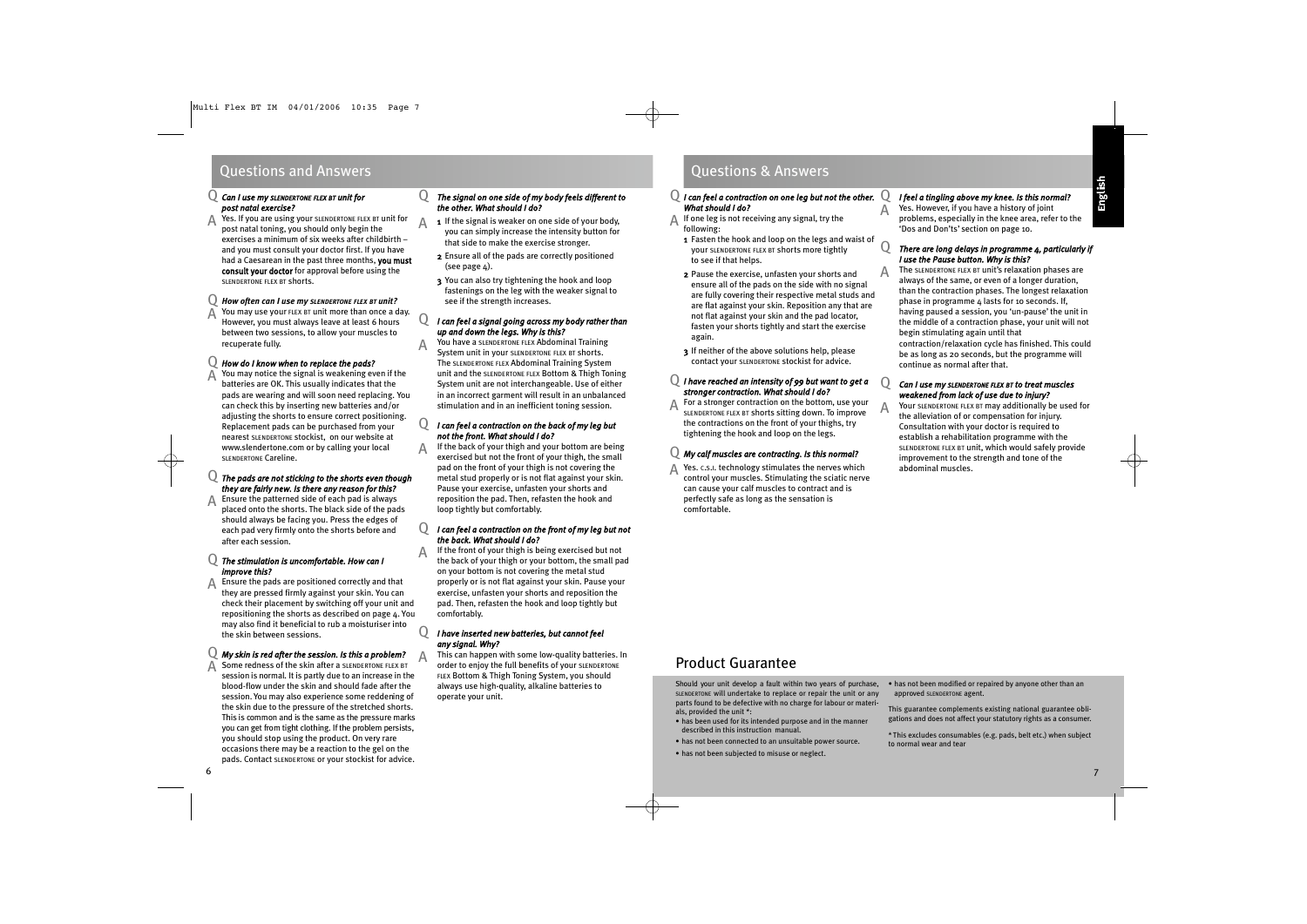| Problem                                                           | <b>Possible cause</b>                               | <b>Solution</b>                                                                                      |
|-------------------------------------------------------------------|-----------------------------------------------------|------------------------------------------------------------------------------------------------------|
| The display doesn't come on &<br>there is no signal from the unit | The batteries are inserted<br>incorrectly           | Reposition the batteries as<br>described on page 4                                                   |
|                                                                   | The batteries are dead                              | Replace the batteries                                                                                |
|                                                                   | Low-quality batteries used                          | You should only use high-quality,<br>alkaline batteries with your<br><b>SLENDERTONE FLEX BT UNIT</b> |
| The session is running but there is<br>no stimulation             | The unit has been paused                            | Press the On/off button briefly                                                                      |
| The battery symbol is flashing and<br>the unit emits three beeps  | The batteries are low                               | Replace the batteries                                                                                |
| The contractions are very weak                                    | The batteries are low                               | <b>Replace the batteries</b>                                                                         |
| even when the intensity is high                                   | Low-quality batteries used                          | You should only use high-quality,<br>alkaline batteries with your<br>SLENDERTONE FLEX BT UNIT        |
|                                                                   | The pads are worn                                   | Contact your local stockist for<br>replacement SLENDERTONE pads                                      |
|                                                                   | Poor pad positioning                                | See page 4 for the correct<br>positioning of the pads & shorts                                       |
|                                                                   | Pads not covering studs                             | Reposition the pads                                                                                  |
|                                                                   | Inadequate pressure on the pads                     | Fasten the hook and loop more<br>tightly on the legs and front of the<br>shorts                      |
| The intensity stops increasing while                              | The batteries are low                               | Replace the batteries                                                                                |
| the sensation is still quite low                                  | Low-quality batteries used                          | You should only use high-quality,<br>alkaline batteries with your<br><b>SLENDERTONE FLEX BT UNIT</b> |
| I am not getting many sessions<br>from a new set of batteries     | Low-quality batteries used                          | You should only use high-quality,<br>alkaline batteries with your<br><b>SLENDERTONE FLEX BT UNIT</b> |
| Eoo2/Eoo3/Eoo4 has appeared on<br>the display                     | Error message indicating a problem<br>with the unit | See page 3 for further details                                                                       |

## Trouble-Shooting Guide Trouble-Shooting Guide

| Problem                                | <b>Possible cause</b>         | <b>Solution</b>                                                                 |
|----------------------------------------|-------------------------------|---------------------------------------------------------------------------------|
| Unpleasant feeling beneath the<br>pads | The pads are worn             | Contact your local stockist for<br>replacement SLENDERTONE pads                 |
|                                        | Pads not covering studs       | Reposition the pads on the shorts                                               |
|                                        | Too many consecutive sessions | You should leave at least six<br>hours between sessions                         |
|                                        | Poor pad contact with skin    | Fasten the hook and loop more<br>tightly on the legs and front of the<br>shorts |
| The pad contact indicator symbol       | Pads not covering metal stud  | Reposition the pads on the shorts                                               |
| $(\wedge)$ is flashing on the LCD *    | Pads are worn                 | Contact your local stockist for<br>replacement SLENDERTONE pads                 |
|                                        | Pads on wrong way around      | Ensure black surface of each pad<br>is facing you                               |
|                                        | Covers still on the pads      | Ensure covers are removed from<br>both sides of the pads                        |
|                                        | Poor pad contact with skin    | Fasten the hook and loop more<br>tightly on the legs and front of the<br>shorts |
|                                        | Unit not fully in holder      | Push the unit into the holder until<br>it clicks into place                     |

**\*** The  $\wedge$  symbol always appears in conjunction with the left/right arrows:

### Pad contact indicator and left arrow appear on your display.

This indicates one of two possible problems with the pads on the left-hand side of the shorts.

- 1 The large pad is not covering the stud properly or is not flat against your skin. Pause your exercise, unfasten your shorts and reposition the pad.
- 2 Neither of the small pads are covering their studs properly or are not flat against your skin. Pause your exercise, unfasten your shorts and reposition both pads.

### Important:

If only one of the two small pads is curled-up or not covering the stud, the pad contact indicator will not flash. In this case, see page 7, Question 1 for advice.

Pad contact indicator and right arrow appear

If both arrows appear with the pad contact

1 See previous steps 1 and 2 on both legs. 2 The unit is not inserted fully into the holder.

3 There is a problem with your SLENDERTONE FLEX BT unit. Return it to SLENDERTONE or your local

on your display.

indicator.

stockist.

See previous steps 1 and 2.

Click it into position.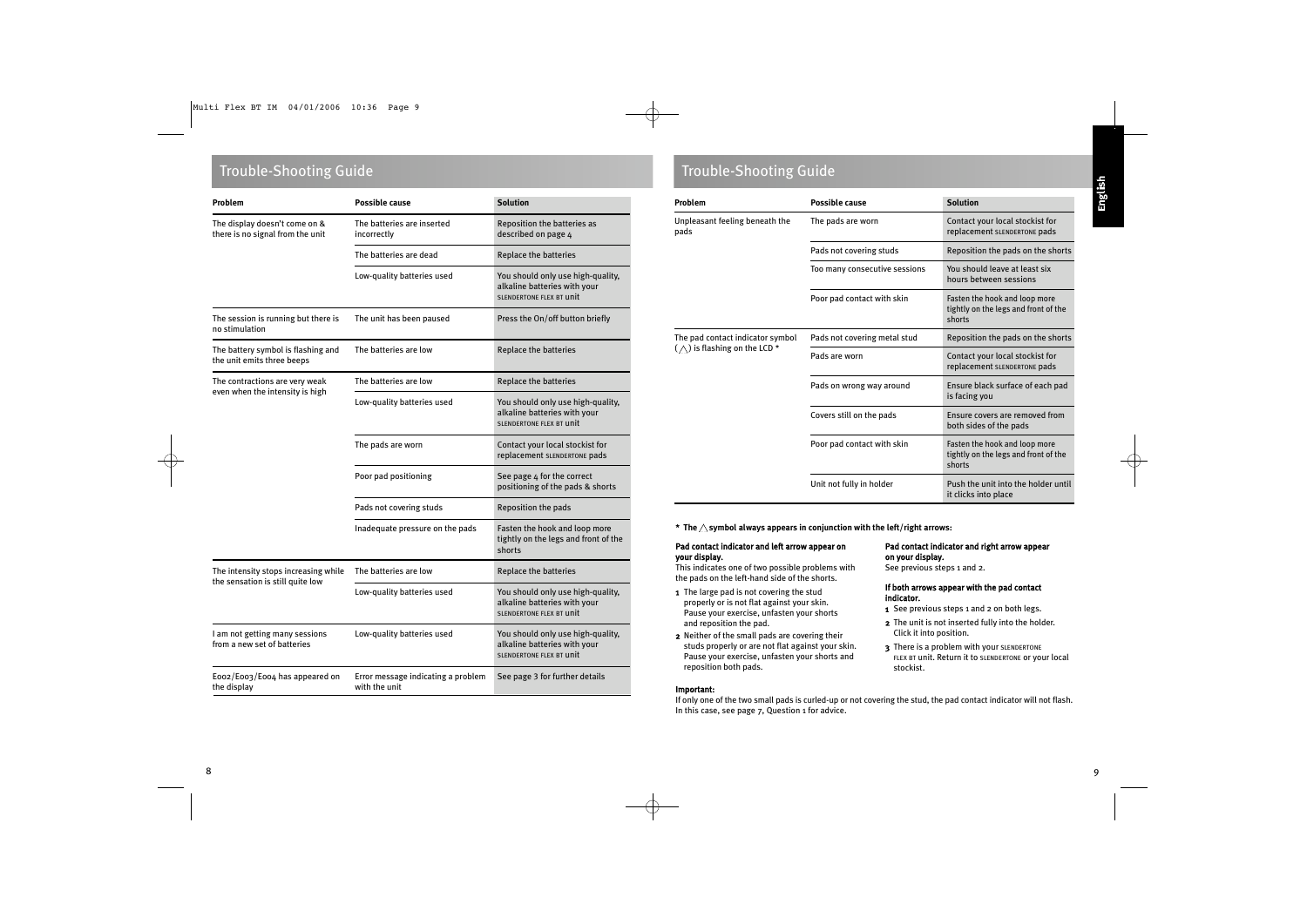### SLENDERTONE FLEX BT 'Dos' and 'Don'ts'

Your SLENDERTONE FLEX BT is suitable for use by all healthy women. However, as with other forms of exercise, some care is needed when using it, so always follow the guidelines below and read the support pack before use.

### Please do not use if:

- You have an electronic implant (e.g. cardiac pacemaker) or suffer from any other heart problem.
- You are pregnant.
- You suffer from cancer, epilepsy or are under medical supervision for cognitive dysfunction.
- The unit is in close proximity (e.g. 1m) to shortwave or microwave therapy equipment.
- You are connected to high-frequency surgical equipment.

### Please wait before using any SLENDERTONE products until:

- At least six weeks after the birth of your baby (and please consult your doctor first).
- One month after an IUD contraceptive device (e.g. coil) has been fitted.
- At least three months after having a Caesarean (you must consult your doctor first).
- The heavy days of your period have finished.

### Please get your doctor's permission before using your SLENDERTONE FLEX BT shorts if:

- You wish to use SLENDERTONE FLEX BT shorts and have a bad back. You should also ensure the intensity is kept low.
- You have any serious illness or injury not mentioned in this guide.
- You have recently had an operation.
- You take insulin for diabetes.
- You want to use it on a young child.
- You suffer from muscle or joint problems.
- Using the device as part of a rehabilitation programme.

### When applying the pads and shorts, always remember to:

- Put on the pads and shorts ONLY as indicated in this support pack.
- Avoid placing the pads on the front or sides of the neck, across or through the heart (i.e. one pad on the front of the chest and one on the back), on the genitals or on the head. (Other SLENDERTONE units are available for other areas of the body – details are available from your stockist)
- Avoid any recent scars, broken or inflamed skin, areas of infection or susceptibility to acne, thrombosis or other vascular problems (e.g. varicose veins), or any parts of the body where feeling is limited.
- Avoid areas of injury or restricted movement (e.g. fractures or sprains).
- Avoid placing the pads directly over metal implants. They may be placed on the nearest muscle.

### Possible adverse reactions:

• A small number of isolated skin reactions have been reported by people using muscle stimulation devices, including allergies, a prolonged reddening of the skin and acne.

### To reposition the pads during a session:

• Always pause the programme currently running, unfasten the hook and loop straps on the shorts and then re-fasten them once the pads' position has been adjusted.

### After strenuous exercise or exertion:

• Always use a lower intensity to avoid muscle fatigue.

### Contact SLENDERTONE or an authorised distributor if:

- Your unit is not working correctly. Do not use in the meantime.
- You experience any irritation, skin reaction, hypersensitivity or other adverse reaction. You should, however, note that some reddening of the skin is quite normal under the shorts during and for a short time after an exercise.

### Note:

• An effective treatment should not cause undue discomfort.

### Important:

- Keep your unit out of the reach of children.
- The studs and pads must not be connected to other objects.
- Do not use your unit at the same time as any other device which transfers an electrical current into the body (e.g. another muscle stimulator).
- Do not touch the pads or metal studs while the unit is switched on.
- Do not use while driving or operating machinery.
- Your SLENDERTONE FLEX BT unit should not be used with a garment from any other SLENDERTONE product. Doing so may result in an unbalanced stimulation and an inefficient toning session.
- SLENDERTONE will not accept responsibility if the guidelines and instructions supplied with this unit are not followed.

### NB: If you are in any doubt about using your SLENDERTONE flex Bottom & Thigh Toning System for any reason, please consult your doctor before use.

### Technical Specifications

### Caring for your unit:

Your unit should not be allowed to get wet or be left in excessive sunlight. Do not allow the interior of your unit to become wet. Do not use detergents, alcohol, spray aerosols or strong solvents on your unit. Do not leave your unit in excessive sunlight.

Access to the interior of the unit is not required for maintenance purposes.

If your unit is damaged, you should not use it but should return it to SLENDERTONE or your local distributor for replacement or repair. Repairs, service and modifications may not be carried out by anyone other than qualified service personnel authorised by SLENDERTONE.

NOTE: Using leak-proof batteries is advised. You should never leave the batteries inside your unit if you do not intend to use it for a long period of time. If you do, the batteries may leak and damage your unit. You should be aware that some batteries sold as 'leak-proof' can still release some corrosive substances, which may damage your unit. Under no circumstance should anything other than the correct type of batteries (1.5V, LR03/AAA) be used with your unit. You should only insert the batteries in the manner specified in this manual.

### Disposing of the pads and batteries:

Used pads and batteries must never be disposed of in a fire but in accordance with your country's national laws governing the disposal of such items.

When the  $\triangle$  symbol is flashing the stimulus is significantly reduced.

The signal gradually increases to a peak intensity level at the start of the contraction phase (i.e. ramp up) and gradually decreases to nothing at start of the relaxation phase (i.e. ramp down).

### Accessories

When ordering new pads, you should only use those carrying the SLENDERTONE brand. Any others may not be compatible with your unit and could degrade the minimum safety levels.

• SLENDERTONE Bottom & Thigh adhesive pads:

Two large adhesive pads Type 706 Four small adhesive pads Type 708

• SLENDERTONE FLEX BT shorts

### Product Type: 511

Intended use: Muscle stimulator

Waveform: Symmetrical bi-phasic square waveform when measured into a resistive load.

### Environmental Specifications:

Operating: Temperature Range: 0 to 35˚C / 95˚F Humidity: 20 to 65 % RH Storage: Temperature Range: 0 to 55˚C / 131˚F Humidity: 10 to 90 % RH

### Description of your unit's symbols:

There are a number of technical markings on your unit. These can be explained as follows:

Inside the battery compartment '+' indicates positive polarity and '-' indicates negative polarity. The way in which the batteries should be positioned is also indicated by three embossed battery outlines in the base of the compartment. The unit and shorts are made for Bio-Medical Research Ltd., Parkmore Business Park West, Galway, Ireland.

The unit requires three 1.5 volt (LR03) DC batteries. DC is indicated by the symbol:  $\frac{1}{1}$ 

The Output Frequency indicates the number of pulses per second transmitted by the unit. This is measured in hertz, which is indicated by 'Hz'.

Output (RMSA) means the max. output root mean square current for each channel, measured into a resistive load. Output (RMSV) means the max. output root mean square voltage for each channel, measured into a resistive load.

This symbol means 'Attention, consult the accompanying documents'. **!**

**This symbol means type BF equipment.** 

This symbol on your SLENDERTONE unit is to indicate conformity to the requirements of the Medical Device  $\overline{0366}$  Directive (93/42/EEC). 0366 is the notified body number (VDE).

SN stands for 'serial number'.

Inside the box, on the back of the unit is the serial number specific to this unit. The letter preceding the number indicates the year of manufacture, where 'A' denotes 1995, 'G' denotes 2001, 'H' denotes 2002 etc.

The batch number of the shorts is represented on the shorts packaging by the number corresponding with the LOT symbol.

### Rated Outputs Voltage / Current:

| Parameter                                           | 500Ω                | 1KO      | 1.5KΩ    |
|-----------------------------------------------------|---------------------|----------|----------|
| <b>Output RMSV</b>                                  | 6.5V                | 11.6V    | 12.6V    |
| <b>Output RMSA</b>                                  | 13.0 <sub>m</sub> A | 11.6mA   | 8.4mA    |
| <b>Output Frequency</b>                             | 50-55Hz.            | 50-55Hz. | 50-55Hz. |
| DC Component: Approx. o C                           |                     | o C      | o C      |
| Positive Pulse Width: 300-350µs 300-350µs 300-350µs |                     |          |          |
| Negative Pulse Width: 300-350µs 300-350µs 300-350µs |                     |          |          |
| Interphase Interval:                                | $100 \mu s$         | 100 µS   | 100 µS   |

**Note:** In accordance with the laws within the member states, safety testing on the device should be carried out eve rytwo years. **Note:** In compliance with German law, product safety testing must be conducted every two years by an authorised test service.

### Fabric Material:

Outer material: 100% Nylon, Binding: 82% Nylon, 18% Elastane, Hook and loop: 100% Nylon

Non elastic hook and loop: 100% Polyethylene Foam: 100% Polyurethane, Stitch string : 100% Nylon Stretch hook and loop : 90% Nylon, 10% OP

At the end of the product lifecycle, do not throw this product into the normal household garbage, but bring

it to a collection point for the recycling of electronic equipment. Some product materials can be re-used if you bring them to a recycling point. By re-using some parts or raw materials from used products you make an important contribution to the protection of the environment. Please contact your local authorities if you need more information about collection points in your area. Waste Electrical and Electronic Equipment can have potentially harmful effects on the environment. Incorrect disposal can cause harmful toxins to build up in the air, water and soil and can be harmful to human health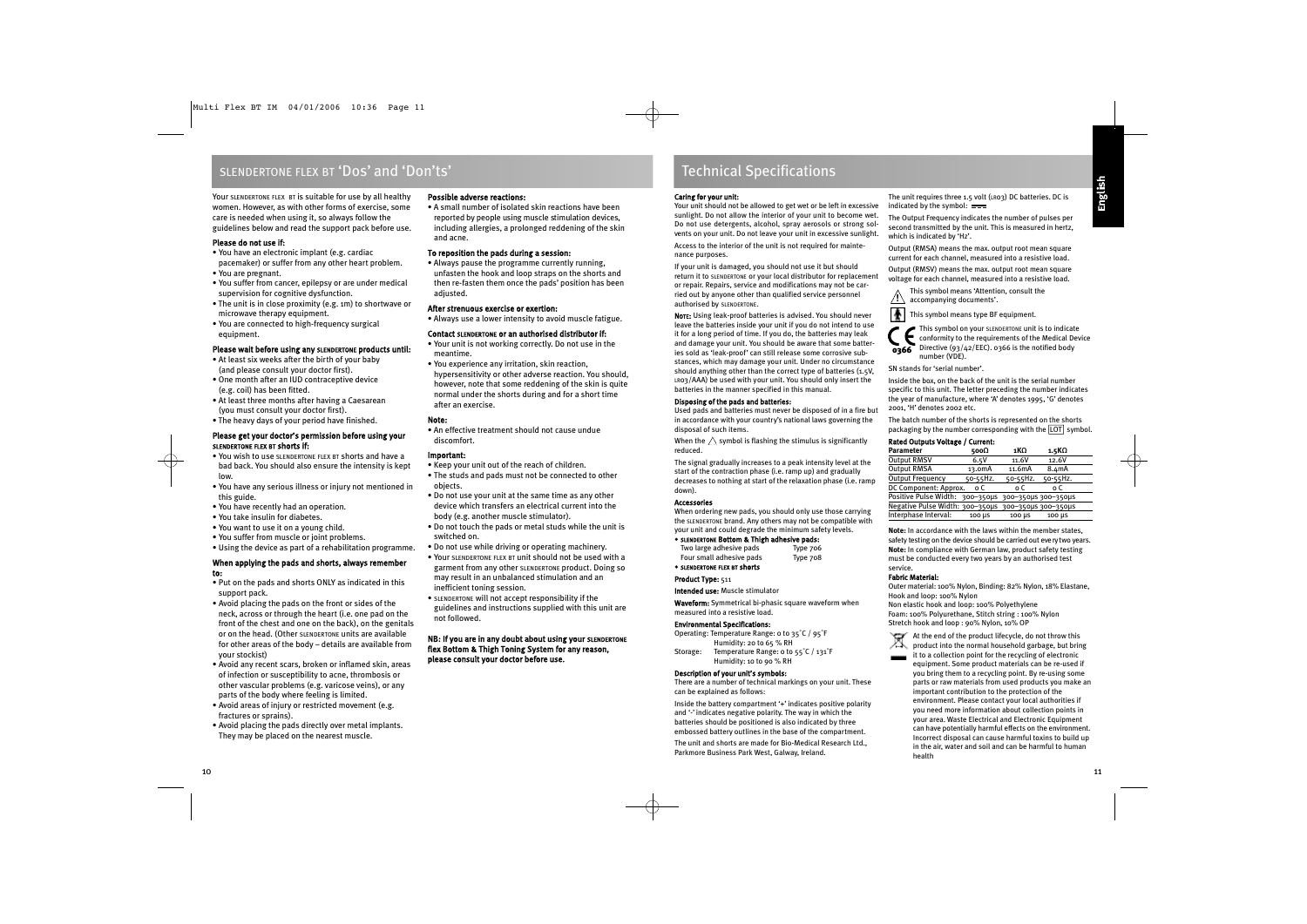### Votre Appareil SLENDERTONE



## Écran d'Affichage SLENDERTONE

- 1 Niveau d'usure des piles
- 2 Niveau d'intensité le plus élevé atteint à ce jour
- $3 \wedge$  Problème de contact au niveau des électrodes (voir page 9)
- $4 \stackrel{\circ}{\triangle}$   $\longleftarrow$  Indique que vous possédez le sLENDERTONE FLEX BT
- 5 Nombre de séances effectuées
- 6 Fonction silence activé
- 7 T: THE Temps restant pour la séance en cours / messages d'erreur
- 8 / Pause programme activé
- 9 Niveau d'intensité à gauche
- 10 Niveau d'intensité à droite
- 11 Contraction/relâchement des muscles
- 12 (C) Progrès de l'utilisateur
- 13  $\left(\begin{matrix} 0 & 0 \\ 0 & 0 \end{matrix}\right)$  Appareil éteint avant la fin de la séance
- 14 **4** Numéro du programme
	- Verrouillage des touches activé



### **1 Le Bouton Information (i)**

### **NIVEAUX D'INTENSITE ACTUELS (Fig. a)**

Appuyez une fois sur le bouton Informations pour afficher le niveau d'intensité du pro g ramme en cours. **NIVEAUX D'INTENSITE MOYENS (Fig. b)**

Appuyez deux fois sur le bouton Informations pour que le niveau moyen de l'intensité appliquée aux côtés gauche et droit au cours des trois dernières séances s'affiche. Cette fonction est très utile pour mesurer les progrès accomplis.

### **NIVEAUX D'INTENSITE LES PLUS ELEVES (Fig. c)**

Appuyez trois fois sur le bouton pour afficher le niveau d'intensité le plus élevé que vous ayez atteint, que ce soit à droite ou à gauche.

### **NOMBRE DE SEANCES A CE JOUR (Fig. d)**

Appuyez quatre fois sur le bouton Informations pour afficher le nombre total de séances effectuées. Cela est très utile pour évaluer les progrès réalisés. L'appareil se remet automatiquement à 0 après 250 séances.

### **2Verrouillage de l'intensité (Fig. e)**

Si, au cours d'un exercice, vous atteignez un niveau d'intensité qui vous paraît très confortable, vous pouvez ver rouiller les boutons de réglage de l'intensité de façon à empêcher toute augmentation ou diminution accidentelle de l'intensité. Pour ce faire, appuyez simultanément sur les moitiés supérieures et inférieures du bouton de réglage de l'intensité de gauche. Le bouton Programme est également verrouillé. Pour désactiver le verrouillage et pouvoir de nouveau changer le niveau d'intensité, il vous suffit de renouveller la manipulation.

|   |    | Fig. a |
|---|----|--------|
|   | J. | Fig.b  |
| Ą |    | Fig. c |
|   |    | Fig. d |

**3 Fonction de discrétion (Fig. f)**

Vous pouvez utiliser la fonction silence pour désactiver les effets sonores de votre SLENDERTONE FLEX BT. Pour ce faire, il vous suffit d'appuyer simultanément sur le

Fig. f



bouton Informations et le bouton Programme. La fonction silence reste activée tant que ce paramètre n'est pas modifié manuellement. Pour réactiver les effets sonores, il suffit d'appuyer une nouvelle fois sur ces mêmes boutons.

### **4 Messages d'erreur**

Dans l'éventualité où votre appareil rencontrerait un p roblème, un de ces messages d'erreur s'afficherait à l'écran. Si le message d'erreur est **Eoo2**, vous devez éteindre votre appareil puis le remettre en marche. Votre appareil devrait maintenant fonctionner correctement. Cependant, si le message d'erreur E002 persiste, vous devez renvoyer votre appareil pour le faire réparer. Si les messages E003 ou E004 apparaissent, votre appareil indique un dysfonctionnement interne. Il doit alors être renvoyé pour être réparé. Pour ce faire veuillez contacter votre ligne de soutien SLENDERTONE : 0810.34.74.50 (n° Azur).

### Entretien de Votre Short et Appareil FLEX BT

Évitez de mouiller votre appareil mais nettoyez régulièrement l'extérieur avec un chiffon doux légèrement humidifié avec de l'eau savonneuse. Le short est lavable mais il faut tout d'abord retirer l'appareil et les électrodes. Respectez toujours les consignes de nettoyage figurant sur l'étiquette de votre short.



 $\sim$  Ne jamais laver votre short en machine. Le laver à la main avec de l'eau tiède et ne JAMA IS le tord re pour l'essorer. Cela permet d'éviter tout endommagement des matériaux internes du vêtement.

Ne pas utiliser d'eau de Javel pour laver votre **Solve the Short.** 

Ø Ne pas nettoyer votre short à sec.

拇 Ne pas sécher votre short en machine. Faites-le toujours sécher sur une surface plane. Ne le laissez pas sécher sur une surface chaude (un radiateur, par exemple), car il contient des éléments plastiques. Assurez-vous qu'il est parfaitement sec avant de l'utiliser.





Verrouillage de l'intensité

25:08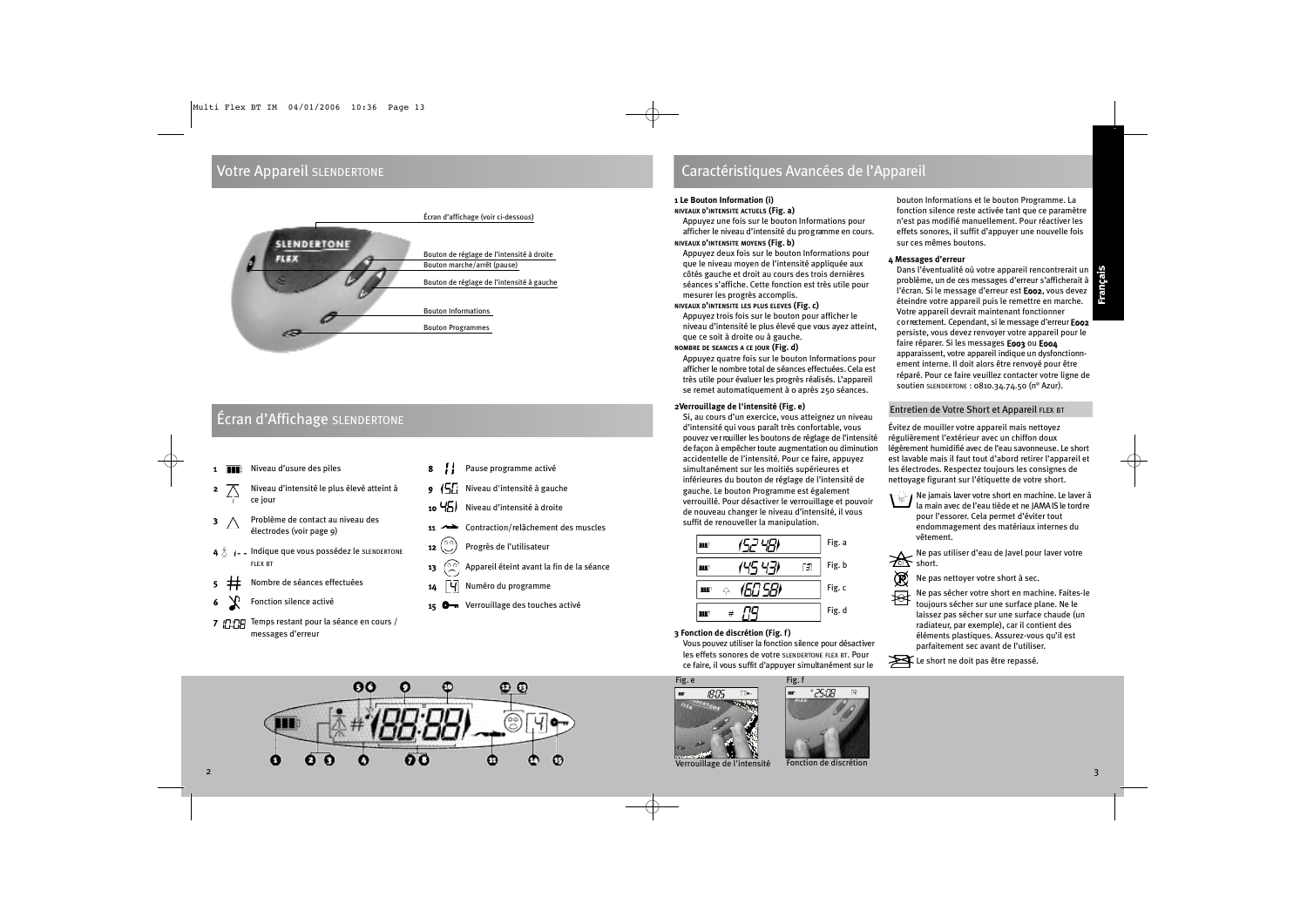### Comment Commencer Votre Entraînement

Le matériau utilisé dans le short FLEX BT lui permet de s'adapter à différentes tailles. Le cœur du matériau est composé de tissu élastique. Les systèmes de fermeture au niveau de la taille et des jambes permettent au short de s'adapter à de nombreuses tailles. Le short est disponible en trois tailles et a été conçu pour s'adapter aux ceintures suivantes :

| Small:  | And the state of the state of the state of the state of the state of the state of the state of the state of the<br>61cm-71cm |  |
|---------|------------------------------------------------------------------------------------------------------------------------------|--|
| Medium: | 71cm-81cm                                                                                                                    |  |
| Large:  | 81cm-91cm                                                                                                                    |  |

- 1 Retournez le short SLENDERTONE FLEX BT à l'envers et posez-le sur une surface plane. Commencez avec l'arrière du short orienté vers le haut.
- 2 Retirez les films protecteurs des deux grandes électrodes (Fig. a) et placez chacune des électrodes sur les supports prévus à cet effet, en utilisant les marques de positionnement correspondant le mieux à votre silhouette (Fig. b). Ne jetez pas les films protecteurs, vous pourriez en avoir besoin ultérieurement.
- 3 Reprenez l'étape 2 concernant les quatre petites électrodes, en en plaçant deux à l'arrière et deux à l'avant. Assurez-vous que les électrodes recouvrent complètement les goujons métalliques et appuyez fermement chaque surface d'électrode sur son support. Ne jetez pas les films protecteurs, vous pourriez en avoir besoin ultérieurement.

### *Insertion des piles*

4 Pour ouvrir le compartiment des piles, appuyez sur la flèche en relief  $\triangle$  et faites glisser le couvercle vers l'extérieur. L'appareil face à vous, placez la première des trois piles 1,5 V (LR03/ AAA) dans l'espace à droite en commençant par l'extrémité plate (pôle négatif), puis poussez le pôle positif pour mettre la pile en place. Placez ensuite la deuxième pile dans l'espace à gauche, en commençant également par l'extrémité plate. Enfin, insérez la troisième pile dans l'espace central, en insérant le côté plat en dernier, puis remettez le couvercle du compartiment en place.

### *Remarque : Retrait des piles*

Pour retirer les piles, soulevez le pôle négatif de la pile centrale et retirez-la. Retirez ensuite les piles de gauche et de droite.

Le couve rcle du compartiment à piles doit toujours être fermé lorsque l'appareil est en marche. !

- **5** Ouvrez l'attache de la taille et des jambes et enfilez le short. Attachez la ceinture sans serrer. Pour qu'elle soit bien positionnée, vérifiez que les électrodes sur vos fesses correspondent à la partie la plus large de celles-ci, que les électrodes placés derrière vos cuisses reposent directement sous le pli de vos fesses et que les électrodes avant soit placés sous la ligne de rencontre entre vos cuisses et votre tronc (Fig. c et d).
- **6** Détachez la ceinture et retirez les protections des petits électrodes correspondant à vos fesses. Remettez ensuite le short autour de votre taille afin d'être à l'aise (Fig. e). Retirez les protections des grands électrodes situés derrière vos cuisses et des petits électrodes situés sur la partie avant de vos cuisses. Appuyez fermement sur tous les électrodes pour les coller à vos fesses et à vos cuisses puis resserrez les ouvertures des jambes.

### **Note:**

Ne jetez pas les films protecteurs car vous en aurez besoin à la fin de la séance d'exercices.

- 7 Faites glisser l'appareil dans son support jusqu'à ce que vous entendiez un clic.
- 8 Appuyez sur le bouton Marche/Arrêt pendant deux secondes pour mettre votre appareil sous tension (Fig. f). L'appareil est programmé pour commencer le programme 1. Après un nombre défini de séances dans chaque programme, l'appareil passera automatiquement au programme suivant.

Fig. a Fig. b Fig. c Fig. d Fig. e Fig. e Fig. fig. f Fig. g Fig. h

- 9 Augmentez l'intensité jusqu'à un niveau qui vous soit agréable (Fig. g). Il n'est pas nécessaire d'atteindre la même intensité des deux côtés, cependant votre appareil augmentera automatiquement l'intensité des deux côtés pour s'assurer que l'écart entre les deux côtés ne dépasse pas 10 niveaux.
- 10 Si vous souhaitez interrompre l'exercice avant la fin du programme, appuyez brièvement sur le bouton Marche/Arrêt. Pour reprendre le programme, appuyez à nouveau brièvement sur le bouton Marche/Arrêt.
- 11 A la fin de l'exercice, l'appareil s'arrête automatiquement. Appuyez sur le bouton Marche/Arrêt pendant deux secondes pour mettre votre appareil hors tension. En cas d'oubli, l'appareil se mettra automatiquement hors tension.
- **12** Pour retirer le short, ouvrez les attaches des jambes et de la taille et quittez le short par le bas, en le roulant de manière à ce qu'il soit à l'envers (Fig. h). Utilisez les quatre emplacements des petits électrodes pour décoller doucement ces derniers de votre peau. Replacez les protections sur les deux petits électrodes situés devant vos cuisses. Décollez ensuite les grands électrodes de l'arrière de vos cuisses et posez le short.
- **13** Placez le short sur une surface plane en orientant les quatre électrodes non protégés vers le haut. Remettez leurs protections en place, remettez le short à l'endroit et rangez votre appareil jusqu'à la prochaine utilisation.

Remarque : Vous pouvez arrêter l'exercice avant que la fin du programme en appuyant sur le bouton Marche/Arrêt pendant 2 secondes.

### **Importante:**

Prévoyez un intervalle d'au moins six heures entre deux séances.

### Les Programmes SLENDERTONE FLEX BT

| Programme      | Durée<br>(minutes) | Nombre de<br>séances | Intensité<br>(maximum) |
|----------------|--------------------|----------------------|------------------------|
| 1 Introduction | 20                 | ٦                    | 99                     |
| 2 Débutant     | 25                 | 10                   | 99                     |
| 3 Intermédiare | 30                 | 20                   | 99                     |
| 4 Avancé       | 30                 | Indéfini             | 99                     |

### REMARQUES :

- L'appareil SLENDERTONE FLEX BT a été pré-programmé pour effectuer un nombre défini d'exercices dans les programmes 1 à 3 avant de passer au niveau suivant. Lorsque vous passez d'un programme à un autre, le symbole  $\mathcal{O}$  apparaît à l'écran et le numéro du programme clignote trois fois. Si vous ne souhaitez pas effectuer le nouveau programme, vous pouvez supprimer cette fonction en appuyant sur le bouton Programme et sélectionner le programme que vous voulez effectuer.
- Les programmes 1 à 3 comprennent des phases d'échauffement et de récupération.
- Une fois sélectionné, le programme 4 reste activé indéfiniment jusqu'à un changement manuel de niveau.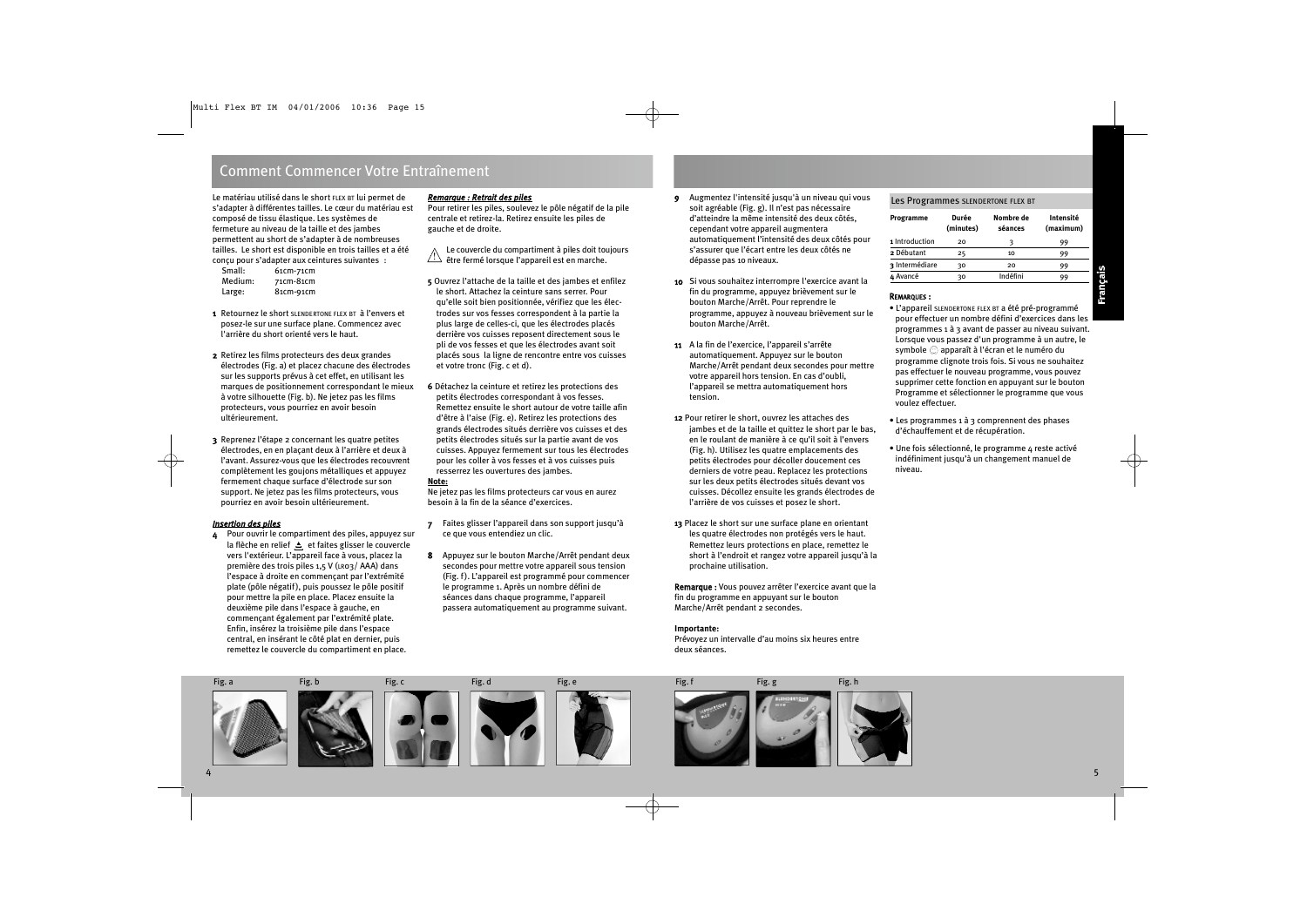#### *Puis-je utiliser le FLEX BT de SLENDERTONE après l'accouchement ?* Q

Oui. Si vous voulez utiliser votre appareil FLEX BT pour retrouver votre tonicité musculaire après un accouchement, ne commencez pas les exercices moins de 6 semaines après l'accouchement, et vous devez demander au préalable l'avis de votre médecin. Si vous avez subi une césarienne au cours des trois derniers mois, vous devez consulter votre médecin avant d'utiliser votre FLEX BT. R

### *Avec quelle fréquence puis-je utiliser mon appareil* Q *SLENDERTONE FLEX BT ?*

Vous pouvez utiliser votre FLEX BT plus d'une fois par jour. Vous devez cependant espacer les séances de 6 heures au moins afin de laisser vos muscles se récupérer pleinement. R

### *Comment savoir lorsque le moment est venu de* Q *remplacer les électrodes ?*

Vous remarquerez peut-être que le signal perd de son intensité, même lorsque les piles sont neuves. C'est souvent le signe que les électrodes commencent à s'user et qu'il faudra bientôt songer à les remplacer. Vous pouvez vérifier cela en insérant de nouvelles piles et/ou en ajustant le short afin d'assurer un positionnement correct. Des électrodes de rechange peuvent être achetées auprès de votre revendeur SLENDERTONE le plus proche, sur le site web de SLENDERTONE (www.slendertone.com) ou en appelant votre support SLENDERTONE local. R

### *Les électrodes ne collent pas bien aux supports* Q *alors qu'elles sont encore presque neuves. Que puis-je faire ?*

Assurez-vous que le côté à motifs de chaque électrode est positionné en permanence sur son support. Le côté noir des électrodes doit toujours vous faire face. Appuyez fermement l'extrémité de chaque électrode contre les supports avant et après chaque séance. R

### *La stimulation n'est pas confortable. Que puis-je* Q *faire ?*

R Vérifiez que les électrodes sont bien à leur place et<br>R qu'alles sont fermement plauées sontre votre qu'elles sont fermement plaquées contre votre peau. Pour vérifier leur positionnement, éteignez votre appareil et remettez le short comme décrit à la R<br>Regis : Vous remerquerez pout être une page 4. Vous remarquerez peut-être une amélioration en appliquant un lait hydratant sur votre peau entre chaque séance.

### *Des rougeurs apparaissent sur ma peau après* Q *chaque séance. Est-ce normal ?*

R Il est normal que des rougeurs apparaissent après une séance SLENDERTONE. Ces rougeurs sont en partie dues à l'augmentation de l'afflux sanguin sous la

peau et disparaîtront après la séance. Elles peuvent également être dues à la pression exercée sur votre peau par le short extensible. La même chose se produit lorsque vous portez des vêtements serrés. Si le problème persiste, cessez d'utiliser l'appareil. Dans de rares cas on peut observer une réaction au gel utilisé sur les électrodes. Veuillez contacter SLENDERTONE ou votre revendeur pour obtenir des informations supplémentaires.

### *Le signal reçu d'un côté semble différent de celui* Q *reçu de l'autre côté. Que dois-je faire ?*

1 Si le signal est plus faible d'un côté, vous pouvez tout simplement utiliser le bouton d'intensité correspondant à ce côté pour accroître l'intensité de l'exercice. R

2 Assurez-vous que toutes les électrodes sont correctement positionnées (voir page 4). 3 Vous pouvez également essayer de resserrer le velcro au niveau de la jambe où le signal est le plus faible pour voir si l'intensité de l'exercice augmente.

### *Je ressens un signal se déplaçant horizontalement et non du haut de la jambe vers le bas. Quelle en est la raison ?* Q

Vous avez un appareil d'exercices abdominaux FLEX dans votre short de tonification des cuisses et des fessiers FLEX BT. L'appareil d'exercices abdominaux FLEX et l'appareil de tonification des cuisses et des fessiers FLEX BT ne sont pas interchangeables. L'utilisation de l'un de ces appareils avec un vêtement inadéquat entraînera une stimulation déséquilibrée et une session de tonification inefficace. R

### *Je ressens une contraction à l'arrière de ma jambe* Q *mais pas à l'avant. Que dois-je faire ?*

R

Si l'arrière de votre cuisse et vos fessiers sont stimulés mais pas l'avant, cela signifie que la petite électrode à l'avant de votre cuisse ne recouvre pas correctement la vis métallique ou qu'elle n'est pas à plat sur votre peau. Interrompez l'exercice, détachez vos shorts et repositionnez l'électrode. Ensuite, rattachez fermement le velcro tout en veillant à ce que cela reste confortable.

### *Je ressens une contraction à l'avant de ma jambe* Q *mais pas à l'arrière. Que dois-je faire ?*

Si l'avant de votre cuisse est stimulé mais pas l'arrière de votre cuisse ou vos fessiers, cela signifie que la petite électrode au niveau de vos fessiers ne recouvre pas correctement la vis métallique et qu'elle n'est pas à plat sur votre peau. Interrompez l'exercice, détachez votre short et repositionnez l'électrode. Ensuite, rattachez fermement le velcro tout en veillant à ce que cela reste confortable.

### Questions et Réponses Questions et Réponses

### $Q$   $|e$  ressens une contraction dans une jambe mais pas  $Q$ *dans l'autre. Que dois-je faire ?*

- Si une de vos jambes ne reçoit pas de signal, essayez l'une des solutions suivantes : R
	- 1 Serrez davantage le velcro au niveau des jambes et de la taille de votre short FLEX BT pour voir si cela change quelque chose.
	- 2 Interrompez l'exercice, desserrez votre short et assurez-vous que toutes les électrodes situées du côté dépourvu de signaux recouvrent complètement les vis métalliques adéquates et qu'elles sont à plat sur la peau. Repositionnez toutes les électrodes qui ne sont pas à plat sur la peau et le support, resserrez le short et redémarrez l'exercice.
	- 3 Si aucune des solutions ci-dessus ne fonctionne, veuillez contacter votre revendeur SLENDERTONE qui vous apportera son aide.

### *J'ai changé les piles mais je ne ressens aucun* Q *signal. Quelle en est la raison ?*

Cela peut arriver avec des piles de médiocre qualité. Afin de profiter pleinement des avantages offerts par votre FLEX BT, vous devez toujours utiliser des piles alcalines de très bonne qualité pour alimenter votre appareil. R

### *J'ai atteint une intensité de 99 mais aimerais* Q *obtenir une contraction plus importante. Que dois-je faire ?*

R Pour obtenir une contraction plus importante au<br>religion des fossiers, utilises votre FIFX PLOP posit niveau des fessiers, utilisez votre FLEX BT en position assise. Pour améliorer les contractions à l'avant de vos cuisses, essayez de resserrer davantage le velcro au niveau des jambes.

### *Les muscles du mollet se contractent. Est-ce normal ?*

Oui. La technologie C.S.I. stimule le nerf qui contrôle vos muscles. Stimuler le nerf sciatique peut entraîner la contraction des muscles du mollet. Cela est sans danger aussi longtemps que la sensation demeure confortable. R

### *Je ressens un picotement au-dessus du genou.*  Q *Est-ce normal ?*

Oui. Cependant, si vous avez déjà eu des problèmes d'articulation, en particulier au niveau du genou, veuillez consulter la section "Précautions d'emploi" à la page 10. R

### *Il y a de longues périodes d'attente au programme* Q *4, en particulier si j'utilise le bouton Pause. Quelle en est la raison ?* R

Les phases de décontraction du FLEX BT sont toujours identiques aux phases de contraction ou parfois même plus longues. La plus longue phase de décontraction au programme 4 dure 10 secondes. Si, après avoir interrompu une séance, vous remettez l'appareil en marche au milieu d'une phase de contraction, votre appareil ne recommencera sa stimulation qu'une fois ce cycle de contraction/décontraction terminé. Cela peut durer jusqu'à 20 secondes, mais le programme reprendra ensuite son cours normal.

### *Puis-je utiliser mon* FLEX BT *pour traiter les muscles* Q *qui se sont affaiblis du fait d'un manque d'exercice suite à une blessure?*

Oui, le FLEX BT peut ete utiliser pour renforcer et tonifier ces muscles. Vous devez consulter votre médecin avant de l'utiliser comme partie d'un programme de réhabilitation. R

## Garantie Produit

Si votre appareil indique un dysfonctionnement dans les deux années suivant son achat, SLENDERTONE remplacera ou réparera l'appareil ou toute pièce défectueuse gratuitement si l'appareil \*:

- a été utilisé pour l'usage prévu et de la façon décrite dans ce guide d'utilisation.
- n'a pas été connecté à une source d'alimentation non appropriée.
- a été correctement utilisé et entretenu.
- n'a pas été modifié ou réparé par toute personne autre qu'un agent agréé SLENDERTONE.

Cette garantie s'ajoute aux obligations de garantie nationales existantes et ne porte nullement atteinte à vos droits de consommateur.

\*A l'exception de l'usure normale des consommables (électrodes, ceinture, etc.).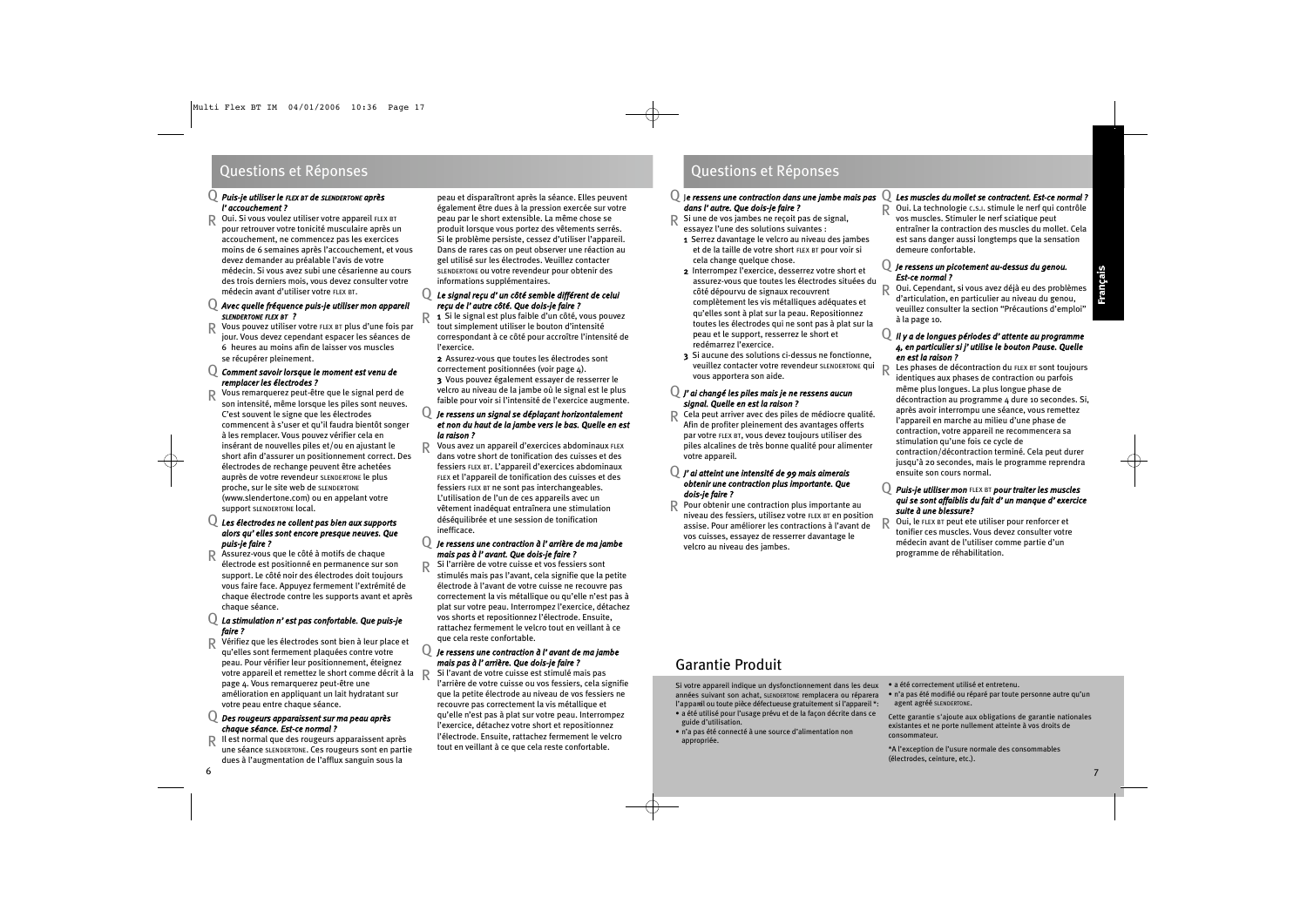### Guide Rapide de Résolution des Problèmes... Cuide Rapide de Résolution des Problèmes...

| Problème                                                                    | Cause possible                                                    | Solution                                                                                             |
|-----------------------------------------------------------------------------|-------------------------------------------------------------------|------------------------------------------------------------------------------------------------------|
| L'affichage reste éteint et<br>l'appareil n'émet aucun signal               | Les piles ne sont pas placées<br>correctement                     | Repositionnez les piles comme<br>indiqué à la page 4                                                 |
|                                                                             | Les piles sont usées                                              | Changez les piles                                                                                    |
|                                                                             | Les piles sont de mauvaise qualité                                | Vous ne devez utiliser que des piles<br>alcalines de très bonne qualité avec<br><b>votre FLEX BT</b> |
| La séance est en cours mais aucune<br>stimulation ne se<br>produit          | L'appareil est en mode pause                                      | Appuyez brièvement sur le bouton<br>Marche/Arrêt                                                     |
| Le symbole de pile clignote et<br>l'appareil émet 3 bips                    | La tension des piles est faible                                   | Changez les piles                                                                                    |
| Les contractions sont très faibles,                                         | La tension des piles est faible                                   | Changez les piles                                                                                    |
| même lorsque l'intensité est à un<br>niveau élevé                           | Les piles sont de mauvaise qualité                                | Vous ne devez utiliser que des piles<br>alcalines de très bonne qualité avec<br><b>votre FLEX BT</b> |
|                                                                             | Les électrodes sont usées                                         | Contactez votre revendeur le plus<br>proche pour obtenir de nouvelles<br>électrodes FLEX BT          |
|                                                                             | Les électrodes sont mal placées                                   | Voir page 4 le positionnement<br>correct des électrodes et du short                                  |
|                                                                             | Les électrodes ne recouvrent pas<br>les vis                       | Remettez les électrodes en place                                                                     |
|                                                                             | Pression inadéquate sur les<br>électrodes                         | Serrez davantage le velcro au<br>niveau des jambes et sur le devant<br>du short                      |
| L'intensité cesse de croître alors<br>qu'elle est encore faible             | La tension des piles est faible.                                  | Changez les piles                                                                                    |
|                                                                             | Les piles sont de mauvaise qualité                                | Vous ne devez utiliser que des piles<br>alcalines de haute qualité avec<br><b>votre FLEX BT</b>      |
| Je n'obtiens pas le nombre de<br>séances normal avec chaque jeu de<br>piles | Les piles sont de mauvaise qualité                                | Vous ne devez utiliser que des piles<br>alcalines de très bonne qualité avec<br><b>votre FLEX BT</b> |
| Eoo2/Eoo3/Eoo4 apparaît à l'écran                                           | Message d'erreur indiquant un<br>problème au niveau de l'appareil | Voir page 3 pour de plus amples<br>informations                                                      |

| Problème                                                                                  | Cause possible                                             | <b>Solution</b>                                                                             |
|-------------------------------------------------------------------------------------------|------------------------------------------------------------|---------------------------------------------------------------------------------------------|
| Je ressens des sensations<br>désagréables sous les électrodes                             | Les électrodes sont usées                                  | Contactez votre revendeur le plus<br>proche pour obtenir de nouvelles<br>électrodes FLEX BT |
|                                                                                           | Les électrodes ne recouvrent pas<br>les vis                | Repositionnez les électrodes sur le<br>short                                                |
|                                                                                           | Trop de séances consécutives                               | Prévoyez un intervalle d'au moins<br>6 heures entre chaque séance                           |
|                                                                                           | Mauvais contact entre les<br>électrodes et la peau         | Serrez davantage le velcroau niveau<br>des jambes et à l'avant du short                     |
| Le symbole indicateur du contact<br>des électrodes $(\triangle)$ clignote sur<br>l'écran* | Les électrodes ne recouvrent pas<br>les vis en métal       | Repositionnez les électrodes sur les<br>shorts                                              |
|                                                                                           | Les électrodes sont usées                                  | Contactez votre revendeur le plus<br>proche pour obtenir de nouvelles<br>électrodes FLEX BT |
|                                                                                           | Les électrodes sont placées à<br>l'envers                  | Vérifiez que le côté noir des<br>électrodes se trouve face à vous                           |
|                                                                                           | Les films protecteurs sont encore<br>sur les électrodes    | Vérifiez que vous avez retiré les<br>films protecteurs des deux côtés<br>des électrodes     |
|                                                                                           | Mauvais contact entre les<br>électrodes et la peau         | Serrez davantage le velcro au<br>niveau des jambes et à l'avant du<br>short                 |
|                                                                                           | L'appareil n'est pas entièrement<br>placé dans son support | Poussez l'appareil dans son<br>support jusqu'à ce que vous<br>entendiez un clic             |

Le symbole  $\wedge$  apparaît toujours accompagné des flèches orientées vers la gauche/ droite :

### L'indicateur de contact des électrodes et la flèche orientée vers la gauche apparaissent sur l'écran.

Cela indique un des deux problèmes possibles au niveau des électrodes du côté gauche du short.

- 1 La large électrode ne recouvre pas correctement la vis ou n'est pas à plat sur la peau. Interrompez l'exercice, détachez votre short et repositionnez l'électrode.
- 2 Aucune des petites électrodes ne recouvre correctement sa vis ou aucune n'est à plat sur la peau. Interrompez l'exercice, détachez votre short et repositionnez les électrodes.

### Important:

L'indicateur de contact des électrodes et la flèche orientée vers la droite apparaissent sur l'écran. Suivre les étapes 1 et 2 ci-dessus

### Si les deux flèches apparaissent avec l'indicateur de contact des électrodes.

- 1 Suivreles étapes 1 et 2 ci-dessus sur les deux jambes.
- 2 L'appareil n'est pas complètement inséré dans son support. Mettez-le en place en vous assurant d'entendre un clic.
- 3 Il y a un problème au niveau de votre FLEX BT. Renvoyez-le à SLENDERTONE ou à son revendeur local.

Si seule une des deux petites électrodes est recourbée et ne couvre pas la vis, l'indicateur de contact des électrodes ne clignotera pas. Dans ce cas, voir les conseils aux page 7, Question 1.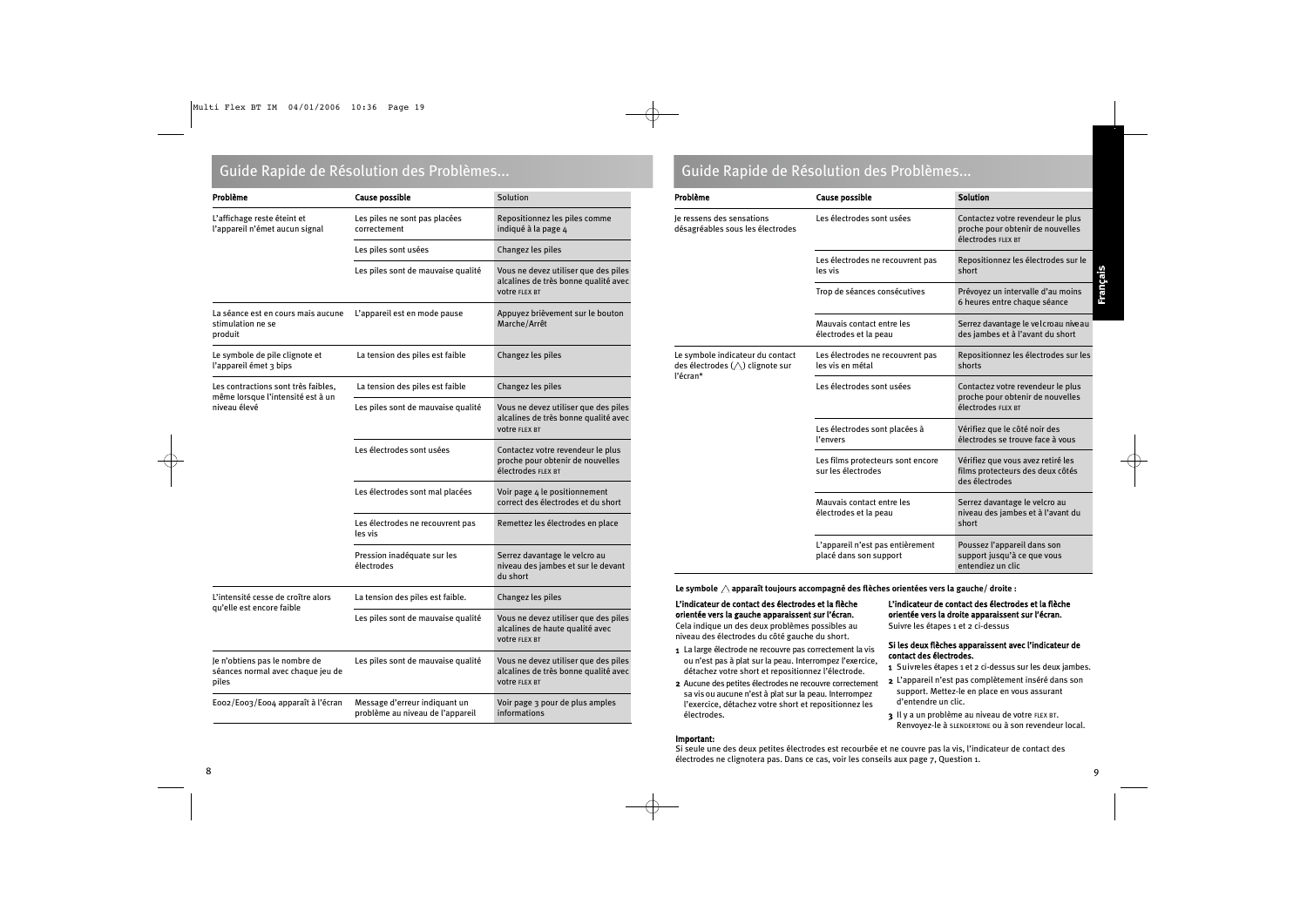SLEND ERTO NE peut être utilisé par toutes les femmes en bonne santé. Cependant, comme avec tout autre type d'exercice physique, certaines précautions s'imposent. C'est pourquoi vous devez toujours respecter les consignes qui suivent et lisez le guide d'utilisation avant l'emploi.

### N'utilisez pas l'appareil dans les cas suivants :

- Vous avez un implant électronique (un stimulateur c a rdiaque, par exemple) ou tout autre problème cardiaque.
- Vous êtes enceinte.
- Vous avez un cancer, souffrez d'épilepsie ou êtes sous suivi médical pour dysfonctionnement cognitif.
- L'appareil se trouve à proximité (1 m environ) d'un matériel thérapeutique à ondes courtes ou micro-ondes.
- Vous êtes connecté à du matériel chirurgical haute fréquence.

### Avant d'utiliser SLENDERTONE, attendez :

- Au moins 6 semaines après la naissance de votre enfant (et consultez votre médecin au préalable).
- Un mois après la pose d'un dispositif contraceptif intra-utérin (un stérilet, par exemple).
- Au moins 3 mois après une césarienne (et consultez votre médecin au préalable).
- Que vos principaux jours de règles soient passés.

### Vous devez demander l'accord de votre médecin avant d'utiliser votre shorts SLENDERTONE FLEX BT si:

- Vous voulez utiliser SLEND ERTONE et avez un problème de dos. Veillez également à n'utiliser l'appareil qu'à un faible niveau d'intensité.
- Vous avez une maladie ou une lésion grave non citée dans le présent guide.
- Vous avez récemment subi une opération.
- Vous prenez de l'insuline pour soigner du diabète.
- Vous voulez utiliser l'appareil sur un jeune enfant.
- Vous souffrez de problèmes articulaires ou musculaires.
- Vous utilisez l'appareil comme faisant partie d'un programme de réhabilitation.

### Lorsque vous positionnez les électrodes et les shorts, gardez toujours ce qui suit à l'esprit :

- Utilisez les électrodes et le short SEULEMENT de la manière indiquée dans ce manuel.
- Évitez de placer les électrodes sur le devant ou les côtés du cou, d'un côté ou de l'autre du cœur (c'est-à-dire une électrode sur la poitrine et l'autre dans le dos), sur les parties génitales ou sur la tête. (Il existe des appareils SLENDERTONE spécialement conçus pour d'autres parties du corps. Renseignez-vous auprès de votre revendeur.)
- Évitez de poser les électrodes et la ceinture sur des cicatrices récentes, sur une peau enflammée ou comportant des lésions, sur des parties infectées, a y a n t une tendance acnéique, sujettes aux thromboses ou à d'autres problèmes vasculaires (varices, par exemple), ou sur des parties du corps à la sensibilité limitée.
- Évitez de poser les électrodes et la ceinture sur les parties comportant des lésions ou dont le mouvement est limité (fractures ou entorses, par exemple).

• Évitez de placer les électrodes directement au-dessus d'implants en métal. Posez-les sur le muscle le plus proche.

### Effets indésirables possibles :

• Un petit nombre de réactions cutanées isolées ont été indiquées par les personnes utilisant des appareils de stimulation musculaire, y compris des allergies, des rougeurs prolongées sur la peau et de l'acné.

### Pour repositionner les électrodes en cours de séance :

• Interrompez toujours le programme en cours, desserrez les lanières en velcro des shorts puis resserrez-les une fois que la position des électrodes a été ajustée.

### Après des exercices ou des efforts intenses :

• Sélectionnez toujours une intensité plus faible pour éviter la fatigue musculaire.

### Contactez SLENDERTONE ou un distributeur agréé :

- En cas de dysfonctionnement de votre appareil. En attendant, ne l'utilisez plus.
- En cas d'irritations, de réaction cutanée, d'hypersensibilité ou d'autre réaction secondaire. Notez toutefois qu'il est normal que des rougeurs apparaissent sous les shorts pendant l'exercice et quelques temps après.

### Remarque :

• Les séances ne doivent pas être inconfortables pour être efficaces.

### Important :

- Gardez votre appareil hors de portée des enfants.
- Les vis et les électrodes ne doivent pas être reliées à d'autres objets.
- N'utilisez pas votre appareil en même temps qu'un autre appareil transférant du courant électrique dans le corps (un autre stimulateur musculaire, par exemple).
- Ne touchez pas les électrodes ni les vis en métal lorsque l'appareil est sous tension.
- N'utilisez pas votre appareil en conduisant ou en travaillant sur une machine.
- Votre appareil SLENDERTONE FLEX BT ne doit pas être utilisé avec un vêtement issu d'un autre kit de produit SLENDERTONE. L'utilisation d'un autre vêtement peut entraîner une stimulation déséquilibrée et rendre la séance de tonification inefficace.
- SLENDERTONE déclinera toute responsabilité si les consignes et les instructions fournies avec cet appareil ne sont pas suivies.

### N.B. : Si, pour quelque raison que ce soit, vous n'êtes pas sûr de pouvoir utiliser SLENDERTONE, consultez votre médecin au préalable.

### Caractéristiques Techniques

### Entretien de votre appareil :

Votre appareil ne doit pas prendre l'eau ni être laissé sous une lumière solaire intense. L'intérieur de votre appareil ne doit pas prendre l'eau. N'utilisez pas de détergents, d'alcool, d'aérosols ou de solvants puissants sur votre appareil.

Il n'est pas nécessaire d'accéder à l'intérieur de l'appareil pour son entretien.

Si votre appareil est endommagé, cessez de l'utiliser et retournez-le à SLENDERTONE ou à votre distributeur le plus proche pour l'échanger ou le faire réparer. Les réparations, interventions et modifications ne doivent être réalisées que par le personnel qualifié et agréé **SLENDERTONE** 

REMARQUE : il est conseillé d'utiliser des piles ne pouvant pas fuir. Ne laissez jamais de piles à l'intérieur de votre appareil si vous ne comptez pas l'utiliser pour une longue période. En effet, les piles pourraient fuir et endommager votre appareil. Sachez que certaines piles "ne pouvant pas fuir" peuvent dégager des substances corrosives susceptibles d'endommager votre appareil. N'utilisez en aucun cas des piles d'un type autre que celui recommandé (1,5 V, LR03/ AAA). Positionnez les piles uniquement de la façon décrite dans ce manuel.

### Comment se débarrasser des piles et des électrodes :

Ne vous débarrassez jamais des piles et des électrodes usées en les brûlant. Respectez la réglementation en vigueur dans votre pays pour l'élimination de ce type d'articles.

Lorsque le symbole  $\triangle$  clignote, la stimulation est nettement réduite.

Le signal augmente progressivement jusqu'à un niveau d'intensité maximum au début de la phase de contraction (accélération) et redescend progressivement à zéro au début de la phase de décontraction (ralentissement).

### **Accessoires**

Lorsque vous commandez de nouvelles électrodes, exigez la marque SLENDERTONE. Les électrodes d'autres marques ne sont pas forcément compatibles avec votre appareil et pourraient compromettre les niveaux de sécurité minimums.

### • Électrodes adhésives SLENDERTONE FLEX BT :

| 2 grandes électrodes adhésives       | Type 706 |
|--------------------------------------|----------|
| 4 petites électrodes adhésives<br>-- | Type 708 |

• Short SLENDERTONE FLEX BT

### Type de produit : 511

Rangement :

Usage prévu : stimulateur musculaire

Forme d'onde : forme d'onde biphasée symétrique lorsque mesurée sur une charge résistive.

#### **Caractéristiques environnementales** En fonctionne

| ement : | Plage de températures : o à 35°C<br>Humidité : de 20 à 65 % HR |
|---------|----------------------------------------------------------------|
|         | Plage de températures : o à 55°C                               |
|         | Humidité : de 10 à 90 % HR                                     |

### **Description des symboles de l'appareil :**

Un certain nombre d'indications techniques figurent sur votre appareil. Leur signification est la suivante :

À l'intérieur du compartiment à piles, le "+" indique le pôle positif et le "-" le pôle négatif. La façon dont les piles doivent être placées est également indiquée par les trois contours en relief figurant à la base du compartiment.

L'appareil et les shorts sont fabriqué pour Bio-Medical Research Ltd., Parkmore Business Park West, Galway, Irlande.

L'appareil fonctionne avec trois piles de 1,5 V c.c. (LR03). Le courant continu est indiqué par le symbole :  $\frac{1}{1}$ 

La fréquence de sortie indique le nombre d'impulsions par seconde transmises par l'appareil. Cette fréquence est mesurée en hertz (Hz). La sortie (RMSA) correspond au courant effectif de sortie maximum pour chaque canal.

La sortie (RMSV) correspond à la tension effective de sortie maximum pour chaque canal.

Ce symbole signifie "Attention, reportez-vous à la documentation jointe". **!**

Ce symbole signifie que le matériel est de type BF.

Ce symbole présent sur votre appareil SLENDERTONE sert à indiquer que l'appareil répond aux exigences de la directive européenne relative aux appareils médicaux **0366**  $(93/42/CEE)$ . 0366 correspond au numéro de l'organisme notifié (VDE).

SN correspond au "numéro de série".

Le numéro de série de l'appareil est indiqué à l'intérieur du coffret, au dos de l'appareil. La lettre précédant le nombre désigne l'année de fabrication, "A" correspondant à 1995, "J" à 2004, "K" à 2005, etc.

Le numéro de lot de la ceinture est indiqué sur son emballage par le nombre correspondant au symbole LOT .

### **Intensité/tension nominales de sortie :**

| Paramètre                      | 500Ω                | 1 ΚΩ                | 1K5Ω       |
|--------------------------------|---------------------|---------------------|------------|
| <b>Sortie RMSV</b>             | 6.5V                | 11.6V               | 12.6V      |
| Sortie RMSA                    | 13.0 <sub>m</sub> A | 11.6 <sub>m</sub> A | 8.4mA      |
| Fréquence de sortie            | 50-55Hz.            | 50-55Hz.            | 50-55Hz.   |
| Composant c.c.: Approx.        | n C                 | n C                 | n C        |
| Largeur d'impulsion positive : | 300-350 µS          | 300-350 µs          | 300-350 µs |
| Largeur d'impulsion négative : | 300-350 µS          | 300-350 µs          | 300-350 µS |
| Intervalle d'interphase :      | 100 µS              | 100 µS              | 100 µS     |

**Remarque:** Selon les lois établies à l'intérieur de chaque état membre, les tests de sécurité de l'appareil doivent être effectués tous les deux ans.

**Remarque:** Selon la loi allemande, les tests de sécurité doivent être effectués tous les deux ans par un service de test agréé.

### Matériaux utilisés pour le tissu :

Extérieur : 100 % Nylon, Fermeture : 82 % Nylon, 18 % Elastane Crochet et boucle : 100 % Nylon

Crochet et boucle non élastique : 100 % Polyéthylène Mousse : 100 % polyuréthanne, Fil des coutures : 100 % Nylon Crochet et boucle extensible : 90 % Nylon, 10 % OP

Au terme du cycle de vie de ce produit, vous ne devez pas 凕 jeter le produit dans les déchets ordinaires mais le déposer dans un point de collecte pour le recyclage des

**MARKET** équipements électroniques.

> Certaines matériaux du produit peuvent être reutilisés si vous les déposez dans un point de recyclage. En réutilisant certaines pièces ou matières premières des produits usagés, vous apportez une contribution importante à la protection de l'environnement. Veuillez contactez vos autoritées locales pour toutes information supplémentaire sur les points de collecte dans votre région.

Les appareils électroniques et électriques usés peuvent avoir des effets néfastes sur l'environnement. Le fait de ne pas correctement mettre ces appareils au rebus peut entraîner l'accumulation de toxines dans l'air, l'eau et le sol et peut s'avérer toxique pour l'homme.

Français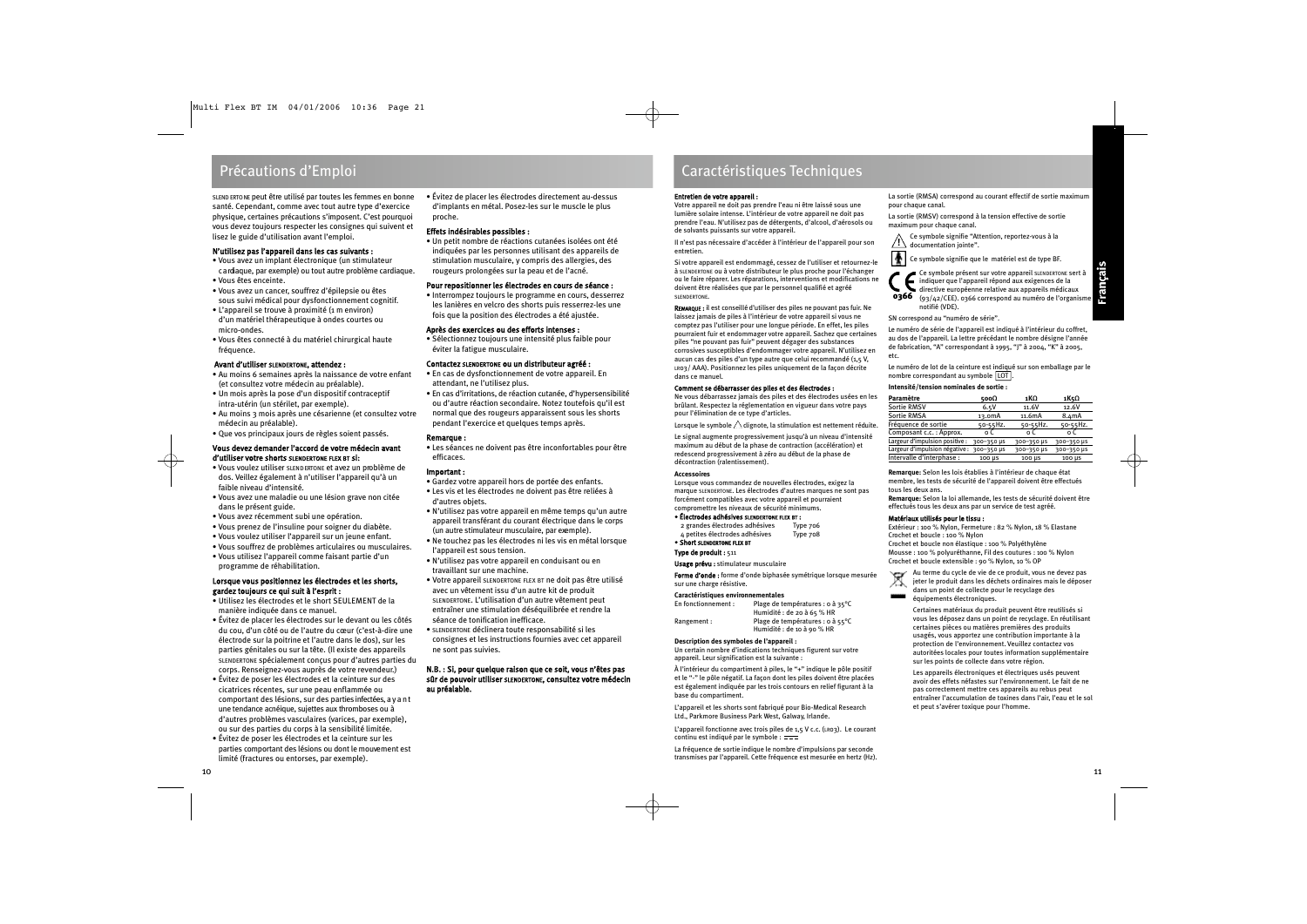### Ihr SLENDERTONE-Gerät



### Ihr SLENDERTONE-Anzeige

- 1 **II** Ladezustand der Batterien
- $2 \times 7$  Höchste bisher erreichte Intensität
- 3 A Problem mit dem Sitz der Elektroden (siehe Seite 9)
- SLENDERTONE FLEX BT in Betrieb.
- 5 Anzahl abgeschlossener Anwendungen
- 6 Stummschaltung aktiviert
- 7 **1378** Verbleibende Trainingszeit in Minuten/ Fehlermeldungen
- 8 Programm angehalten
- **9 (57)** Linker Intensitätsregler
- 10  $\sqrt{5}$  Rechter Intensitätsregler
- 11 Muskelkontraktion/ Muskelentspannung
- **12**  $\binom{00}{0}$  Fortschritte des Benutzers
- 13  $\bigcirc$  Gerät wurde vor Ende der Trainingseinheit abgeschaltet
	- Programmnummer
	- **0** Tastensperre aktiviert

### Weitere Funktionen Ihres SLENDERTONE-Gerätes

### **1 Informationstaste (i)**

### **AKTUELLE INTENSITÄTSGRADE (Abb. a):**

D u rch einmaliges Drücken des Informationsschalters wird der Intensitätsgrad des derzeit laufenden Programms angezeigt.

### **DURCHSCHNITTLICHE INTENSITÄTSGRADE (Abb. b):**

Wenn Sie den Schalter zweimal drücken, wird die durchschnittliche Intensität auf der linken und rechten Seite Ihres Körpers während der letzten drei Anwendungen angezeigt. So können Sie hervorragend Ihre Fortschritte verfolgen.

### **HÖCHSTE INTENSITÄTSGRADE (Abb. c):**

Drücken Sie den Schalter dreimal hintereinander, wird die höchste erreichte Intensität auf einer der beiden Seiten des Gurts angezeigt.

### **ANZAHL DER BISHERIGEN ANWENDUNGEN (Abb. d):**

Wenn Sie den Schalter viermal betätigen, sehen Sie, wie viele Anwendungen Sie bisher abgeschlossen haben. Eine gute Möglichkeit, einen Überblick über die gemachten Fortschritte zu behalten. Nach 250 Trainingseinheiten stellt sich das Gerät auf 0 zurück.

### **2 Tastensperre für die Intensitätsregler (Abb. e)**

Wenn Sie während einer Anwendung einen für Sie angenehmen Intensitätsgrad erreichen, können Sie die Intensitätsregler "sperren", so dass die Intensität nicht versehentlich erhöht oder verringert werden kann. Dazu drücken Sie gleichzeitig sowohl die untere als auch die obere Hälfte des LINKEN Intensitätsreglers. Diese Tastensperre gilt auch für die Programmtaste. Wenn Sie die Tasten-sperre aufheben möchten, drücken Sie einfach erneut dieselben Tasten.

|              |     | Abb. a |
|--------------|-----|--------|
|              | -31 | Abb. b |
| 50 S.BI<br>Δ |     | Abb.c  |
|              |     | Abb. d |

**3 Stummschaltung (Abb. f)**

Sie können die Stummschaltung benutzen, wenn Sie die Soundeffekte Ihres Gerätes ausschalten möchten. Dazu drücken Sie gleichzeitig die Informationstaste

Abb. f

\* 25:08



**4 Fehlermeldungen** Fehlfunktionen sind wenig wahrscheinlich. Sollte dennoch eine Störung bei Ihrem Gerät auftreten, wird eine Fehlermeldung auf dem Display erscheinen. Besteht die Fehlermeldung aus der Ziffernfolge E002, schalten Sie das Gerät einmal aus und dann

wieder ein. Es sollte nun fehlerfrei funktionieren. Sollte die Fehlermeldung E002 weiterhin angezeigt werden, muss das Gerät zur Reparatur eingeschickt werden. Besteht die Fehlermeldung aus den Ziffernfolgen E003 oder E004, ist das Gerät defekt und sollte zur Reparatur gebracht werden.

und die Pro g rammtaste. Die Stummschaltung wird so lange aktiviert bleiben, bis Sie dies manuell ändern. Wenn Sie den Ton wieder einschalten möchten, drücken Sie einfach erneut dieselben Tasten.

### Die Pflege Ihres SLENDERTONE FLEX BT

Achten Sie darauf, dass Ihr FLEX BT-Gerät nie nass wird, aber reinigen Sie die Außenseite regelmäßig mit einem Tuch, das Sie in Seifenwasser leicht anfeuchten. Die Shorts können gewaschen werden, Sie müssen jedoch zuvor das Gerät und die Elektroden abnehmen. Halten Sie sich beim Waschen der Shorts genau an die Anweisungen auf dem Etikett.

 $\overline{\mathbb{C}}$  Waschen Sie Ihre Shorts niemals in der Maschine. Waschen Sie sie mit der Hand in lauwarmem Wasser, aber wringen Sie sie NIEMALS aus. So schützen Sie die innere Struktur der Shorts vor Schäden.

Verwenden Sie für die Reinigung Ihrer Shorts keine Bleichmittel.

Die Shorts dürfen nicht in die Reinigung.

Die Shorts dürfen nicht in den Trockner. Breiten Sie sie zum Trocknen grundsätzlich auf einer ebenen Fläche aus. Trocknen Sie die Shorts nicht über einer Wärmequelle (z. B. einem Heizkörper), da sie Kunststoffbestandteile enthalten. Stellen Sie vor erneutem Gebrauch sicher, dass die Shorts vollständig trocken sind.

Die Shorts dürfen nicht gebügelt werden.



**Tastensperre für die Intensitätsregler Stummschaltung**



Ø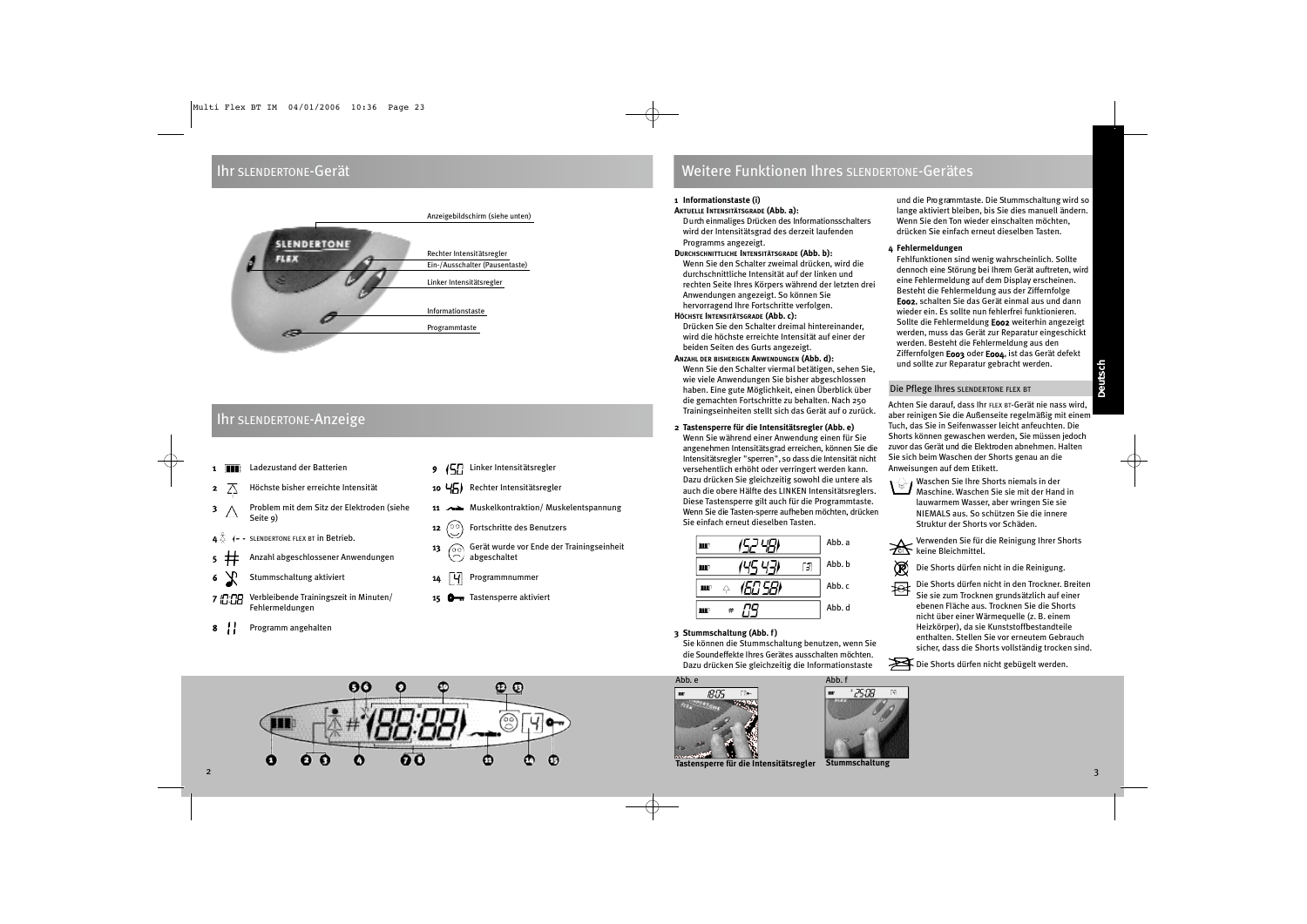### Vorbereitung und Inbetriebnahme

Durch ihr Material passen die FLEX-BT-Shorts für mehrere Größen. Die Verschlüsse an Taille und Beinen erlauben die Anpassung an verschiedene Kleidergrößen. Die Shorts sind in drei Taillen-Größen erhältlich:<br>Klein (S):

- Klein (S): 61cm-71cm<br>Mitte (M): 71cm-81cm Mitte (M): 71cm-81cm<br>Groß (L): 81cm-91cm 81cm-91cm
- 1 Stülpen Sie die SLENDERTONE FLEX BT-Shorts um, so dass die Innenseite nach außen zeigt, und legen Sie sie auf eine flache Oberfläche. Die Rückseite der Shorts muss dabei oben liegen.
- 2 Entfernen Sie die Schutzhüllen von den beiden großen Elektroden (Abb. a) und bringen Sie sie Ihrer Figur entsprechend (s. Positionierungs-anleitung) an den vo rgesehenen Stellen an (Abb. b). Werfen Sie die Abdeckungen nicht weg, da diese später, zum Schutz, erneut auf die Elektroden gelegt werden.
- 3 Wiederholen Sie Schritt 2 mit den vier kleineren Elektroden, wobei Sie zwei davon hinten und zwei vorne anbringen. Vergewissern Sie sich, dass alle Elektroden die Metallknöpfe bedecken, und drücken Sie jede Elektrode fest an. Bewahren Sie die Schutzhüllen für den späteren Gebrauch auf. Drehen Sie die Shorts mit der richtigen Seite nach außen.

### *Einlegen der Batterie*

4 Öffnen Sie das Batteriefach, indem Sie auf den eingeprägten Pfeil  $\triangle$  drücken und den Deckel des Batteriefachs abziehen. Legen Sie die erste der drei 1,5 V (LR03/AAA)-Batterien mit der flachen Seite (d.h. der negativen Seite) zuerst in das rechte Fach ein, wobei das Gerät in Ihre Richtung zeigen muss, und drücken Sie die positive Seite vorsichtig in die Halterung. Legen Sie die zweite Batterie in gleicher Weise wie die erste in das linke Fach ein. Legen Sie abschließend die dritte Batterie in die mittlere Halterung mit der flachen Seite (negative Seite) nach vorne ein.

### *Hinweis: Entfernen der Batterien*

Zum Entfernen der Batterien heben Sie zuerst das negative Ende der mittleren Batterie an und nehmen diese vorsichtig aus dem Batteriefach heraus. Entfernen Sie anschließend die linke und rechte Batterie.

Das Batteriefach muss bei laufendem Gerät geschlossen sein. !

- 5 Öffnen Sie die Verschlüsse an Bund und Beinen und ziehen Sie die Shorts an. Ziehen Sie das Band am Bund locker um die Taille. So sitzen die Shorts und die Elektroden korrekt: Die Elektroden liegen auf der breitesten Stelle Ihres Pos auf, die Elektroden auf der Rückseite der Oberschenkel sitzen direkt unterhalb des Pos, und die Elektroden vorne sitzen direkt unterhalb des Übergangs Hüfte-Oberkörper (Abb. c & d).
- **6** Lockern Sie den Bund. Greifen Sie in die Rückseite der Shorts und entfernen Sie die Schutzfolie von den kleinen Elektroden am Po. Ziehen Sie jetzt den Bund enger, sodass die Shorts bequem sitzen (Abb. e). Greifen Sie nun in die Beinöffnungen und entfernen Sie die Schutzfolien von den großen Elektroden auf der Rückseite der Oberschenkel und von den kleinen Elektroden auf der Vorderseite der Oberschenkel. Drücken Sie die Elektroden fest an Po und Oberschenkel an und schließen Sie die Beinöffnungen wieder.

### **Hinweis:**

Werfen Sie die Abdeckungen nicht weg, sie werden nach Ende des Trainings noch benötigt.

- 7 Schieben Sie das Gerät in die Halterung, bis es einrastet.
- 8 Halten Sie anschließend den Ein-/Aus-Schalter zwei Sekunden lang gedrückt, um das Gerät einzuschalten (Abb. f). Das Gerät beginnt zunächst immer mit Programm 1. Nach einer bestimmten Anzahl an Trainingssitzungen in einem Programm schaltet das Gerät automatisch zum nächsthöheren Programm.
- 9 Erhöhen Sie die Intensität auf eine Stufe, die Ihnen angenehm erscheint (Abb. g). Es muss nicht auf beiden Seiten dieselbe Intensitätsstufe erreicht werden. Das Gerät regelt die Intensität auf einer der beiden Seiten automatisch, wenn der Unterschied zwischen den Intensitätsstufen der beiden Seiten mehr als 10 Einheiten beträgt.
- 10 Möchten Sie das Training vor Ablauf des Programms unterbrechen, drücken Sie einfach kurz den Ein-/Aus-Schalter. Drücken Sie noch einmal kurz dieselbe Taste, um das Programm fortzusetzen.
- 11 Am Ende der Trainingssitzung stoppt das Gerät automatisch. Zum Ausschalten des Geräts halten Sie den Ein-/Aus-Schalter zwei Sekunden lang gedrückt. Andernfalls schaltet sich das Gerät automatisch ab.
- 12 So ziehen Sie die Shorts am bequemsten aus: Lockern Sie den Bund und die Beinverschlüsse und rollen Sie die Shorts vom Bund aus nach unten (Abb. h). Lösen Sie die vier kleinen Elektroden mit den Haftflächen vorsichtig von der Haut. Legen Sie die Schutzfolie über die zwei kleinen Elektroden auf der Vorderseite der Oberschenkel. Lösen Sie die großen Elektroden von der Rückseite der Oberschenkel und ziehen Sie dann die Shorts vollständig aus.
- 12 Legen Sie nun die Shorts auf eine ebene Oberfläche. Die vier nicht abgedeckten Elektroden liegen dabei oben. Befestigen Sie die Schutzfolie wieder auf diesen Elektroden und drehen Sie die Shorts wieder von innen nach außen. Jetzt können Sie alles bis zum nächsten Gebrauch weglegen.
- HINWEIS: Sie können die Anwendung jederzeit abbrechen, bevor das Programm abgeschlossen ist. Dazu drücken Sie zwei Sekunden lang den Ein-/Ausschalter.

### **Wichtig:**

Zwischen zwei Trainingssitzungen muss ein Zeitraum von mindestens sechs Stunden liegen.

### Les Programmes SLENDERTONE FLEX BT

| Programm           | Programmdauer<br>(Minuten) | Anzahl der<br>Einheiten | Intensität<br>(maximum) |
|--------------------|----------------------------|-------------------------|-------------------------|
| 1 Einführung       | 20                         | ٦                       | 99                      |
| 2 Anfänger         | 25                         | 10                      | 99                      |
| 3 Mittelstufe      | 30                         | 20                      | 99                      |
| 4 Fortgeschrittene | 30                         | Unendlich               | 99                      |

### HINWEISE:

- Ihr SLENDERTONE FLEX BT-Gerät ist so programmiert, dass eine bestimmte Anzahl Trainingssitzungen in den Programmen 1 bis 3 abgeschlossen sein muss, bevor das nächste Programm zugänglich wird. Beim Übergang zum nächsten Programm erscheint das Symbol  $\degreeledcirc$  und die Programmnummer blinkt dreimal. Wenn Sie nicht mit dem neuen Programm trainieren möchten, können Sie diese Funktion umgehen, indem Sie den Programmschalter so lange drücken, bis das gewünschte Programm in der Anzeige erscheint.
- Programme 1 bis 3 verfügen über eine Aufwärm- und eine Entspannungsphase.
- Wenn Programm 4 eingestellt ist, läuft es so lange weiter, bis es manuell geändert wird.

Abb. a Abb. b Abb. c Abb. d Abb. e Abb. f Abb. g Abb. h



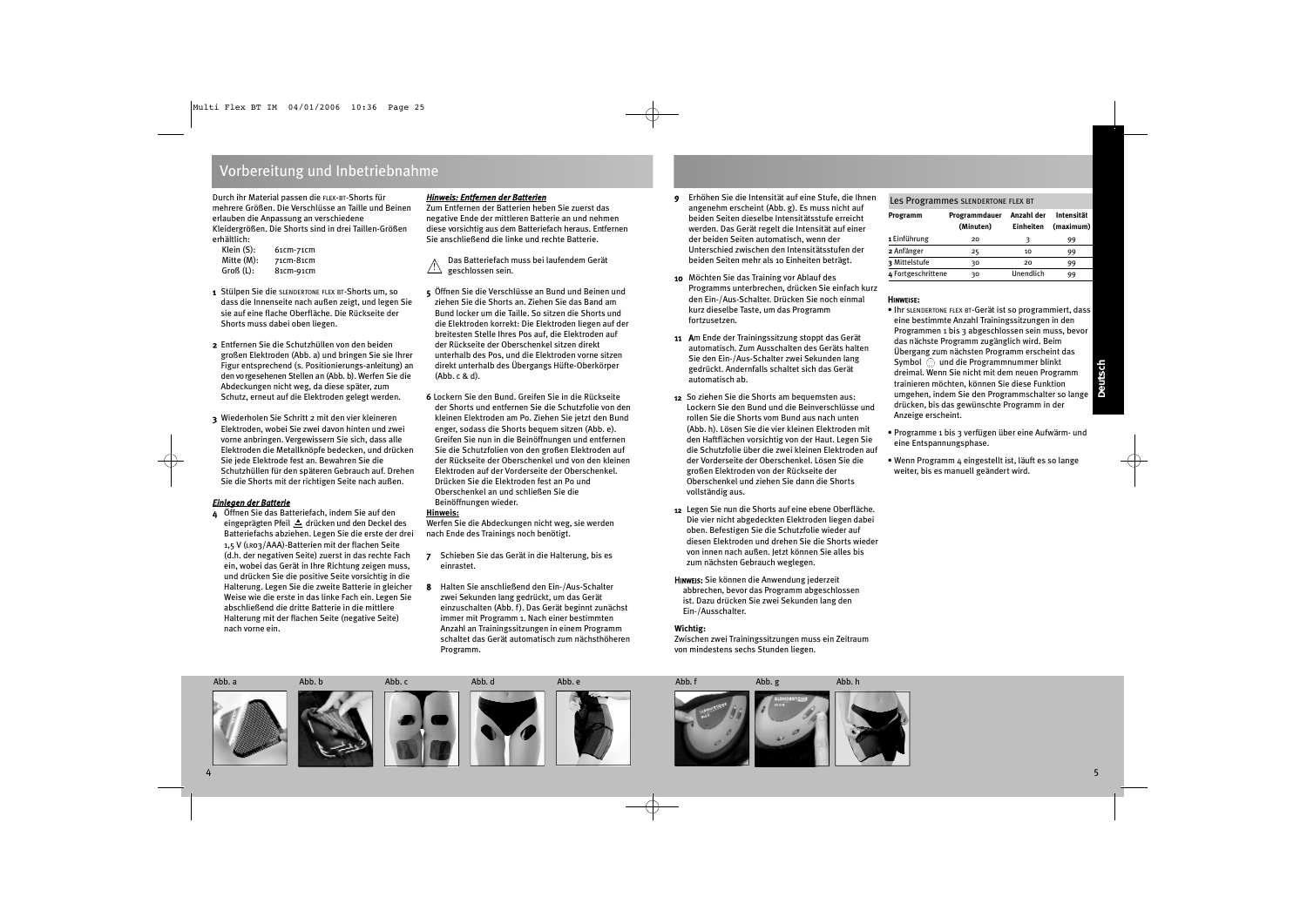### Fragen und Antworten Fragen und Antworten

F

### *Kann ich SLENDERTONE FLEX BT für gymnastische Übungen nach einer Geburt nutzen?*

Ja. Wenn Sie Ihr FLEX BT-Gerät zur Kräftigung der A Muskeln nach einer Schwangerschaft verwenden, sollten Sie mit den Anwendungen frühestens 6 Wochen nach der Entbindung beginnen und zuvor Ihren Arzt konsultieren. Wenn Sie in den vergangenen drei Monaten einen Kaiserschnitt hatten, fragen Sie unbedingt Ihren Arzt, ob Sie FLEX BT verwenden dürfen.

#### *Wie häufig kann ich meine SLENDERTONE FLEX BT verwenden?* F

Sie können Ihre SLENDERTONE FLEX BT mehrmals täglich anlegen. Zwischen jeder Anwendung müssen jedoch mindestens 6 Stunden liegen, damit Ihre Muskeln ausreichend Zeit haben, sich zu erholen. A

#### *Woher weiß ich, wann ich die Elektroden ersetzen sollte?* F

Es kann sein, dass sich das Stimulationssignal abschwächt, obwohl die Batterien noch in Ordnung sind. Dies ist gewöhnlich ein Zeichen für eine Abnutzung der Elektroden, die dann so bald wie möglich ersetzt werden sollten. Überprüfen können Sie dies, indem Sie neue Batterien einsetzen und/oder die Shorts anpassen, um sicherzugehen, dass sich die Elektroden in der richtigen Position befinden. Ersatzelektroden erhalten Sie über Ihren nächsten SLENDERTONE-Händler, über die SLENDERTONE-Website (www.slendertone.com) oder telefonisch über die örtliche telefonische SLENDERTONE-Beratungshotline. A

#### *Die Elektroden halten nicht auf den Markierungen, obwohl sie ziemlich neu sind. Was kann ich tun?* F

Achten Sie darauf, dass die strukturierte Seite der Haftelektroden immer auf der entsprechenden Markierung angebracht ist. Die schwarze Seite der Elektroden sollte immer zu Ihnen zeigen. Drücken Sie die Ränder der Elektroden fest auf die vorgegebenen Stellen, damit sie richtig haften. A

#### *Die Stimulation ist unangenehm. Was kann ich tun?* F

Überprüfen Sie, ob die Elektroden korrekt positioniert und fest auf Ihrem Körper angebracht sind. Sie können die Positionen der Elektroden überprüfen, indem Sie Ihr Gerät ausschalten und die Shorts erneut anpassen, wie auf Seite 4 beschrieben. Vielleicht hilft es auch, wenn Sie Ihre Haut zwischen den Anwendungen mit einer Feuchtigkeitscreme pflegen. A

#### *Nach der Anwendung ist meine Haut gerötet. Ist das normal?* F

Eine leichte Hautrötung nach einer SLENDERTONE-Anwendung ist vollkommen unbedenklich. Sie entsteht unter anderem durch eine verstärkte Blutzirkulation unter der Haut und sollte nach Ende der Anwendung schnell wieder zurückgehen. Eine Rötung kann auch durch den Druck der gedehnten Shorts entstehen. Dies kann durchaus vorkommen und ist mit den Abdrücken von zu enger Kleidung am Körper zu vergleichen. Besteht die Hautrötung weiter, sollten Sie den Gebrauch des Gerätes einstellen. In seltenen Fällen kann das Gel auf den Haftelektroden die Haut irritieren. Konsultieren Sie SLENDERTONE oder Ihren Händler.

### *Auf der einen Körperseite fühlt sich das Signal anders an als auf der anderen. Woran kann das liegen?*

F

F

F

A

A

- 1 Wenn das Signal auf der einen Körperseite<br>Sie einfach die Inte schwächer ist, können Sie einfach die Intensität auf dieser Seite erhöhen, um die Stimulation zu verstärken.
	- 2 Stellen Sie sicher, dass alle Elektroden richtig sitzen (siehe Seite 4).
	- 3 Sie können auch versuchen, den Klettverschluss um das Bein mit dem schwächeren Signal fester zu ziehen, um zu sehen, ob die Stärke zunimmt.

### *Das Signal läuft eher quer über den Körper als an den Beinen entlang. Woran liegt das?*

Sie verwenden den FLEX-Bauchtrainer in den Shorts für das FLEX BT-System zur Straffung von Po und Oberschenkeln. FLEX-Bauchtrainer und FLEX BT-System zur Straffung von Po und Oberschenkeln dürfen NICHT ausgetauscht werden. Die Verwendung der Geräte mit der falschen Bekleidung führt zu unausgewogener Stimulierung, so dass keine effiziente Straffung erreicht wird. A

### *Ich spüre die Kontraktion nur an der Beinrückseite, aber nicht an der Vorderseite. Woran kann das liegen?*

Wenn die Rückseite der Oberschenkel und der Po stimuliert werden, aber nicht die Vorderseite der Beine, bedeckt die kleine Elektrode den Metallknopf nicht richtig oder liegt nicht flach auf der Haut auf. Unterbrechen Sie die Anwendung, lösen Sie die Shorts und bringen Sie die Elektrode wieder richtig an. Dann schließen Sie den Klettverschluss wieder so, dass er fest sitzt, aber nicht einengt.

F

F

### *Ich spüre die Kontraktion nur an einem Bein, aber nicht am anderen. Was kann ich dagegen tun?*

Wenn ein Bein kein Signal empfängt, versuchen Sie Folgendes: A

- 1 Ziehen Sie die Klettverschlüsse um Beine und Taille Ihrer FLEX-BT-Shorts enger, um zu sehen, ob das dem abhilft.
- 2 Unterbrechen Sie die Anwendung, lösen Sie die Shorts und überprüfen Sie, ob alle Elektroden auf der Seite ohne Signal die entsprechenden Metallknöpfe vollständig abdecken und flach auf der Haut anliegen. Korrigieren Sie die Position der Elektroden, die nicht flach auf Haut und Markierung anliegen, schließen Sie die Shorts fest und starten Sie die Anwendung erneut.
- 3 Schafft keine dieser Maßnahmen Abhilfe, wenden Sie sich bitte an Ihren SLENDERTONE-Händler.

#### *Ich spüre die Kontraktion nur an der Vorderseite des Beins, aber nicht an der Rückseite. Woran kann das liegen?* F

Wenn die Vorderseite der Oberschenkel und der Po stimuliert werden, aber nicht die Rückseite der Beine, bedeckt die kleine Elektrode den Metallknopf nicht richtig oder liegt nicht flach auf der Haut auf. Unterbrechen Sie die Anwendung, lösen Sie die Shorts und bringen Sie die Elektrode wieder richtig an. Dann schließen Sie den Klettverschluss wieder so, F dass er fest sitzt, aber nicht einengt. A

#### *Ich habe neue Batterien eingesetzt, spüre aber kein Signal. Warum?* F

Das kann bei minderwertigen Batterien vorkommen. Um Ihr FLEX BT voll nutzen zu können, sollten Sie immer hochwertige Alkalibatterien verwenden. A

### *Ich habe ein Intensitätsniveau von 99 erreicht, möchte aber die Kontraktion noch verstärken. Was kann ich tun?*

Wenn Sie die Kontraktion am Gesäß steigern wollen, verwenden Sie FLEX BT in Sitzen. Ziehen Sie die Klettverschlüsse um die Beine fester, um die Kontraktionen an der Vorderseite der Oberschenkel zu intensivieren. A

## Produktgarantie

Sollte an Ihrem Gerät innerhalb von zwei Jahren nach dem Kauf ein Fehler auftreten, verpflichtet sich SLENDERTONE, das Gerät oder fehlerhafte Teile des Geräts zu ersetzen oder zu reparieren, ohne Arbeits- und Materialkosten zu berechnen. Voraussetzung ist, dass das Gerät \*:

- bestimmungsgemäß und unter Beachtung der Bedienungsanleitung verwendet wurde
- nicht an eine ungeeignete Stromquelle angeschlossen wurde
- nicht für andere Zwecke verwendet oder unsachgemäß behandelt wurde

#### *Meine Wadenmuskeln spannen sich an. Ist das normal?* F

Ja. Die C.S.I.-Technologie stimuliert die Nerven, die Ihre Muskeln kontrollieren. Durch die Stimulierung des Ischiasnervs können sich die Wadenmuskeln anspannen. Das ist kein Problem, solange das Gefühl nicht unangenehm ist. A

### *Ich spüre ein Kribbeln oberhalb des Knies. Ist das normal?*

Ja. Wenn Sie jedoch zu Gelenk- und insbesondere Kniebeschwerden neigen, lesen Sie bitte in den "Empfehlungen und Einschränkungen" auf Seite 10 nach. A

#### *In Programm 4 kommt es zu langen Verzögerungen, besonders wenn ich den Pausenschalter betätige. Woran liegt das?* F

A

F

**Deutsch** Bei FLEX BT sind die Entspannungsphasen immer mindestens so lang wie die Anspannungsphasen. Die längste Entspannungsphase in Programm 4 dauert 10 Sekunden. Wenn Sie nach einer Pause das Gerät mitten in der Anspannungsphase wieder einschalten, beginnt die Stimulation erst wieder, wenn der Anspannungs-/Entspannungszyklus beendet ist. Das kann bis zu 20 Sekunden dauern, aber danach läuft das Programm wieder normal weiter.

### *Kann ich mein SLENDERTONE FLEX BT auch Muskulatur wieder aufbauen, die nach längerer Krankheit geschwächt ist?*

Ja, mit dem SLENDERTONE FLEX BT können Sie Gewebe straffen und Muskulatur aufbauen. Sie sollten aber vorher Ihren Arzt fragen, ob in Ihrem Fall medizinische Einwände bestehen. A

• nicht von jemandem verändert oder repariert wurde, der nicht von SLENDERTONE dazu autorisiert ist

Diese Ga rantie ergänzt bestehende länderspezifische Garantieverpflichtungen und beeinträchtigt nicht Ihre gesetzlich festgeschriebenen Rechte als Verbraucher.

\* Von der Ga rantie ausgeschlossen sind Verbrauchsmaterialien (wie z. B. Elektroden, Gurt usw.), wenn diese die üblichen<br>Abnutzungserscheinungen aufweisen. Abnutzungserscheinungen aufweisen. 6 7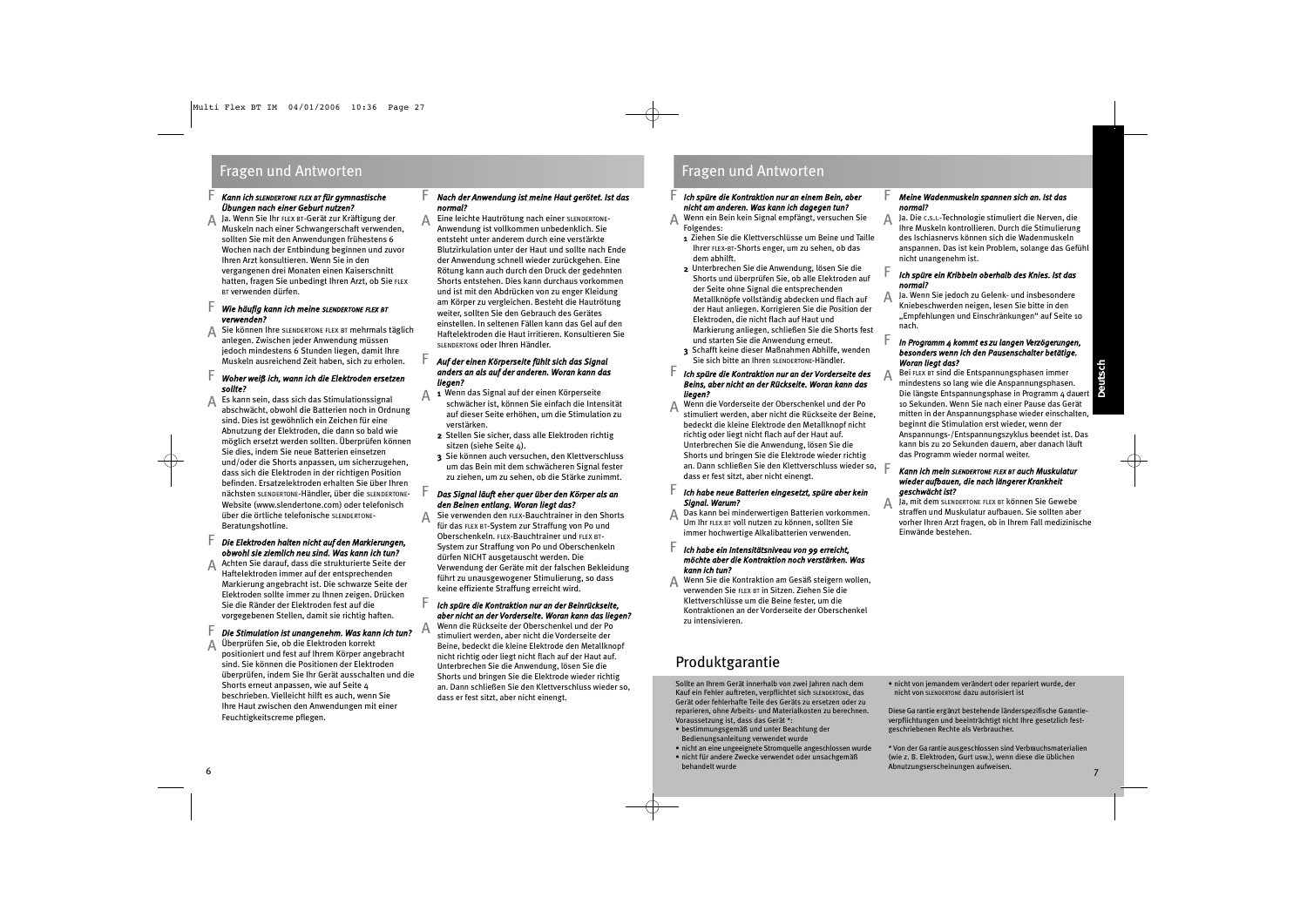| Problem                                                                   | Mögliche Ursache                                               | Lösung                                                                            |
|---------------------------------------------------------------------------|----------------------------------------------------------------|-----------------------------------------------------------------------------------|
| Die Anzeige erscheint nicht und das<br>Gerät gibt kein Signal ab          | Die Batterien wurden falsch<br>eingelegt                       | Setzen Sie die Batterien richtig ein,<br>wie auf Seite 4 beschrieben              |
|                                                                           | Die Batterien sind leer                                        | Ersetzen Sie die Batterien                                                        |
|                                                                           | Minderwertige Batterien                                        | Verwenden Sie für Ihr FLEX BT nur<br>hochwertige Alkalibatterien                  |
| Die Anwendung läuft, aber es<br>erfolgt keine Stimulation                 | Der Gerätebetrieb wurde<br>unterbrochen                        | Drücken Sie kurz den Ein-<br>/Ausschalter                                         |
| Das Batteriesymbol blinkt und das<br>Gerät piepst dreimal                 | Die Batterien sind fast leer                                   | Ersetzen Sie die Batterien                                                        |
| Die Muskelkontraktion ist sehr<br>gering, obwohl die Intensität auf       | Die Batterien sind fast leer                                   | Ersetzen Sie die Batterien                                                        |
| einen hohen Grad eingestellt ist                                          | Minderwertige Batterien                                        | Verwenden Sie für Ihr FLEX BT nur<br>hochwertige Alkalibatterien                  |
|                                                                           | Die Elektroden sind abgenutzt                                  | Neue FLEX BT-Elektroden sind bei<br>Ihrem Händler erhältlich                      |
|                                                                           | <b>Falsche Position der Elektroden</b>                         | Siehe Seite 4: korrekte<br>Position von Elektroden und Shorts                     |
|                                                                           | Die Elektroden decken die<br>Metallknöpfe nicht vollständig ab | Setzen Sie die Elektroden um                                                      |
|                                                                           | Falscher Druck auf den Elektroden                              | Ziehen Sie die Klettverschlüsse an<br>Beinen und Vorderseite der Shorts<br>fester |
| Die Intensität bleibt auf einem                                           | Die Batterien sind fast leer                                   | Ersetzen Sie die Batterien                                                        |
| niedrigen Niveau und lässt sich<br>nicht erhöhen                          | Minderwertige Batterien                                        | Verwenden Sie für Ihr FLEX BT nur<br>hochwertige Alkalibatterien                  |
| Die Batterien reichen nicht für die<br>angegebene Zahl von<br>Anwendungen | Minderwertige Batterien                                        | Verwenden Sie für Ihr FLEX BT nur<br>hochwertige Alkalibatterien                  |
| Das Display zeigt Eoo2/Eoo3/<br>Eoo4 an                                   | Fehlermeldung zeigt ein Problem<br>mit dem Gerät an            | Einzelheiten siehe Seite 3                                                        |

### Ratschläge zur Fehlerbehebung aus der Eine Eine Eine Eine Eine Ratschläge zur Fehlerbehebung

| Problem                                                                       | Mögliche Ursache                                               | Lösung                                                                                      |  |
|-------------------------------------------------------------------------------|----------------------------------------------------------------|---------------------------------------------------------------------------------------------|--|
| Unangenehmes Gefühl unter den<br>Elektroden                                   | Die Elektroden sind abgenutzt                                  | Neue FLEX BT-Elektroden sind bei<br>Ihrem Händler erhältlich                                |  |
|                                                                               | Die Elektroden decken die<br>Metallknöpfe nicht vollständig ab | Setzen Sie die Elektroden auf den<br>Shorts um                                              |  |
|                                                                               | Zu viele aufeinanderfolgende<br>Anwendungen                    | Zwischen zwei Anwendungen sollte<br>eine Pause von mindestens 6<br>Stunden eingelegt werden |  |
|                                                                               | Schlechter Kontakt zwischen<br>Elektrode und Haut              | Ziehen Sie die Klettverschlüsse an<br>Beinen und Vorderseite der Shorts<br>fester           |  |
| Das Anzeigesymbol für<br>Elektrodenkontakt $(\wedge)$ auf<br>dem LCD blinkt * | Die Elektroden decken die<br>Metallknöpfe nicht vollständig ab | Setzen Sie die Elektroden auf den<br>Shorts um                                              |  |
|                                                                               | Die Elektroden abgenutzt                                       | Neue FLEX BT-Elektroden sind bei<br>Ihrem Händler erhältlich                                |  |
|                                                                               | Die Elektroden wurden verkehrt<br>herum angebracht             | Stellen Sie sicher, dass die<br>schwarze Seite der Elektroden zu<br>Ihnen zeigt             |  |
|                                                                               | Die Abdeckungen befinden sich<br>noch auf den Elektroden       | Die Abdeckungen müssen von<br>beiden Seiten der Elektroden<br>entfernt werden               |  |
|                                                                               | Schlechter Kontakt zwischen<br>Elektrode und Haut              | Ziehen Sie die Klettverschlüsse an<br>Beinen und Vorderseite der Shorts<br>fester           |  |
|                                                                               | Gerät befindet sich nicht<br>vollständig in der Halterung      | Schieben Sie das Gerät in die<br>Halterung, bis es einrastet                                |  |

Das  $\triangle$ -Symbol erscheint immer gemeinsam mit den Pfeilen für rechts/links:

### Anzeige für Elektrodenkontakt und linker Pfeil erscheinen auf dem Display.

Dies deutet auf eines von zwei möglichen Problemen mit den Elektroden auf der linken Seite der Shorts hin.

- 1 Die große Elektrode deckt den Metallknopf nicht vollständig ab oder liegt nicht flach auf der Haut an. Unterbrechen Sie die Anwendung, lösen Sie die Shorts und bringen Sie die Elektrode wieder richtig an.
- 2 Keine der kleinen Elektroden deckt die entsprechenden Metallknöpfe komplett ab oder liegt flach auf der Haut an. Unterbrechen Sie die Anwendung, lösen Sie die Shorts und bringen Sie die Elektroden wieder richtig an.

### Wichtig:

Anzeige für Elektrodenkontakt und rechter Pfeil erscheinen auf dem Display.

Folgen Sie Schritt 1 und 2 wie zuvor.

### Wenn beide Pfeile zusammen mit der Anzeige für Elektrodenkontakt erscheinen:

- 1 Befolgen Sie an beiden Beinen Schritt 1 und 2 wie oben.
- 2 Das Gerät sitzt nicht richtig in der Halterung. Rasten Sie es ein.
- 3 Ihr FLEX BT ist defekt. Schicken Sie es an SLENDERTONE oder suchen Sie Ihren Händler auf.

Die Anzeige für Elektrodenkontakt blinkt nicht, wenn sich nur eine der beiden kleinen Elektroden nach oben gerollt hat oder den Metallknopf nicht abdeckt. Konsultieren Sie in diesem Fall Seite 7, Frage 1. 8 a viz Gregorian de la construction de la construction de la construction de la construction de la construction<br>1990 : la construction de la construction de la construction de la construction de la construction de la cons

**Deutsch**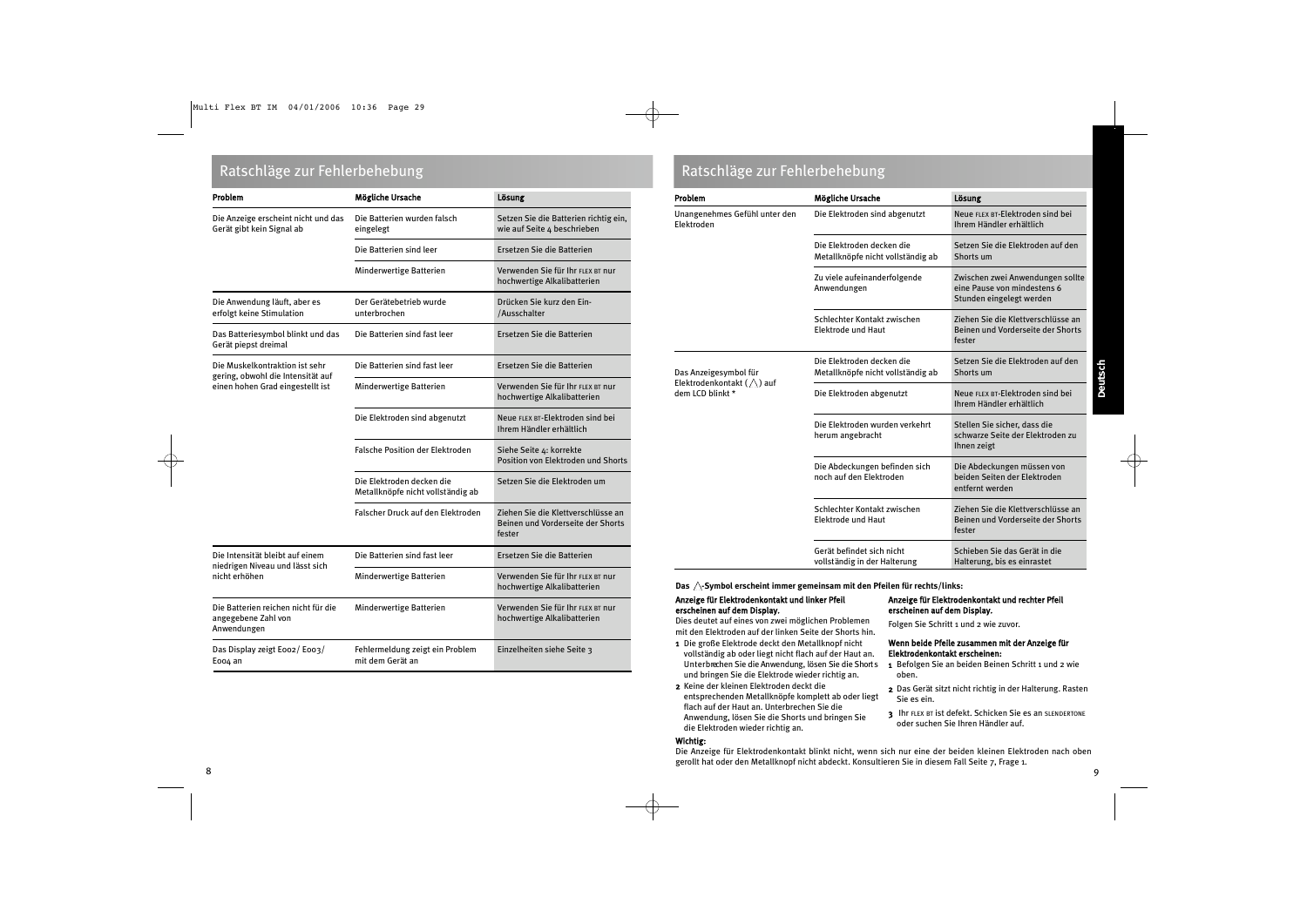SLENDERTONE FLEX BT ist für Männer und Frauen bei guter Gesundheit gleichermaßen geeignet. Wie auch bei anderen Trainingsformen sind jedoch bei der Anwendung einige Punkte zu beachten. Halten Sie sich also grundsätzlich an die untengenannten Richtlinien und lesen Sie vor der Anwendung aufmerksam die Bedienungsanleitung. Einige der untenstehenden Angaben sind vom Geschlecht abhängig.

### Sie sollten das Gerät nicht benutzen, wenn Sie:

- in elektronisches Implantat (z. B. einen Herzschrittmacher) haben oder an anderen Herzkrankheiten leiden.
- schwanger sind.
- an Krebs leiden, Epileptiker sind oder wegen kognitiver Dysfunktionalität in medizinischer Behandlung sind.
- das Gerät in der unmittelbaren Nähe (z. B. 1 m) von Therapiegeräten auf Kurz- oder Mikrowellenbasis betreiben.
- an chirurgische Hochfrequenzgeräte angeschlossen sind.
- Sie sich in Räumen befinden, in denen Medikamente durch Injektion (direkt oder Dauertropfinfusion) verabreicht werden, wie beispielsweise bei einer Hormonbehandlung.

### Sie sollten vor der Anwendung Ihres SLENDERTONE-Gerätes in folgenden Fällen folgende Wartezeiten einhalten:

- mindestens 6 Wochen nach einer Geburt (sprechen Sie außerdem vorher noch mit Ihrem Arzt).
- einen Monat, nachdem Ihnen ein Verhütungsmittel (z. B. Spirale) eingesetzt wurde.
- mindestens 3 Monate nach einer Geburt mit Kaiserschnitt (konsultieren Sie außerdem vorher noch Ihren Hausarzt).
- nachdem die ersten, starken Tage Ihrer Regel vorbei sind.

### Holen Sie die Genehmigung Ihres Arztes oder Physiotherapeuten für die Anwendung von SLENDERTONE ein, wenn Sie:

- SLENDERTONE verwenden möchten, jedoch unter schweren Rückenbeschwerden leiden. Sie sollten die Intensität dann grundsätzlich niedrig halten.
- unter einer ernsten Krankheit leiden oder eine schwere Verletzung haben, die hier nicht genannt ist.
- erst vor kurzer Zeit operiert wurden.
- sich als Diabetiker Insulin verabreichen.
- das Gerät bei einem Kleinkind verwenden möchten.

### Beim Anbringen von Gurt und Elektroden sollten Sie grundsätzlich die folgenden Punkte beachten:

- Plazieren Sie Elektroden und Gurt AUSSCHLIESSLICH um die Taille und wie in dieser Bedienungsanleitung beschrieben.
- Legen Sie sich Elektroden und Gürtel niemals vor oder um den Hals, über das Herz (z. B. eine Elektrode auf die Brust, die andere auf den Rücken), um die Genitalregion oder um den Kopf. (Für andere Körperzonen sind andere spezielle SLENDERTONE-Geräte erhältlich - Einzelheiten dazu erfahren Sie von Ihrem Händler.)
- Vermeiden Sie die Positionierung der Elektroden auf frischem Narbengewebe, rissigen oder entzündeten Hautstellen, Infektionsherden und auf Körperstellen, die für Akne, Thrombose oder andere Gefäßkrankheiten (z. B. Krampfadern) anfällig sind, bzw. in Körperbereichen, in denen die Empfindungsfähigkeit eingeschränkt ist.
- Vermeiden Sie Körperstellen, auf denen Verletzungen

vorliegen oder die Bewegung eingeschränkt ist (z. B. bei Knochenbrüchen oder Verstauchungen).

- Plazieren Sie die Elektroden nie direkt über Metall-
- implantaten. Sie sollten sie in diesem Fall auf dem nahegelegensten Muskel anbringen.

### Mögliche Nebenwirkungen:

• Bei einigen Benutzern von Muskelstimulationsgeräten traten vereinzelt Hautreaktionen auf. Dabei handelte es sich teilweise um allergische Reaktionen, eine länger anhaltende Hautrötung oder Akne.

### Umsetzen der Elektroden während einer Anwendung:

• Unterbrechen Sie zuerst das derzeit laufende Programm, öffnen Sie dann den Gürtel und schliessen Sie ihn wieder im Rücken, wenn Sie die Position der Elektroden korrigiert haben.

### Nach anstrengendem Training oder bei Erschöpfung:

• Verwenden Sie grundsätzlich eine geringe Stimulationsintensität, um eine Muskelermüdung zu vermeiden.

### Wenden Sie sich in den folgenden Fällen bitte an SLENDERTONE oder einen autorisierten SLENDERTONE-Händler:

- Ihr Gerät funktioniert nicht ordnungsgemäß. Stellen Sie vorübergehend den Gebrauch ein.
- Ihr Körper reagiert mit einer Irritation, Hautreizung, Hypersensitivität oder Sie stellen andere Nebenwirkungen fest. Während der Anwendung und kurze Zeit nach einer Anwendung ist eine leichte Hautrötung unter dem Gurt jedoch völlig unbedenklich.

### Hinweis:

• Eine wirksame Anwendung sollte nicht unangenehm sein.

### Wichtig:

- Bewahren Sie Ihr Gerät außerhalb der Reichweite von Kindern auf.
- Die Bolzen und Elektroden dürfen unter keinen Umständen an andere Gegenstände angeschlossen werden.
- Verwenden Sie Ihr Gerät nicht gleichzeitig mit einem anderen Gerät, das eine elektrische Spannung in Ihren Körper überträgt (z. B. ein anderes Gerät zur Muskelstimulation).
- Berühren Sie bei eingeschaltetem Gerät weder Elektroden noch Metallbolzen.
- Verwenden Sie das Gerät unter keinen Umständen beim Autofahren oder Betreiben einer Maschine.
- Benutzen Sie das SLENDERTONE FLEX BT nicht zusammen mit Textilien anderer SLENDERTONE-Produkte. Dies könnte zu einer ungleichmäßigen Muskelstimulierung und so zu einem unbefriedigenden Ergebnis bei der Muskelstraffung führen.
- SLENDERTONE übernimmt keinerlei Haftung für Schäden, die auf eine Mißachtung der Richtlinien und Anweisungen für das Gerät zurückzuführen sind.

### Wichtig: Sind Sie aus irgendwelchen Gründen nicht sicher, ob Sie SLENDERTONE verwenden sollten, konsultieren Sie vor der Anwendung des Geräts bitte Ihren Hausarzt.

### Technische Daten

### Pflege Ihres Geräts:

Ihr Gerät sollte unter keinen Umständen Nässe oder übermäßiger Sonneneinstrahlung ausgesetzt werden. In das Innere des Geräts darf keine Feuchtigkeit gelangen. Verwenden Sie zur Reinigung Ihres Geräts weder Reinigungsmittel, Alkohol, Reinigungssprays noch ätzende Lösungsmittel.

Für Wartungszwecke ist kein Zugang zum Geräteinneren erforderlich.

Wurde Ihr Gerät beschädigt, sollten Sie den Gebrauch einstellen und es zur Reparatur bzw. zum Austausch an SLEND ERTO NE schicken oder zu Ihrem Händler vor Ort bringen. Reparaturen, Wartungs-arbeiten und Modifikationen dürfen nur von geschultem und von SLENDERTONE autorisiertem Fachpersonal durchgeführt werden.

HINWEIS: Die Verwendung von auslaufsicheren Batterien wird empfohlen. Die Batterien sollten nie im Gerät gelassen werden, wenn es längere Zeit nicht verwendet wird. Anderenfalls könnten die Batterien auslaufen und Ihr Gerät beschädigen. Bitte beachten Sie, dass bei einigen Batterien, die als "auslaufsicher" verkauft werden, immer noch eine gewisse Menge an korrodierenden Substanzen austreten kann, die Ihr Gerät beschädigen könnten. Unter keinen Umständen dürfen andere als für das Gerät geeignete Batterien (1,5 V, LR03/AAA) verwendet werden. Die Batterien sollten wie in der Gebrauchsanleitung angegeben eingelegt werden.

### Entsorgung der Elektroden und Batterien:

Gemäß Ihrer nationalen Gesetzgebung zur Entsorgung solcher Gegenstände dürfen benutzte Elektroden und Batterien nie verbrannt werden.

Wenn das  $\bigwedge$  Symbol aufleuchtet, ist der Impuls deutlich reduziert worden.

Sobald die Muskeln zusammengezogen werden, wird allmählich die höchste Intensität erreicht (d. h. Impulsanstieg) und beim Einsetzen der Entspannungsphase sinkt diese langsam auf Null (d. h. Impulsnachlaß).

### **Zubehör:**

Bei der Bestellung neuer Elektroden sollten Sie beachten, dass nur solche der Marke SLENDERTONE verwendet werden. Andere sind möglicherweise nicht mit Ihrem Gerät kompatibel und könnten die Sicherheit beeinträchtigen.

### • SLENDERTONE FLEX BT-Haftelektroden:

2 große Haftelektroden Typ 706

4 kleine Haftelektroden Typ 708

• Die SLENDERTONE FLEX BT-Shorts

### Producttyp: 511

Verwendungszweck: Muskelstimulation

Wellenform: Symmetrische zweiphasige quadratische Wellenform gemessen bei standardmäßiger Körperspannung.

### **Umgebungsbedingungen:**

Betrieb: Temperaturbereich: 0 bis 35 °C Luftfeuchtigkeit: 20 bis 65% relative Luftfeuchtigkeit

Lagerung: Temperaturbereich: 0 bis 55 °C Luftfeuchtigkeit: 10 bis 90% relative Luftfeuchtigkeit

### **Erklärung zu den Symbolen Ihres Gerätes:**

Auf Ihrem Gerät befindet sich eine Reihe technischer Angaben. Hier eine kurze Erläuterung dazu:

Im Batteriefach steht "+" für Pluspol und "-" für Minuspol. Die Positionierung der Batterien wird durch drei erhöhte Batterieumrisse im Inneren des Batteriefaches angezeigt.

Das Gerät und die Shorts wurde für Bio-Medical Parkmore Business Park West, Galway, Irland, hergestellt.

Das Gerät läuft mit drei 1,5V-GS-Batterien (LR03). GS wird durch dieses Symbol angegeben:

Die Ausgangsfrequenz zeigt die vom Gerät abgegebene Impulsanzahl pro Sekunde an. Diese wird in Hertz gemessen und als "Hz" angegeben.

Ausgangs-RMSA ist die Stromstärke für jeden Kanal, die bei einem Widerstand gemessen wird.

Ausgangs-RMSA ist die Spannungsstärke für jeden Kanal, die bei einem Widerstand gemessen wird.

Dieses Symbol bedeutet "Achtung, konsultieren Sie die Begleitdokumentation". **!**

 $\blacksquare$ Dieses Symbol bedeutet Gerät des Typs BF.



Dieses Symbol bestätigt, daß SLENDERTONE den Anforderungen der Richtlinie für medizinische Geräte (93/42/EWG) entspricht. Die Nummer des gemeldeten Gerätes (VDE) lautet 0366.

SN steht für "Seriennummer".

Im Inneren des Gerätes befindet sich die individuelle Seriennummer. Der Buchstabe vor der Nummer gibt das Herstellungsjahr an, wobei "A" für 1995, "J" für 2004, "K" für 2005 usw. steht.

Die Chargennummer der Shorts ist auf der Verpackung durch die Nummer angegeben, die dem [LOT]-Chargensymbol entspricht.

### **Rated Outputs Voltage / Current:**

| <b>Parameter</b>           | 500Ω                | 1KΩ                 | 1.5KΩ              |
|----------------------------|---------------------|---------------------|--------------------|
| Ausgangs-RMSV              | 6.5V                | 11.6V               | 12.6V              |
| Ausgangs-RMSA              | 13.0 <sub>M</sub> A | 11.6 <sub>M</sub> A | 8.4 <sub>M</sub> A |
| Ausgangsfrequenz           | 50-55Hz.            | 50-55Hz.            | 50-55Hz.           |
| GS-komponente ungefähr     | 0 C                 | 0 C                 | 0 C                |
| Positive Pulsbreite        | 300-350µs           | 300-350µs           | 300-350µs          |
| <b>Negative Pulsbreite</b> | 300-350µs           | 300-350µs           | 300-350µs          |
| Phaseninterval             | $100 \mu s$         | $100 \mu s$         | $100 \mu s$        |

**Hinweis:** Gemäß den Bestimmungen der Mitgliedsländer muss das Gerät alle zwei Jahre einem Sicherheitstest unterzogen werden. **Hinweis:** Laut deutschem Recht muss die Sicherheits-überprüfung alle zwei Jahre von einer autorisierten Prüfstelle vorgenommen werden.

### Textilmaterial:

Außenmaterial: 100% Nylon Überzug: 82% Nylon, 18% Elastane, Klettband: 100% Nylon Nicht elastisches Klettband: 100% Polyäthylen Schaumstoff: 100% Polyurethan, Kordel: 100% Nylon Elastikklettband: 90% Nylon, 10% anderes

Am Ende der Lebensdauer des Produkts sollten Sie d i e s e s Produkt nicht in den normalen Hausmüll werfen, sondern an einer Sammelstelle für die Aufbereitung von elektrischen Geräten abgeben.

Einige der Materialen des Produkts können wiederverwertet werden, wenn man sie in einer Aufbereitungs-stelle abgibt. Mit der Wiederverwertung einiger Teile oder Rohmaterialen aus gebrauchten Produkten liefern Sie einen wichtigen Beitrag zum Umweltschutz. Wenden Sie sich bitte and Ihre örtlichen Behörden, wenn Sie weitere Informationen über die Sammel-punkte in Ihrer Umgebung benötigen.

Elektrischer und elektronischer Abfall kann umweltschädlich sein. Unsachgemäße Entsorgung kann gesundheitsschädlich sein und zur Bildung von Giftstoffen in der Luft, im Wasser und in der Erde führen.

**Deutsch**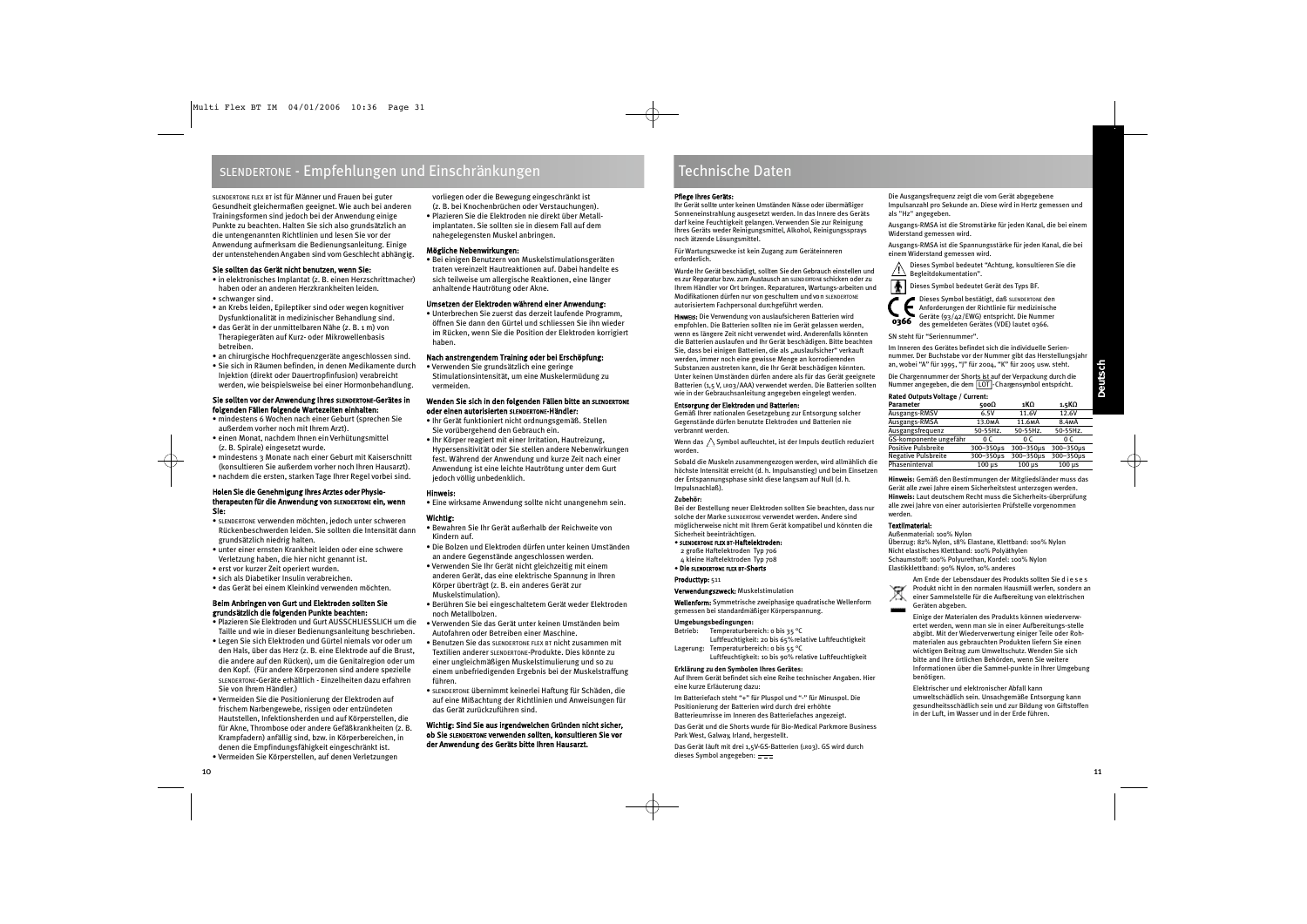### La Unidad SLENDERTONE



### La Pantalla SLENDERTONE

- 1 **1 Carga restante de las pilas**
- 2 Nivel máximo de intensidad alcanzado hasta la fecha
- 3 A Problema de contacto del electrodo (consulte la página 9)
- Indicador de la unidad SLENDERTONE FLEX BT
- 5 **‡** Número de sesiones completadas
- 6 Función de modo silencioso activada
- 7 T: TR Tiempo restante de la sesión actual/mensajes de error
- 8 // Programa en pausa
- 9 (57 Nivel de intensidad del lado izquierdo
- 10 H<sub>D</sub>) Nivel de intensidad del lado derecho
- 11 Músculos contraídos/relajados
- 12  $\circledcirc$  Progresos del usuario
- **13**  $\left(\begin{matrix} 0 & 0 \\ 0 & 0 \end{matrix}\right)$  Unidad apagada antes de finalizar la sesión
- $14$   $\boxed{4}$  Número del programa
- 15 Bloqueo de botones activado



### **1 El Botón de Información (i)**

### **NIVELES ACTUALES DE INTENSIDAD (Fig. a)**

Al pulsar una vez el botón de información, la unidad muestra la intensidad del programa que usted está ejecutando.

### **NIVELES MEDIOS DE INTENSIDAD (Fig. b)**

Al pulsar el botón dos veces, se visualizará la intensidad media utilizada tanto en el lado derecho como en el izquierdo de su cuerpo en las últimas 3 sesiones, algo muy útil para que usted pueda conocer sus progresos.

### **NIVELES MÁXIMOS DE INTENSIDAD (Fig. c)**

Al pulsar el botón cuatro veces, se muestra el número de sesiones que ha completado hasta el momento, una buena forma de controlar su evolución.

### **NÚMERO DE SESIONES HASTA EL MOMENTO (Fig. d)**

Al pulsar el botón tres veces se muestra la intensidad máxima a la que ha llegado en cada lado del cinturón. La unidad se reconectará automáticamente a 0 transcurridas 250 sesiones.

### **2 Bloqueo de los botones de intensidad (Fig. e)**

Si durante un ejercicio alcanza un nivel de intensidad que le resulta cómodo, puede "bloquear" los botones de intensidad. Para ello, pulse simultáneamente las mitades superior e inferior del botón de intensidad izquierdo. El bloqueo de los botones también bloquea el botón de programas. Si activa el bloqueo de los botones de intensidad durante una sesión, solamente permanecerá activo durante esa sesión. Para desconectar el bloqueo de los botones , sólo tiene que pulsar por segunda vez las mitades superior e inferior del botón izquierdo de intensidad.



### apagar la unidad y, a continuación, volver a encenderla. Ahora debería funcionar correctamente. No obstante, si el mensaje de error E002 persiste,

deberá devolver la unidad para su reparación. Si aparecen los ensajes E003 ó E004, su unidad presenta un fallo interno y debe devolverla para llevar a cabo su reparación.

En el caso improbable de que su unidad sufra algún problema, en la pantalla aparecerá un mensaje de error. Si el mensaje de error es el E002, debería

### Cuidados de los Shorts y de la Unidad

**3Modo silencioso (Fig. f)**

botones una segunda vez.

**4 Mensajes de error**

Si quiere desactivar el sonido de su unidad SLENDERTONE puede utilizar el modo silencioso. Para ello, sólo tiene que pulsar el botón de información y el botón de programas simultáneamente. El modo silencioso permanecerá activo de manera indefinida, a menos que lo cambie manualmente. Para volver a activar el sonido, sólo tiene que pulsar los mismos

Procure que su unidad FLEX BT nunca se moje, pero limpie regularmente el exterior utilizando un trapo ligeramente humedecido con agua jabonosa. Siga siempre las instrucciones de la etiqueta cuando lave los shorts.

 $\overline{\mathcal{M}}$  No lave nunca sus shorts a máquina. Lávelos a mano con agua templada y no los retuerza NUNCA para escurrir el agua. De esta manera se asegura que la composición interna de la prenda no sufra daños.

⋇ No utilice lejía para lavar sus shorts.

No someta sus shorts a una limpieza en seco.

科 No cuelgue los shorts para secarlos. Déjelos secar siempre sobre una superficie plana. No los deje secar sobre algo caliente (por ej., un radiador) ya que contienen piezas de plástico. Asegúrese de que los shorts estén totalmente secos antes de usarlos.





Fig. e 18 C. [T]⊷



চ্চ

Bloqueo de los botones de intensidad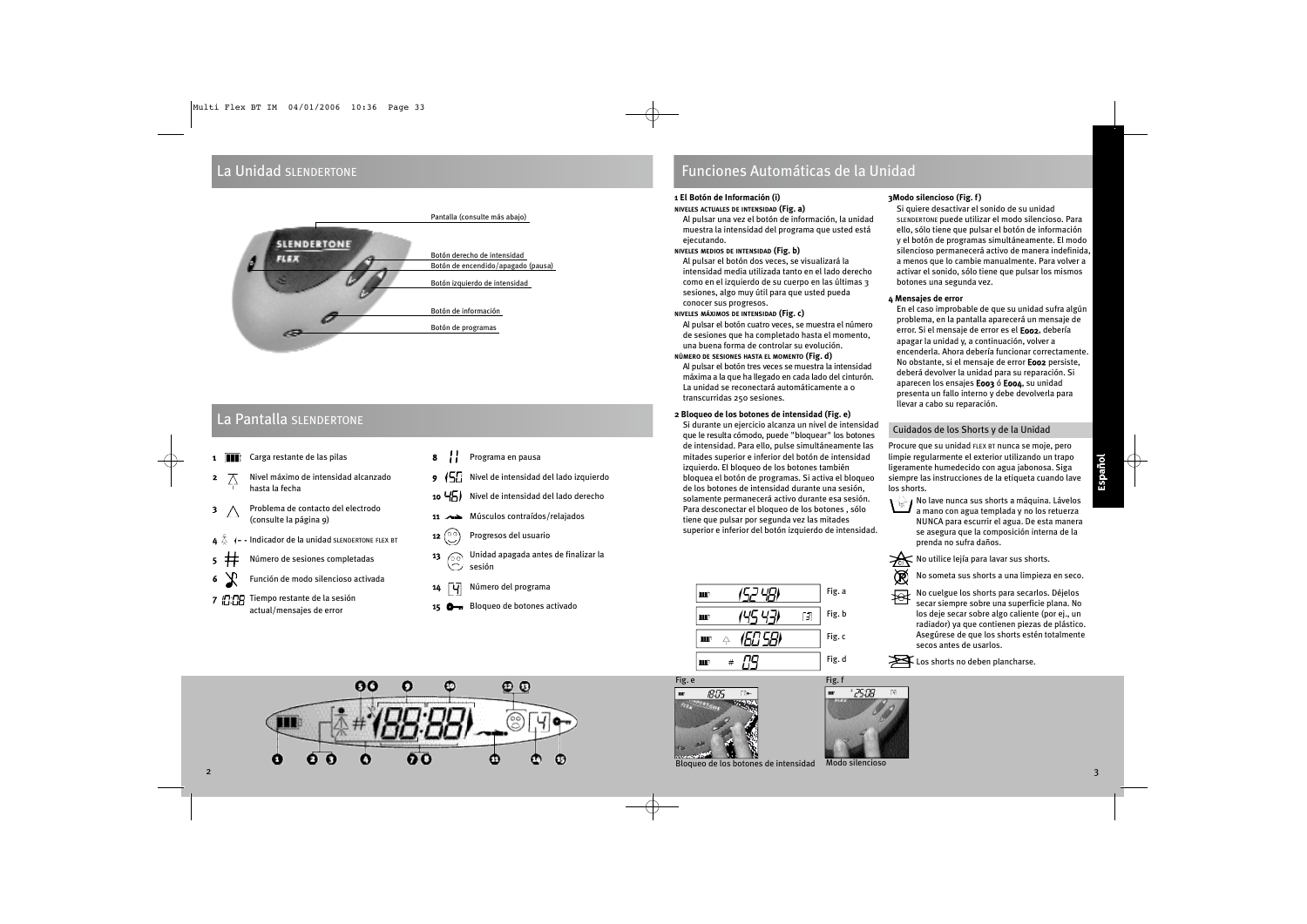### Cómo Ponerse en Marcha

El material incorporado en los shorts FLEX BT les permite ajustarse a diversas tallas. Los velcros de la cintura y las piernas permiten ajustar los shorts para que se adapten a diversas tallas. Los pantalones están disponibles en tres tallas diferentes y se han diseñado para que se adapten a las siguientes medidas de cinturas:

| Pequeña (S): | 61 <sub>cm</sub> -71cm |
|--------------|------------------------|
| Mediana (M): | 71cm-81cm              |
| Grande (L):  | 81cm-91cm              |

- 1 Vuelva los shorts FLEX BT de SLENDERTONE del revés y colóquelos sobre una superficie plana. Comience con la parte posterior de los shorts mirando hacia arriba.
- 2 Retire los plásticos protectores de los dos electrodos grandes (Fig. a) y colóquelos sobre las marcas de referencia de los electrodos de mayor tamaño, de acuerdo con las líneas de posición que mejor se ajusten a su figura (Fig. b). No deseche los protectores, ya que puede que los necesite más adelante.
- 3 Repita el paso 2 para los cuatro electrodos pequeños, colocando dos en las marcas de referencia posteriores y dos en las delanteras. Compruebe que todos los electrodos cubren los pasadores metálicos y presione las superficies de los electrodos firmemente contra la marca de referencia. No deseche los plásticos protectores ya que los necesitará más adelante. Vuelva los shorts del derecho.

### *Colocación de las pilas*

4 Abra el compartimento de las pilas presionando la flecha en relieve  $\triangle$  y deslizando la cubierta hacia afuera. Con la unidad mirando hacia usted, coloque la primera de las tres pilas de 1,5V (LR03/AAA) en el hueco de la derecha, introduciendo primero el extremo plano (es decir, el polo negativo) y empujando ligeramente el polo positivo hasta que encaie. A continuación, coloque la segunda pila en el hueco de la izquierda, introduciendo también el extremo plano primero. Finalmente, coloque la tercera pila en el hueco central, introduciendo el extremo plano en último lugar, y vuelva a colocar la tapa del compartimento.

### *Nota: Extracción de las pilas*

Para extraer las pilas, levante el polo negativo de la pila central y sáquela. Luego saque las pilas de la izquierda y la derecha.

- El compartimento de las pilas debe estar cerrado mientras la unidad está en marcha. !
- 5 Abra las sujeciones de la cintura y las piernas y póngase los pantalones. Fije sin oprimir la banda de la cintura. Para asegurarse de que está en la posición correcta compruebe que los electrodos situadas en los glúteos estén niveladas con la parte más ancha de los glúteos, los electrodos situados en la parte trasera de los muslos se encuentren directamente debajo del pliegue de los glúteos y los electrodos situados en la parte frontal se encuentren por debajo de la línea en la que la parte superior de los muslos se une al tronco (Fig. c y d).
- 6 Desabroche la banda de la cintura, acceda a la parte posterior de los pantalones y retire las cubiertas de los electrodos pequeños situadas en los glúteos. A continuación, vuelva a abrochar los pantalones de la forma más cómoda alrededor de la cintura (Fig. e). Después, acceda a las aberturas de las perneras y retire las cubiertas de los electrodos grandes situadas en la parte posterior de los muslos y de los electrodos pequeños situadas en la parte frontal de los muslos. Presione firmemente todos los electrodos sobre los glúteos y los muslos y vuelva a abrochar las aberturas de las perneras.

### **Nota:**

No deseche los protectores que ha retirado, ya que volverá a necesitarlos cuando termine la sesión.

- 7 Deslice la unidad al interior de la funda hasta que haga clic en su posición.
- 8 Para encender la unidad, mantenga presionado el botón de encendido/apagado durante dos segundos (Fig. f). La unidad está programada para comenzar en el Programa 1. Transcurrido un número predeterminado de sesiones en cada programa, la unidad avanzará automáticamente al siguiente programa.
- 9 Aumente la intensidad a un nivel que le resulte cómodo (Fig. g). No es necesario que ajuste ambos lados a la misma intensidad; no obstante, la unidad aumentará de forma automática la intensidad del lado izquierdo o derecho para garantizar que uno no está más de 10 puntos por encima del otro.
- 10 Si desea realizar una pausa durante la sesión antes de completar el programa, sólo tiene que pulsar brevemente el botón de encendido/ apagado. Para reanudar el programa pulse de nuevo el botón de encendido/apagado brevemente.
- 11 Una vez finalizada la sesión, la unidad se detendrá automáticamente. Mantenga presionado el botón de encendido/apagado durante dos segundos para desconectar la unidad; si olvida pulsarlo la unidad se desconectará automáticamente.
- 12 Para quitarse los pantalones, abra las sujeciones de la cintura y las piernas y enrolle hacia abajo los pantalones de forma que empiecen a darse la vuelta (Fig h). Utilice los cuatro localizadores de los electrodos pequeños para despegar suavemente los cuatro electrodos pequeños de la piel. Vuelva a colocar las cubiertas en los dos electrodos pequeños situadas en la parte frontal de los muslos. A continuación, despegue los electrodos grandes de la parte posterior de los muslos y quítese los pantalones.
- 13 Coloque los pantalones sobre una superficie plana con los cuatro electrodos sin cubrir orientadas hacia arriba. Sustituya las cubiertas de los electrodos, dele la vuelta a los pantalones y guarde la unidad hasta que la vuelva a utilizar.

NOTA: También puede detener el ejercicio antes de que el programa haya concluido pulsando el botón de encendido/apagado durante dos segundos.

### **Importante:**

Debería dejar transcurrir como mínimo seis horas entre una sesión y la siguiente.

### Los Programas de SLENDERTONE

| Programa       | Duración<br>(minutos) | Nº de<br>sesiones | Intensidad<br>(máx.) |
|----------------|-----------------------|-------------------|----------------------|
| 1 Introducción | 20                    |                   | 99                   |
| 2 Principiante | 25                    | 10                | 99                   |
| 3 Medio        | 30                    | 20                | 99                   |
| 4 Avanzado     | 30                    | Indefinido        | 99                   |

### NOTES:

- La unidad FLEX BT de SLENDERTONE está preconfigurada para realizar un número determinado de sesiones en los programas del 1 al 3 antes de pasar al nivel superior. Cuando avance de un programa a otro, aparecerá el  $\circledcirc$  símbolo y el número del programa parpadeará tres veces. Si no desea ejecutar el programa nuevo puede anular esta función pulsando el botón de programas hasta seleccionar el programa deseado.
- Los programas del 1 al 3 incluyen una fase de calentamiento y estiramiento.
- Una vez seleccionado, el programa 4 funciona de forma indefinida a menos que se modifique manualmente.



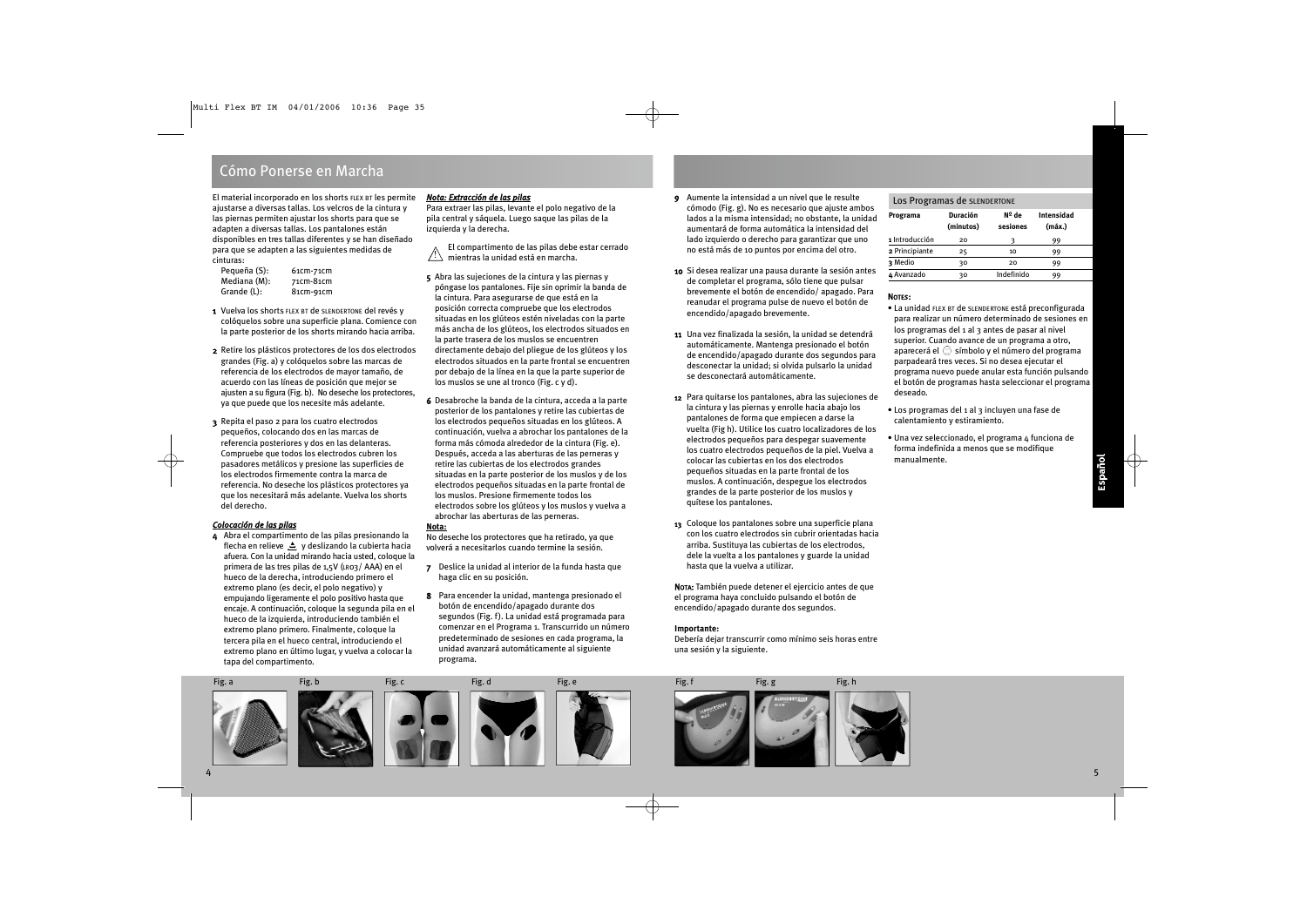### *¿Puedo utilizar la unidad FLEX BT para realizar ejercicios posparto?* P

Sí. Si está utilizando su unidad FLEX BT para la tonificación posparto, no debería comenzar los ejercicios antes de un mínimo de 6 semanas después del parto, y antes debe consultar a su médico. Si se le ha practicado una cesárea en los últimos tres meses, antes de usar FLEX BT debe consultar a su médico y obtener su aprobación. R

#### *¿Con qué frecuencia puedo utilizar la unidad S L E N D E R T O N E FLEX BT?* P

Puede utilizar la unidad FLEX BT más de una vez al día. No obstante, deben transcurrir al menos 6 horas entre las sesiones con el fin de que los músculos se recuperen totalmente. R

#### *¿Cómo sé cuándo tengo que sustituir los electrodos?* P

Tal vez note que la señal se debilita incluso aunque las batterías estén bien. Esto suele indicar que los electrodos se están gastando y que pronto tendrá que cambiarlos. Puede comprobarlo introduciendo batterías nuevas y/o ajustando los shorts para asegurarse de que la posición es correcta. Puede adquirir electrodos de repuesto del distribuidor de SLENDERTONE más cercano, en el sitio Web de SLENDERTONE (www.slendertone.com). R

### *Los electrodos no se adhieren a las marcas de ubicación de los electrodos aunque son bastante nuevos. ¿Puedo hacer algo para mejorarlo?* P

Asegúrese de que la cara estampada de cada electrodo esté siempre colocada en su marca de ubicación de los electrodos. La cara negra de los electrodos debería estar siempre orientada hacia usted. Presione los extremos de cada electrodo con firmeza sobre las marcas de ubicación de los electrodos antes y después de cada sesión. R

#### *El estímulo es incómodo. ¿Cómo puedo mejorarlo?* P

Asegúrese de que los electrodos estén colocados correctamente y de que estén apretados firmemente contra su piel. Puede comprobar su colocación apagando la unidad y volviendo a colocar los shorts R tal y como se describe en la página 4. También puede ser beneficioso frotarse la piel con crema hidratante entre sesiones. R

#### *Mi piel está roja después del ejercicio. ¿Hay algún problema?* P

El enrojecimiento de la piel después de una sesión de SLENDERTONE es normal. Se debe en parte a un aumento del flujo sanguíneo bajo la piel y debería desaparecer después de la sesión. La piel también puede ponerse roja debido a la presión de unos shorts muy ajustados. Esto es normal, ya que ocurre R

lo mismo cuando se utilizan prendas ajustadas que dejan marcas debidas a la presión. Si el problema persiste, deje de usar el producto. En muy raras ocasiones puede producirse una reacción al gel de los electrodos. Póngase en contacto con SLENDERTONE o con su distribuidor para recibir asistencia.

### *La sensación que produce la señal en uno de los lados del cuerpo es muy distinta a la del otro. ¿Qué debo hacer?* P

- 1 Si la señal es más débil en uno de los lados del R cuerpo, puede simplemente aumentar la intensidad de ese lado para que el ejercicio sea más intenso.
	- 2 Asegúrese de que todos los electrodos están en posición correcta (véase la página 4).
	- 3 También puede intentar apretar el velcro de la pierna con la señal más débil para ver si la fuerza aumenta.

#### *Siento que la señal se propaga a lo largo del cuerpo y no a través de las piernas. ¿Por qué ocurre esto?* P

R

Ha conectado una unidad abdominal FLEX a sus shorts FLEX BT para glúteos y muslos. La unidad FLEX del Sistema de ejercicios abdominales y la unidad FLEX BT del Sistema tonificador de glúteos y muslos no son intercambiables. La utilización de cualquiera de ellas con una prenda incorrecta tiene como consecuencia una estimulación desequilibrada y una sesión de tonificación ineficaz.

#### *He puesto batterías nuevas, pero no siento ninguna señal. ¿Por qué?* P

Esto puede ocurrir con algunas batterías de mala calidad. Para poder disfrutar de todas las ventajas de su unidad FLEX BT, debería poner siempre en funcionamiento su unidad utilizando batterías alcalinas de alta calidad. R

### *Puedo sentir una contracción en la parte posterior de la pierna pero no en la parte delantera. ¿Qué debo hacer?* P

Si se están ejercitando la parte posterior del muslo y los glúteos pero no la parte delantera del muslo, el electrodo pequeño de la parte frontal del muslo no cubre el pasador metálico correctamente o no está apoyado de forma plana contra la piel. Haga una pausa en el ejercicio, desabróchese los shorts y vuelva a colocar el electrodo. A continuación, vuelva a abrocharse el velcro de manera ajustada pero cómoda.

### Preguntas y Respuestas Preguntas y Respuestas

### *Puedo sentir una contracción en una pierna pero* P *no en la otra. ¿Qué debo hacer?*

- Si una de las piernas no recibe ninguna señal, intente lo siguiente: R
	- 1 Apriete más el velcro de sus shorts FLEX BT en las piernas y en la cintura para ver si sirve de algo.
	- 2 Haga una pausa en el ejercicio, desabróchese los shorts y asegúrese de que todos los electrodos del lado que no recibe la señal recubren por completo sus respectivos pasadores metálicos y se apoyan de forma plana contra la piel. Vuelva a colocar cualquier electrodo que no esté bien apoyado sobre la piel y la marca de ubicación de los electrodos, abróchese los shorts de manera ajustada y vuelva a empezar el ejercicio.
	- 3 Si ninguna de las soluciones anteriores sirve de ayuda, póngase en contacto con su distribuidor de SLENDERTONE para recibir asistencia.

### *Puedo sentir una contracción en la parte delantera de la pierna pero no en la parte posterior. ¿Qué debo hacer?*

P

R Si se está ejercitando la parte delantera del muslo<br>R pero pola parte posterior del muslo o los glúteos pero no la parte posterior del muslo o los glúteos, el electrodo pequeño de los glúteos no cubre el pasador metálico correctamente o no está apoyado de forma plana contra la piel. Haga una pausa en el ejercicio, desabróchese los shorts y vuelva a colocar el electrodo. A continuación, vuelva a abrocharse el velcro de manera ajustada pero cómoda.

### *He alcanzado una intensidad de 99 pero quiero conseguir una contracción más fuerte. ¿Qué debo hacer?* P

Para conseguir una mayor contracción en los R glúteos, utilice su unidad FLEX BT sentado. Para mejorar las contracciones de la parte delantera de sus muslos, intente apretar el velcro de las piernas.

## Garantía del producto

Si en los dos años siguientes a la compra se produjera algún fallo en la unidad, SLENDERTONE se hará cargo de la sustitución o reparación de la misma, o de cualquier pieza defectuosa, sin cargo alguno por mano de obra o materiales, siempre y cuando la unidad\*:

- se haya utilizado para la finalidad prevista y de la forma descrita en este manual de instrucciones;
- no se haya conectado a una fuente de corriente inadecuada;

### *Siento un hormigueo por encima de la rodilla.* P *¿Esto normal?*

R Sí. Sin embargo, si a sufrido problemas de las<br>articulaciones, especialmente en la zona de la articulaciones, especialmente en la zona de la rodilla, consulte la sección de "Normas de SLENDERTONE" en la página 10.

#### *Los músculos de la pantorrilla se contraen. ¿Es normal?* P

Sí. La tecnología C.S.I. estimula los nervios que controlan sus músculos. La estimulación del nervio ciático puede hacer que los músculos de la pantorrilla se contraigan, lo cual es perfectamente seguro siempre que la sensación sea agradable. R

### *En el programa 4 hay retrasos muy largos, especialmente si utilizo el botón de Pausa. ¿Por qué ocurre esto?* P

R

Las fases de relajación de FLEX BT siempre duran lo mismo o incluso más que las fases de contracción. La fase de relajación más larga en el programa  $\mu$ dura 10 segundos. Si, tras haber hecho una pausa en una sesión, usted "reactiva" la unidad en mitad de una fase de contracción, su unidad no volverá a comenzar a estimular hasta que haya concluido ese ciclo de contracción/relajación. Esto podría tardar hasta 20 segundos, pero a partir de ahí el programa continuará normalmente.

### *¿Puedo usar el FLEX BT para reforzar los músculos* P *que se han debilitado por no usarlos a causa de una lesión?*

R Si, el FLEX BT puede usarse para reforzar y tonificar<br>Los músculos Consulto su médico antos de usarlo los músculos. Consulte su médico antes de usarlo como un complemento a cualquier programa de rehabilitación.

- no se haya utilizado de forma incorrecta o negligente; • no haya sido modificada ni reparada por personas que no
- sean agentes acreditados por SLENDERTONE.

Esta garantía complementa las obligaciones nacionales existentes en materia de garantías y no afecta a sus derechos legales como consumidor.

\* Quedan excluidos los artículos consumibles (p. ej., electrodos, cinturón, etc.) sujetos a un desgaste y rotura normales.

Español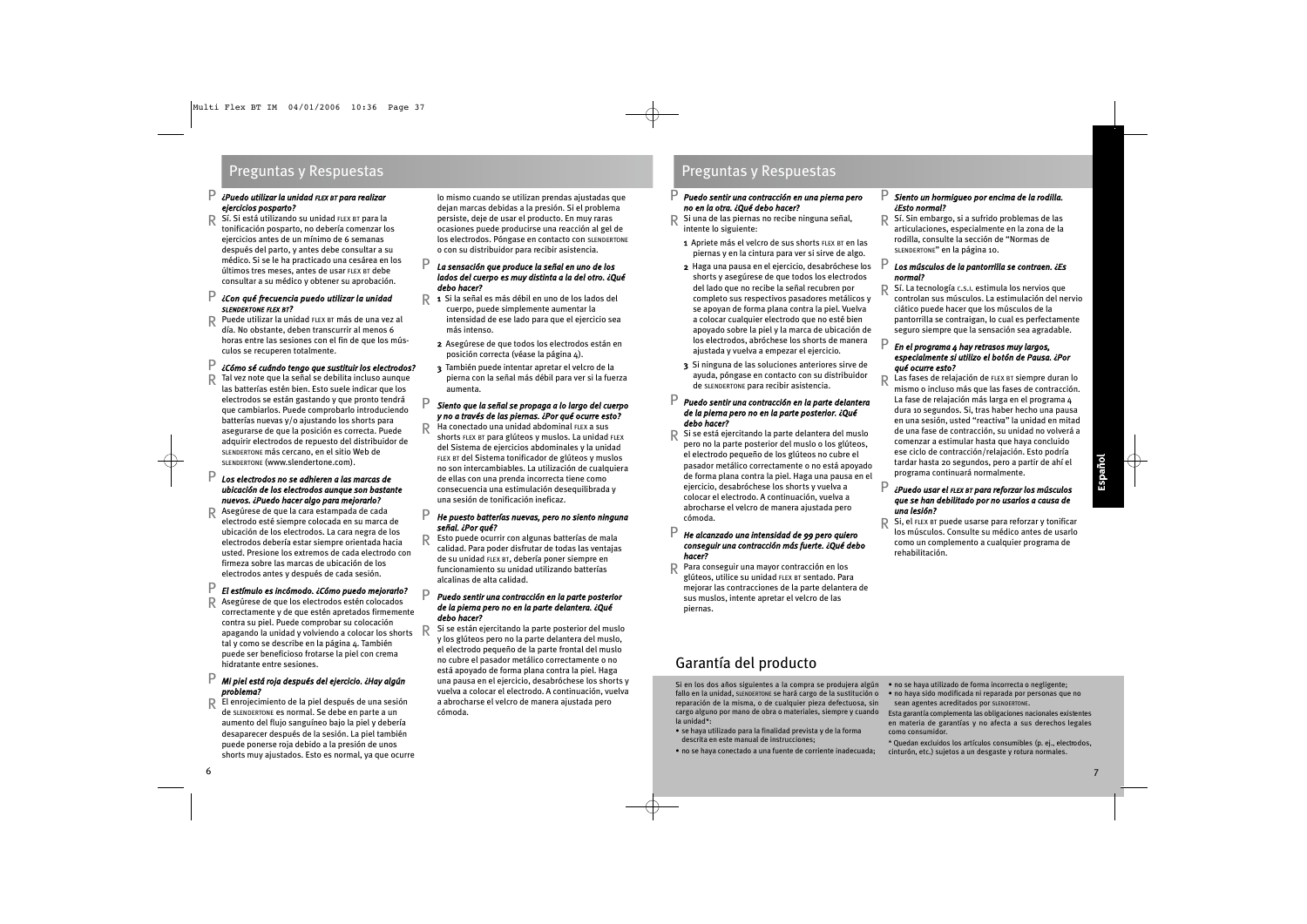### Guía Rápida de Solución de Problemas... Guía Rápida de Solución de Problemas...

| Problema                                                               | Posible causa                                           | Solución                                                                                    |  |
|------------------------------------------------------------------------|---------------------------------------------------------|---------------------------------------------------------------------------------------------|--|
| La pantalla no se enciende y no hay<br>señal procedente de la unidad   | Las batterías están mal<br>colocadas                    | Vuelva a colocar las batterías tal y<br>como se describe en la página 4                     |  |
|                                                                        | Las batterías están gastadas                            | Sustituya las batterías                                                                     |  |
|                                                                        | Se utilizan batterías de mala<br>calidad                | Debería usar únicamente<br>batterías alcalinas de alta<br>calidad con su unidad FLEX BT     |  |
| La sesión está en marcha pero no<br>hay estimulación                   | La unidad está en pausa                                 | Apriete el botón Encendido/<br>Apagado brevemente                                           |  |
| El símbolo de las batterías<br>parpadea y la unidad emite<br>3 pitidos | Las batterías están gastadas                            | Sustituya las batterías                                                                     |  |
| Las contracciones son muy<br>débiles incluso con la                    | Las batterías están gastadas                            | Sustituya las batterías                                                                     |  |
| intensidad alta                                                        | Se utilizan batterías de mala<br>calidad                | Debería usar únicamente<br>batterías alcalinas de alta<br>calidad con su unidad FLEX BT     |  |
|                                                                        | Los electrodos están gastados                           | Póngase en contacto con su<br>distribuidor local para adquirir<br>nuevos electrodos FLEX BT |  |
|                                                                        | Los electrodos están mal colocados                      | Consulte la página 4<br>para la correcta posición de<br>los electrodos y los shorts         |  |
|                                                                        | Los electrodos no cubren los<br>pasadores.              | Vuelva a colocar los electrodos                                                             |  |
|                                                                        | La presión sobre los electrodos es<br>inadecuada        | Apriete más el velcro en las piernas<br>y en la parte frontal de los shorts                 |  |
| La intensidad deja de aumentar aún<br>cuando todavía es bastante baja  | Las batterías están gastadas                            | Sustituya las batterías                                                                     |  |
|                                                                        | Se utilizan batterías de mala<br>calidad                | Debería usar únicamente<br>batterías alcalinas de alta<br>calidad con su unidad FLEX BT     |  |
| Las batterías no duran tantas<br>sesiones como deberían                | Se utilizan batterías de mala<br>calidad                | Debería usar únicamente<br>batterías alcalinas de alta<br>calidad con su unidad FLEX BT     |  |
| Ha aparecido Eoo2/Eoo3/Eoo4 en<br>la pantalla                          | Mensaje de error que indica un<br>problema en la unidad | Consulte la página 3 para obtener<br>más detalles                                           |  |

| Problema                                                                                                                   | Posible causa                                                                                 | Solución                                                                                          |  |
|----------------------------------------------------------------------------------------------------------------------------|-----------------------------------------------------------------------------------------------|---------------------------------------------------------------------------------------------------|--|
| Sensación desagradable bajo los<br>electrodos                                                                              | Los electrodos están gastados                                                                 | Póngase en contacto con su<br>distribuidor local para adquirir<br>nuevos electrodos FLEX BT       |  |
|                                                                                                                            | Los electrodos no cubren los<br>Vuelva a colocar los electrodos en<br>los shorts<br>pasadores |                                                                                                   |  |
|                                                                                                                            | Demasiadas sesiones consecutivas                                                              | Debería dejar pasar al menos 6<br>horas entre una sesión y la<br>siguiente                        |  |
|                                                                                                                            | Mal contacto de los electrodos con<br>la piel                                                 | Apriete más el velcro en las piernas<br>y en la parte frontal de los shorts                       |  |
| El símbolo indicador de contacto de<br>los electrodos $(\wedge)$ está<br>parpadeando en la pantalla de<br>cristal líquido* | Los electrodos no cubren el<br>pasador metálico                                               | Vuelva a colocar los electrodos en<br>los shorts                                                  |  |
|                                                                                                                            | Los electrodos están gastados                                                                 | Póngase en contacto con su<br>distribuidor local para adquirir<br>nuevos electrodos FLEX BT       |  |
|                                                                                                                            | Los electrodos están<br>colocados al revés                                                    | Asegúrese de que la superficie<br>negra esté mirando hacia usted                                  |  |
|                                                                                                                            | Los plásticos protectores<br>siguen puestos en los<br>electrodos                              | Asegúrese de que se han retirado<br>los plásticos protectores de ambas<br>caras de los electrodos |  |
|                                                                                                                            | Mal contacto de los electrodos con<br>la piel                                                 | Apriete más el velcro en las piernas<br>y en la parte frontal de los shorts                       |  |
|                                                                                                                            | La unidad no está completamente<br>dentro de la funda                                         | Empuje la unidad dentro de la<br>funda hasta que haga clic en su<br>posición                      |  |

El símbolo  $\triangle$  siempre aparece junto con las flechas izquierda/derecha:

### El indicador de contacto de los electrodos y la flecha izquierda aparecen en su pantalla.

Esto indica que se ha producido uno de los dos problemas posibles en los electrodos del lado izquierdo de los shorts.

- 1 El electrodo de mayor tamaño no cubre el pasador correctamente o no está apoyado de forma plana contra la piel. Haga una pausa en el ejercicio, desabróchese los shorts y vuelva a colocar el electrodo.
- 2Ninguno de los electrodos pequeños cubre su pasador correctamente o no están apoyados de forma plana contra la piel. Haga una pausa en el ejercicio, desabróchese los shorts y vuelva a colocar los electrodos.

### Importante:

### El indicador de contacto de los electrodos y la flecha derecha aparecen en su pantalla.

Siga los pasos 1 y 2 anteriores.

### Si junto al indicador de contacto de los electrodos aparecen ambas flechas.

- 1 Siga los pasos 1 y 2 anteriores en ambas piernas.
- 2 La unidad no está completamente insertada en la funda. Empújela en su posición hasta que haga clic.
- 3 Hay un problema con su unidad FLEX BT. Devuélvala a SLENDERTONE o a su distribuidor local.

Si únicamente uno de los dos electrodos pequeños está curvado o no cubre al pasador, el indicador de contacto de los electrodos no parpadeará. En este caso, remítase a la página 7, Pregunta 1 para obtener asistencia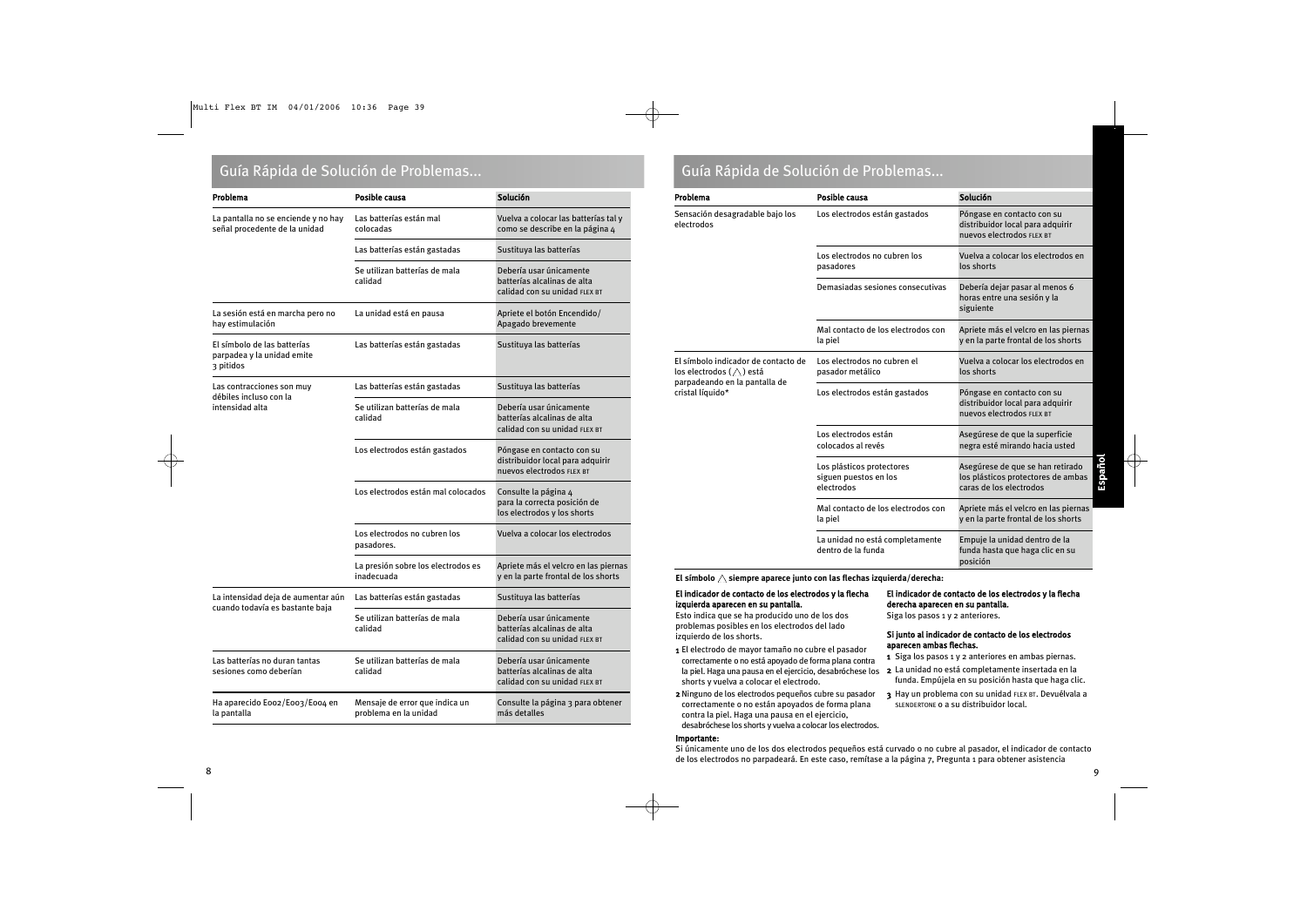### Normas de SLENDERTONE

SLENDERTONE FLEX BT puede ser utilizado por cualquier mujer sin problemas de salud. No obstante, al igual que con otras formas de ejercicio, es preciso tomar algunas precauciones al usarlo, así que le recomendamos que siga siempre las directrices que aparecen a continuación y que lea el manual de instrucciones antes de empezar a utilizar la unidad.

### No lo utilice si:

- Tiene un implante electrónico (por ej., un marcapasos) o padece cualquier otro problema coronario.
- Está embarazada.
- Padece cáncer, epilepsia o está bajo supervisión médica por una disfunción cognitiva.
- La unidad está muy cerca (por ej., a 1 m) de algún equipo terapéutico de onda corta o de microondas.
- Está conectada a un equipo quirúrgico de alta frecuencia.

### Espere antes de utilizar la unidad SLENDERTONE hasta:

- Al menos 6 semanas después del nacimiento de su hijo (y consulte antes a su médico).
- Un mes después de que le hayan colocado un dispositivo anticonceptivo o DIU (por ej., una espiral).
- Al menos 3 meses después de que le hayan practicado una cesárea (y consulte antes a su médico).
- Que hayan pasado los días de su periodo en los que el flujo es más abundante.

### Por favor, consulte a su médico antes de usar SLENDERTONE si:

- Desea utilizar la unidad SLENDERTONE y tiene problemas de espalda. También debería asegurarse de que la intensidad se mantenga baja.
- Tiene alguna enfermedad o lesión grave que no se menciona en esta guía.
- La han operado recientemente.
- Trata su diabetes con insulina.
- Quiere usarlo en un niño pequeño.
- Padece problemas musculares o articulares.
- Usar el aparato como complemento a cualquier programa de rehabilitación.

### Cuando utilice los electrodos y los shorts, recuerde siempre:

- Ponerse los electrodos y los shorts SÓLO como se indica en este manual.
- No colocar los electrodos delante o a los lados del cuello, a ambos lados del corazón (es decir, un electrodo delante del pecho y otro en la espalda), en la zona genital o en la cabeza. (Existen otras unidades de SLENDERTONE para otras zonas del cuerpo, sobre las que su distribuidor puede proporcionarle información.)
- Evitar colocar los electrodos sobre cicatrices recientes, cortes o inflamaciones cutáneas, zonas infectadas o propensas al acné, trombosis u otros problemas

vasculares (por ej., venas varicosas), o sobre cualquier parte del cuerpo con sensibilidad limitada.

- Evitar colocar los electrodos en zonas lesionadas o con movilidad limitada (por ej., fracturas o esguinces).
- Evitar colocar los electrodos justo encima de implantes médicos. Pueden colocarse en el músculo contiguo.

### Posibles reacciones adversas:

• Se ha notificado un pequeño número de reacciones cutáneas aisladas en personas que utilizan dispositivos de estimulación muscular, incluidas alergias, enrojecimiento prolongado de la piel y acné.

### Para volver a colocar los electrodos durante una sesión:

• Ponga siempre en pausa el programa en curso, desabroche las cintas de velcro de los shorts y vuelva a abrocharlas una vez que haya ajustado la posición de los electrodos.

### Después de un ejercicio o esfuerzo agotador:

• Emplee siempre una intensidad menor para evitar la fatiga muscular.

### Póngase en contacto con SLENDERTONE o con un distribuidor autorizado si:

- Su unidad no funciona correctamente. Y no la utilice mientras tanto.
- Nota cualquier irritación, reacción cutánea, hipersensibilidad u otra reacción adversa. No obstante, tenga en cuenta que es bastante normal un cierto grado de enrojecimiento de la piel bajo los shorts durante el ejercicio y poco tiempo después.

### Nota:

• Un tratamiento eficaz no debería causar excesivas molestias.

### Importante:

- Mantenga la unidad fuera del alcance de los niños.
- No conecte los pasadores y los electrodos a otros objetos.
- No utilice la unidad al mismo tiempo que cualquier otro dispositivo que transmita una corriente eléctrica al cuerpo (por ej., otro estimulador muscular).
- No toque los electrodos ni los pasadores metálicos mientras la unidad esté encendida.
- No la utilice mientras conduce o maneja maquinaria.
- La unidad FLEX BT de SLENDERTONE no debe utilizarse con ninguna prenda de otro producto Slendertone. De lo contrario, la estimulación no será equilibrada y la sesión de tonificación resultará ineficaz.
- SLENDERTONE no aceptará ninguna responsabilidad si no se siguen las directrices e instrucciones suministradas con esta unidad.

### Nota: Si por alguna razón tiene alguna duda sobre si debería utilizar la unidad SLENDERTONE, consulte a su médico antes de hacerlo.

### Características Técnicas

### Cuidados de la unidad:

No deje que la unidad se moje ni que quede expuesta a una luz solar excesiva. No deje que se moje el interior de la unidad. No utilice detergentes, alcohol, aerosoles o disolventes fuertes en su unidad.

No es preciso acceder al interior de la unidad para realizar el mantenimiento.

No utilice la unidad si está averiada, devuélvala a SLENDERTONE o a su distribuidor local para su sustitución o reparación. Las reparaciones, mantenimiento y modificaciones sólo podrán ser realizadas por personal de mantenimiento cualificado autorizado por SLENDERTONE.

NOTA: Se recomienda utilizar batterías a prueba de fugas. No deje las batterías dentro de la unidad si no va a utilizarla durante un periodo de tiempo prolongado. Si lo hace, podrían producirse fugas en las batterías que dañarían la unidad. Debería tener en cuenta que algunas de las batterías que se venden como "a prueba de fugas" pueden liberar sustancias corrosivas que pueden dañar la unidad. Bajo ningún concepto deberían utilizarse con la unidad batterías de un tipo distinto al correcto (1,5 V, LR03/ AAA). Sólo debe i n t roducir las batterías de la forma especificada en este manual.

### Cómo deshacerse de los electrodos y de las batterías:

No arroje al fuego los electrodos y batterías usados, deséchelos de acuerdo con la legislación nacional vigente en su país que regula la eliminación de dichos objetos.

Cuando aparece en pantalla el símbolo  $\bigwedge$ , el estímulo se reduce de forma considerable.

La señal aumenta de forma gradual hasta llegar a un nivel de intensidad máximo al comienzo de la fase de contracción (ascenso) y disminuye de forma gradual hasta llegar a cero al comienzo de la fase de relajación (descenso).

### **Accesorios**

Cuando pida electrodos nuevos, utilice solamente los que lleven la marca SLENDERTONE. Otros pueden no ser compatibles con su unidad y podrían reducir los niveles mínimos de seguridad.

### • Electrodos adhesivos para la unidad FLEX BTSLENDERTONE :

2 electrodos de tamaño grande: Tipo 706 4 electrodos de tamaño pequeño: Tipo 708 • Shorts SLENDERTONE FLEX BT

### Tipo de producto: 511

Uso previsto: Estimulador muscular

Forma de onda: Onda rectangular bifásica simétrica cuando se mide en una carga corporal estándar.

### Características medioambientales:

En funcionamiento: Rango de temperaturas entre 0 y 35°C Rango de humedad: entre 20 y 65% HR Almacenamiento: Rango de temperaturas entre o y 55°C Rango de humedad: entre 10 y 90% HR

### **Descripción de los símbolos de la unidad:**

En la unidad encontrará una serie de marcas técnicas que se explican de la siguiente manera:

Dentro del compartimento de las batterías "+" indica polaridad positiva y "-" indica polaridad negativa. También se indica la forma de colocar las batterías mediante tres contornos de batterías en relieve en la base del compartimento.

La unidad y los shorts ha sido fabricada para Bio-Medical Research Ltd., Parkmore Busines Park West, Galwayl, Irlanda.

La unidad necesita tres batterías de 1,5 V cc (LR03). La corriente continua se indica mediante el símbolo:

La frecuencia de salida indica el número de impulsos por segundo transmitidos por la unidad. Se mide en hertzios y se indica con las letras "Hz".

Salida de RMSA significa la corriente eficaz de salida máxima para cada canal, medida en una resistencia.

Salida de RMSV significa el voltaje eficaz de salida máximo para cada canal, medido en una resistencia de.

Este símbolo significa "Atención, consulte los documentos adiuntos". **!**

 $\overline{\bullet}$ Este símbolo significa equipo de tipo BF.

Este símbolo en la unidad SLENDERTONE indica la conformidad con los requisitos de la Directiva sobre dispositivos médicos (93/42/CEE). 0366 es el número del organismo notificado (VDE). 0366

SN significa "número de serie".

Dentro de la caja se encuentra el número de serie específico de cada unidad. La letra que precede al número indica el año de fabricación: "A" indica 1995, "J" indica 2004, "K" indica 2005, etc.

El número de lote de los shorts está representado en el embalaje de los shorts por el número correspondiente al símbolo de LOT .

### **Voltaje/Corriente de salida nominal:**

| 500Ω                | 1 ΚΩ                | 1.5KΩ              |
|---------------------|---------------------|--------------------|
| 6.5V                | 11.6V               | 12.6V              |
| 13.0 <sub>M</sub> A | 11.6 <sub>M</sub> A | 8.4 <sub>M</sub> A |
| 50-55Hz.            | 50-55Hz.            | 50-55Hz.           |
| 0 C                 | 0 C                 | 0 C                |
| 300-350µs           | 300-350µs           | 300-350µs          |
| 300-350µs           | 300-350µs           | 300-350us          |
| $100 \mu s$         | $100 \mu s$         | $100 \mu s$        |
|                     |                     |                    |

**Nota:** De acuerdo con las leyes aplicables en el estado miembro, el dispositivo deberá someterse a una prueba de seguridad cada dos años.

**Nota:** En cumplimiento con la normativa alemana, el dispositivo deberá someterse a una prueba de seguridad cada dos años que efectuará un servicio de prueba autorizado.

### Material del tejido:

Material exterior: 100% nylon, Ribete: 82% nylon y 18% elastán Gancho y presilla: 100% nylon Gancho y presilla no elástico: 100% polietileno Espuma: 100% poliuretano, Costuras: 100% nylon Gancho y presilla elástico: 90% nylon y 10% OP



Al finalizar la vida útil del producto, por favor no lo arroje al<br>cubo de la basura habitual de su vivienda. Llévelo a un punto limpio para reciclado de equipos electrónicos.

Algunos de los materiales de este producto pueden ser reutilizados si los lleva a un punto limpio. Al reutilizar algunas piezas o materias primas de productos usados, hace una importante contribución a la protección del medio ambiente. Por favor, póngase en contacto con las autoridades locales si necesita más información sobre puntos limpios en su zona.

Los equipos eléctricos y electrónicos de desecho pueden tener efectos potencialmente dañinos para el medio ambiente. Si se desechan incorrectamente pueden hacer que se acumulen toxinas peligrosas en el aire, el agua y el suelo, que pueden resultar dañinas para la salud humana.

Español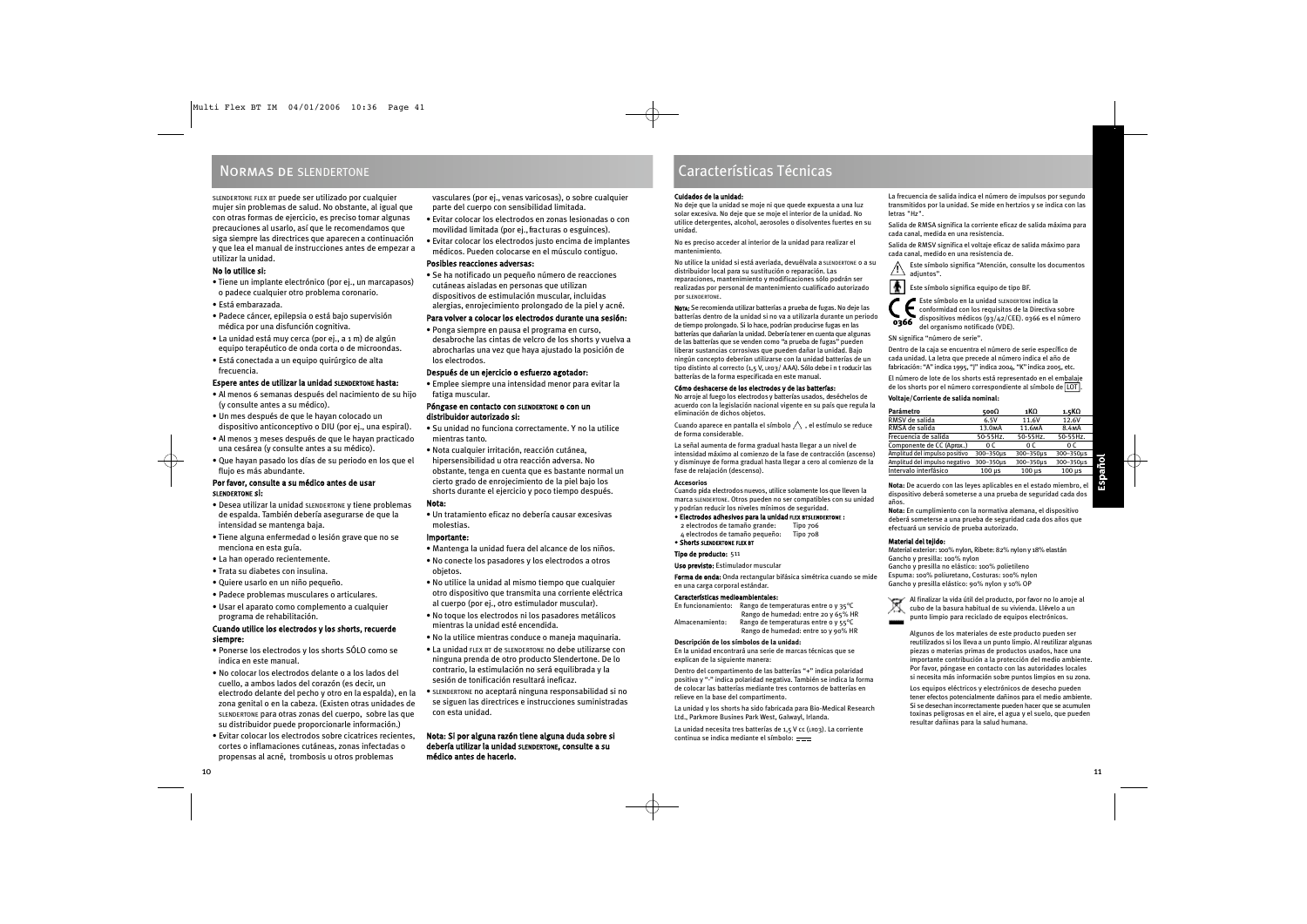### Uw FLEX BT-unit



### Het FLEX BT-weergavescherm

- 1 **Dit symbool geeft de status van de batterij** aan
- **2**  $\overline{\wedge}$  Hoogste intensiteitsniveau aan dat u tot nu toe hebt bereikt
- $\mathbf{3} \quad \wedge \quad$  Elektroden-probleem symbool (zie pag. 9)
- SLENDERTONE FLEX BT Symbool
- 5 Aantal voltooide sessies
- 6 Geluidloze uitvoer is geactiveerd
- 7 Geeft de resterende tijd van de huidige sessie en geeft tevens foutberichten weer
- 8 *II* Verschijnt wanneer de oefensessie is onderbroken
- 9 (5) Linker intensiteitsniveau
- 10 UCI Rechter intensiteitsniveau
- 11  $\rightarrow$  Samentrekking en ontspanning symbool
- **12**  $\binom{00}{1}$  Verschijnt wanneer u vorderingen boekt
- 13 Verschijnt wanneer u de unit uitschakelt voordat de sessie is voltooid
- $14$   $\boxed{4}$  Geeft aan welk programma u uitvoert
- 15 Vergrendeling is ingeschakeld

### Geavanceerde functies van de FLEX BT-unit

### **1 De informatieknop (i)**

### **HUIDIGE INTENSITEITSNIVEAUS (Fig. a)**

Druk één keer op de informatieknop om de intensiteit van het programma dat u momenteel uitvoert, weer te geven.

### **GEMIDDELDE INTENSITEITSNIVEAUS (Fig. b)**

Druk twee keer op de knop om de gemiddelde intensiteit die tijdens de laatste drie sessies zowel op de linker- als op de rechterzijde van uw lichaam gebruikt zijn, weer te geven. Hiermee kunt u goed zien welke vorderingen u maakt.

### **HOOGSTE INTENSITEITSNIVEAUS TOT NU TOE (Fig. c)**

Door drie keer op deze knop te drukken, krijgt u de hoogste intensiteit die u aan beide zijden van uw lichaam bereikt hebt.

### **AANTAL SESSIES TOT NU TOE (Fig. d)**

Door vier keer op de knop te drukken, kunt u zien hoeveel sessies u tot dat moment hebt voltooid. Een goede manier om op de hoogte te blijven van uw vorderingen. De unit gaat na 250 sessies terug naar instelling 0.

|   | Fig. a |
|---|--------|
|   | Fig. b |
| Δ | Fig. c |
|   | Fig. d |

### **2 Intensiteitsvergrendelin (Fig. e)**

Indien u tijdens een oefening een intensiteits-niveau bereikt dat u zeer comfortabel vindt, druk de bovenste en onderste helft van de linker intensiteitsknop. Hiermee "vergrendelt" u de intensiteitsknoppen. Met deze vergren-deling kunt u tevens de programmaknop vergrendelen. Indien u uw unit uitschakelt terwijl de functie vergren-deling is geactiveerd, dan is deze functie niet meer geactiveerd wanneer u de unit weer inschakelt. U kunt de vergrendeling opheffen door gewoon nogmaals op de bovenste en onderste helft van de linker intensiteitsknop te drukken.

**3 Functie geluidloze uitvoer (Fig. f)**

U kunt de functie geluidloze uitvoer gebruiken wanneer u de geluidseffecten op uw FLEX BT-unit uit wilt schakelen. U doet dit door tegelijkertijd op de informatie- en de

Fig. e 18:09 Fig. f - 25:08 programmaknop te drukken. Indien u uw FLEX BT-unit uitschakelt terwijl de functie geluidloze uitvoer is ge activeerd, dan is deze functie nog steeds geactive erd wanneer u de unit weer inschakelt. U schakelt de geluidseffecten weer in door nogmaals op dezelfde knoppen te drukken.

### **4 Foutmeldingen**

Indien zich een probleem voordoet, verschijnt een foutmelding op het weergavescherm. Als de foutmelding Eoo2 wordtweergegeven, moet u de unit uitschakelen en vervolgens weer inschakelen. De unit zal nu weer juist functioneren. Als het probleem aanhoudt, dient u de unit terug te brengen om gerepareerd te worden. Als de foutmeldingen E003 of E004 verschijnen, is een interne fout in de unit ontstaan en dient u de unit terug te brengen naar de SLENDERTONE-leverancier om gerepareerd te worden.

### Onderhoud van Uw SLENDERTONE FLEX BT

Uw FLEX BT-unit mag nooit nat worden. Maak de buitenkant regelmatig met een zachte, enigszins vochtige doek en wat zeepwater schoon. U kunt de shorts wassen, maar u moet dan wel eerst de unit en de elektroden verwijderen. Als u de shorts wilt wassen, moet u altijd de instructies op het waslabel volgen.

U mag uw FLEX BT-shorts niet in de wasmachine wassen. U moet deze met de hand in lauw water wassen. Daarna NOOIT uitwringen. Daardoor kan de interne samenstelling van het kledingstuk beschadigen.

U mag bij het wassen van de FLEX BT-shorts geen **ZEL** bleekmiddel gebruiken.

U kunt uw FLEX BT-shorts niet laten stomen.

 $\overline{U}$  U kunt uw FLEX BT-shorts niet in de droger doen.<br>U moet de shorts altiid on een vlakke U moet de shorts altijd op een vlakke ondergrond laten drogen. Laat de shorts niet over een heet voorwerp drogen (bijv. een radiator) aangezien het kledingstuk plastic onderdelen bevat. Zorg ervoor dat de shorts geheel droog zijn vóór gebruik.



阅



Nederlands

Intensiteitsvergrendelin



Functie geluidloze uitvoer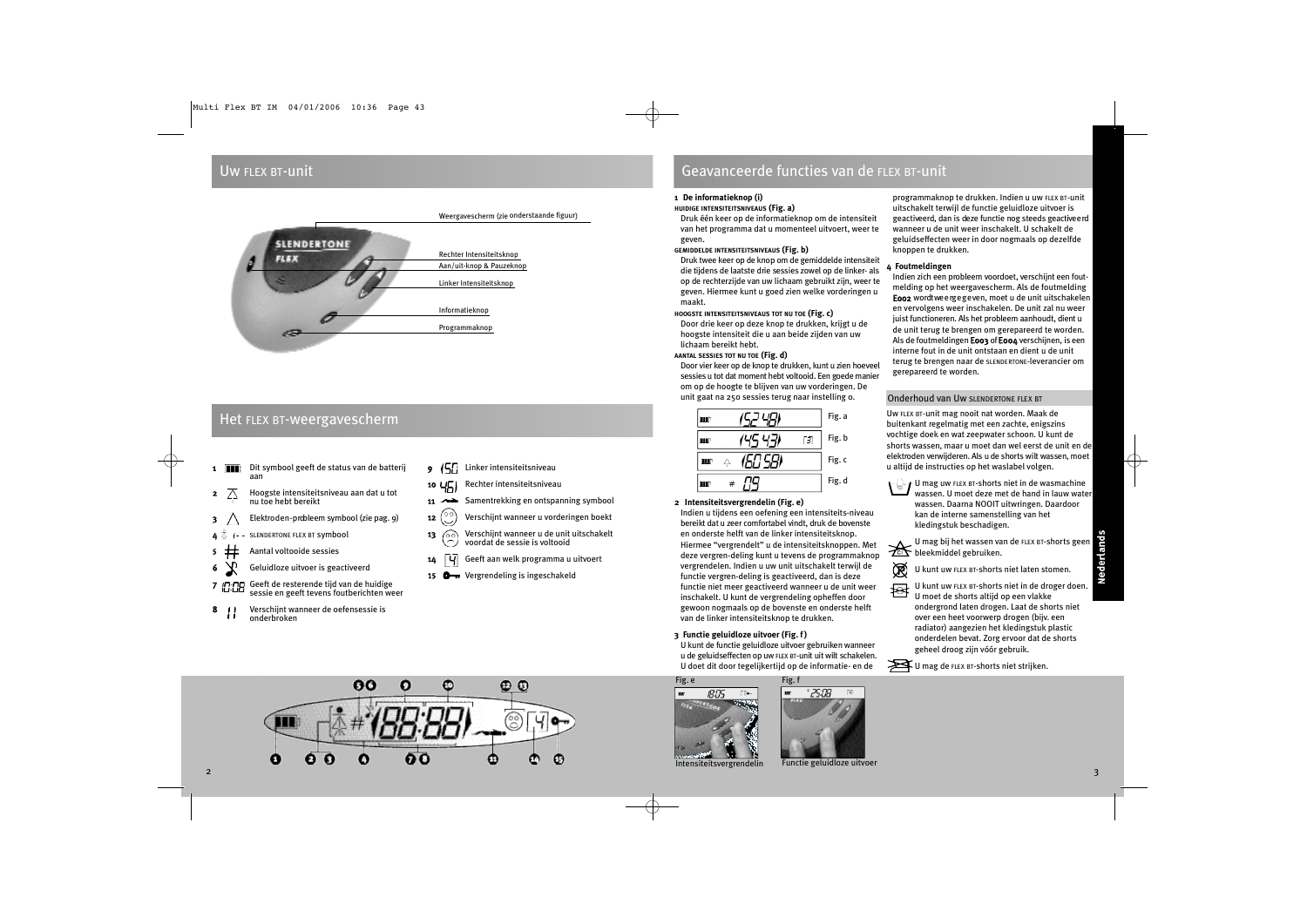### Stapsgewijze Oefengids

Door het gebruikte materiaal in de FLEX BT-shorts zijn deze voor verschillende maten te gebruiken. De bevestigingen aan de taille en pijpen kunnen worden aangepast om aan verschillende kledingmaten tegemoet te komen. De shorts zijn verkrijgbaar in 3 verschillende maten en zijn bedoeld voor de volgende buikomtrekmaten:

| Small:  | 61cm-71cm |
|---------|-----------|
| Medium: | 71cm-81cm |
| Large:  | 81cm-91cm |

- 1 Keer de SLENDERTONE FLEX BT-shorts binnenstebuiten en leg deze op een vlakke ondergrond. Begin met de achterzijde van de shorts naar u toegericht.
- 2 Verwijder de beschermlagen van de twee grote elektroden (Fig. a) en plaats deze, met behulp van de richtlijnen die het best uw figuurmaat aangeven, op de markeringen voor de grote elektroden (Fig. b).
- 3 Herhaal stap 2 voor de vier kleinere elektroden. Bevestig twee op de elektrodemarkeringen aan de achterzijde en twee aan de voorzijde. Zorg ervoor dat alle elektroden de metalen contactknoppen goed bedekken en druk de randen van elke elektrode stevig op de markering aan. Bewaar de beschermlagen goed, omdat u deze later weer nodig hebt. Keer de goede zijde van de shorts weer naar buiten.

### *De batterijen plaatsen*

4 Open de batterijhouder door op de pijl  $($   $\triangle$ ) te drukken en het klepje naar buiten te schuiven. Met de unit naar u toegericht, plaatst u de eerste batterij in de linkerruimte met het platte uiteinde (d.w.z. de negatieve zijde) eerst. Plaats ve rvolgens de tweede batterij in de rechterruimte, weer met het platte uiteinde eerst. Tenslotte plaatst u de derde batterij in de middenruimte met het platte uiteinde laatst, zodat dit zichtbaar blijft. Doe het klepje weer dicht.

### *De batterijen verwijderen:*

Als u de batterijen wilt verwijderen, haalt u eerst de middelste batterij uit de houder. Vervolgens duwt u de bovenkant van de rechterbatterij naar het midden en

haalt u deze eruit. Tenslotte duwt u de bovenkant van de linkerbatterij naar het midden en haalt u deze eruit.

Het batterijklepje moet dicht zijn wanneer de unit aan is. !

- 5 Open de sluiting in de taille en aan de benen en trek de shorts volledig aan. Maak de tailleband niet te strak vast. Voor een correcte plaatsing controleert u of de pads op uw billen evenwijdig lopen met het breedste deel van uw billen, of de pads op de achterzijde van uw dijbenen onmiddellijk onder de plooi van uw billen liggen en dat de pads op de voorkant onmiddellijk onder de lijn liggen waar de bovenzijde van uw dijbenen samenkomt met uw bovenlichaam (Fig. c en d).
- 6 Maak de tailleband los en verwijder achteraan in de shorts de bescherming van de kleine pads op uw billen. Trek dan de shorts comfortabel rond uw taille aan (Fig. e). Verwijder daarna in de beenopeningen de beschermingen van de grote pads op de achterzijde van uw dijbenen en van de kleine pads op de voorzijde van uw dijbenen. Druk alle pads stevig tegen uw billen en dijbenen en maak de beenopeningen terug vast.

### **Opmerking:**

Bewaar de beschermlagen goed, omdat u deze aan het einde van de sessie weer nodig hebt.

- 7 Duw de unit in de houder totdat deze op zijn plaats "klikt".
- 8 Druk op de aan/uit-knop en houd deze 2 seconden lang ingedrukt om de unit in te schakelen (Fig. f). De unit is geprogrammeerd om te beginnen met programma 1. Na een ingesteld aantal sessies van elk programma gaat de unit automatisch over naar het volgende programma.
- 9 U kunt de intensiteit naar een voor u prettig aanvoelend niveau verhogen (Fig. g). De intensiteit kan aan beide zijden een ander niveau bereiken, maar de unit verhoogt de intensiteit links of rechts automatisch zodat deze niet meer dan 10 punten met de ander verschilt.
- 10 Als u de sessie wilt onderbreken voordat het programma is voltooid, drukt u kort op de aan/uitknop. Als u weer met het programma wilt doorgaan, drukt u nog een keer kort op de aan/uitknop.
- 11 Wanneer de sessie is afgelopen, stopt de unit automatisch. Druk op de aan/uit-knop en houd deze 2 seconden lang ingedrukt om de unit uit te schakelen; mocht u dit vergeten, dan schakelt de unit zichzelf automatisch uit.
- 12 Om de shorts uit te trekken opent u de taille- en beensluitingen en rol de shorts naar beneden zodat ze binnenste buiten keren (Fig. h). Gebruik de vier kleine padbevestigingen om de vier kleine pads zachties van uw huid te trekken. Plaats de beschermingen terug op de twee kleine pads op de voorzijde van uw dijbenen. Trek dan de grote pads van de achterzijde van uw dijbenen en stap uit de shorts.
- 13 Plaats de shorts op een vlak oppervlak met de vier onbedekte pads naar boven gericht. Plaats de beschermingen terug op deze pads, keer de shorts met de goede kant naar buiten en berg uw shorts op tot u ze de volgende keer wilt gebruiken.

OPMERKING: U kunt de oefening stoppen voordat het programma is afgelopen, door 2 seconden lang op de aan/uit-knop te drukken.

### **Belangrijk:**

Wacht tenminste 6 uur tussen twee trainingsessies.

### Uw SLENDERTONE FLEX BT Oefenprogramma's

| Programma      | Duur<br>(minuten) | Aantal<br><b>Sessies</b> | Intensiteitsniveau |
|----------------|-------------------|--------------------------|--------------------|
| 1 Introductie  | 20                |                          | 99                 |
| 2 Beginner     | 25                | 10                       | 99                 |
| 3 Tussenniveau | 30                | 20                       | 99                 |
| 4 Geavanceerd  | 30                | Onbepaald                | 99                 |

### OPMERKINGEN:

- Uw SLENDERTONE FLEX BT-unit is vooraf ingesteld om in programma's 1 tot en met 3 een specifiek aantal sessies uit te voeren alvorens naar het volgende niveau over te schakelen. Als u van het ene naar het andere programma overschakelt, verschijnt het symbool  $\circledcirc$  en knippert het programma-nummer drie keer. Indien u het nieuwe programma niet wilt uitvoeren, kunt u deze functie omzeilen door op de programmaknop te drukken totdat u uw gewenste programma hebt geselecteerd.
- Programma's 1 tot en met 3 omvatten een "warmingup-fase" en een "cooling-down-fase".
- Als programma 4 is geselecteerd, blijft de unit dit programma oneindig uitvoeren totdat deze instelling handmatig wordt veranderd.

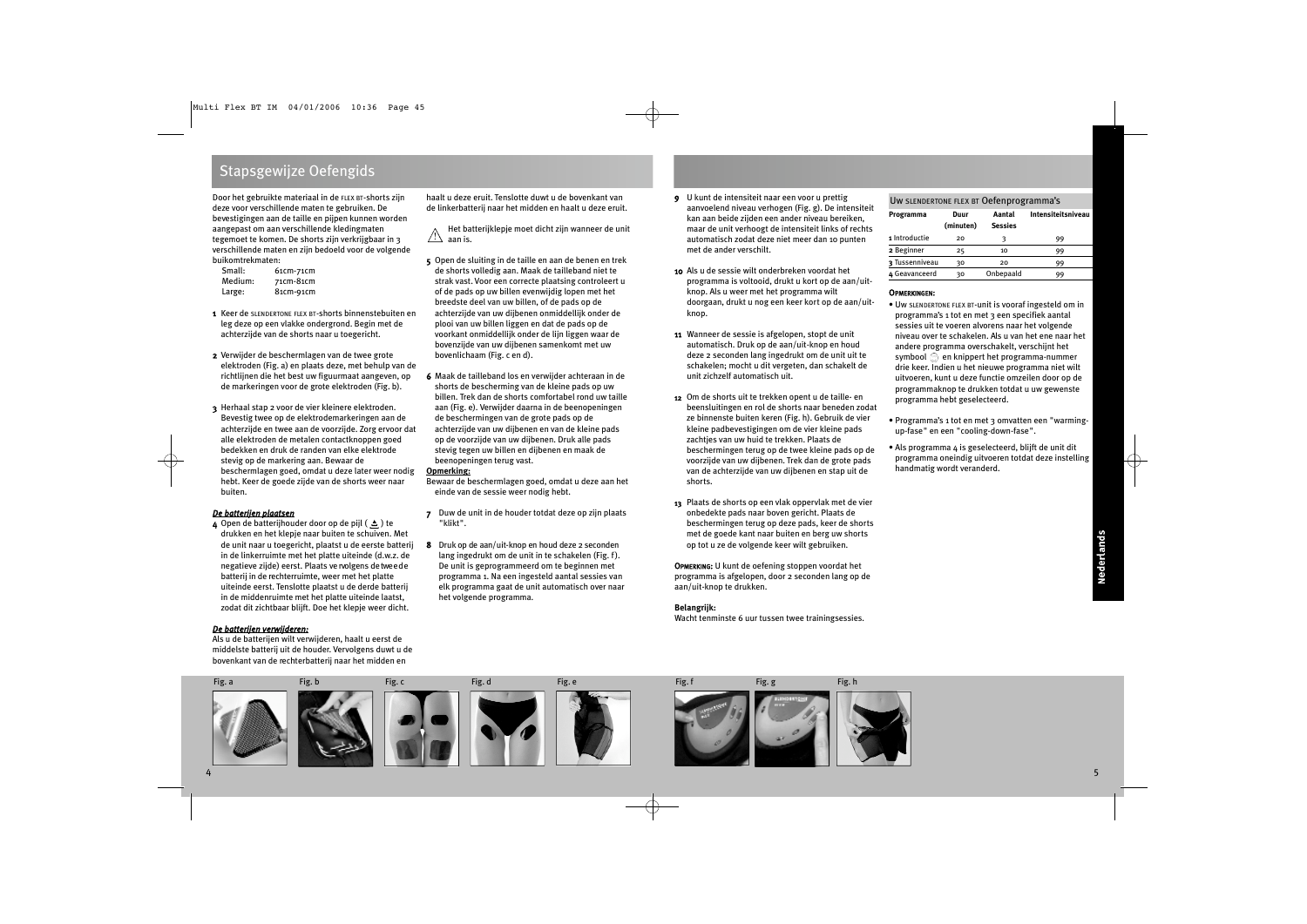### Vragen en Antwoorden Vragen en Antwoorden

### *Kan ik de SLENDERTONE FLEX BT voor postnatale oefeningen gebruiken?*  $\sqrt{}$

A *J*a. Indien u uw FLEX BT-unit voor postnatale<br>versteviging gebruikt, mag u pas 6 weken versteviging gebruikt, mag u pas 6 weken na de bevalling beginnen - en u moet eerst uw huisarts raadplegen. Indien u in de afgelopen drie maanden een keizersnede hebt gehad, moet u uw huisarts om goedkeuring vragen voordat u de FLEX BT gaat gebruiken.

### *Hoe vaak kan ik mijn SLENDERTONE FLEX BT gebruiken?* A V

U mag uw FLEX BT meer dan eenmaal per dag gebruiken. Laat echter altijd ten minste 6 uur tussen twee sessies, zodat uw spieren volledig kunnen recuperen. A

#### *Wanneer moet ik de elektroden vervangen?* V

Wellicht merkt u dat het signaal zwakker wordt, hoewel de batterijen nog goed zijn. Dit is meestal een aanwijzing dat de elektroden versleten zijn en vervangen moeten worden. U kunt dit controleren door de unit van nieuwe batterijen te voorzien en/ of de shorts bij te stellen om de juiste plaatsing te controleren. U kunt reserve-elektroden kopen bij uw dichtstbijzijnde SLENDERTONE-leverancier, via de website van SLENDERTONE (www.slendertone.com). A

### *De elektroden hechten zich niet aan de posities* V *vast, hoewel deze nog vrij nieuw zijn. Kan ik dit verbeteren?*

Zorg er altijd voor dat van elke elektrode de bedrukte zijde op de positie voor de elektroden geplaatst is. De zwarte zijde van de elektroden moet altijd naar u toe zijn gericht. Druk de randen van elke elektrode vóór en na elke sessie stevig op de posities aan. A

### *De stimulans voelt onprettig aan. Hoe kan ik dit* V *veranderen?*

*C*ontroleer of de elektroden op juiste wijze geplaatst zijn en of deze stevig tegen uw huid gedrukt zitten. U kunt de positie van de elektroden controleren door de unit uit te schakelen en de shorts te verschuiven zoals staat beschreven op pagina 4. Misschien voelt het prettiger aan als u tussen de sessies door een vochtinbrengende crème op uw huid aanbrengt. A

### *Mijn huid is rood na de oefening. Is dit een* V *probleem?*

Een enigszins rode huid na een SLENDERTONE-sessie is normaal. Dit wordt ten dele veroorzaakt door een toename in de bloedtoevoer onder de huid en trekt na de oefensessie weer weg. Het kan ook zijn dat uw huid rood wordt door de druk van de elastische shorts. Dit is normaal en komt overeen met de A

markeringen die u kunt krijgen na het dragen van strakke kleding. Indien het probleem zich blijft voordoen, moet u het product niet meer gebruiken. Het komt zelden voor dat iemand negatief reageert op de gel op de elektroden. Neem contact op met SLENDERTONE of uw leverancier voor advies.

### *Het signaal aan de ene kant van mijn lichaam voelt anders aan dan aan de andere kant. Wat moet ik doen?*

 $\vee$ 

V

V

A

- 1 Als het signaal aan de ene kant van uw lichaam zwakker aanvoelt, verhoogt u gewoon de intensiteit aan die kant om het signaal sterker te maken.
- 2 Controleer of alle elektroden op de goede plaats zitten (zie pagina  $\Delta$ ).
- 3 U kunt ook proberen het klittenband op het been waaarop het signaal zwakker aanvoelt, strakker aan te trekken om te zien of de intensiteit dan toeneemt.

### *Ik kan een signaal over mijn hele lichaam voelen in plaats van op mijn benen. Hoe kan dat?*

U hebt de FLEX-unit voor buikspierentraining op de plaats voor het FLEX BT-verstevigingssysteem voor billen en dijen gedaan. U kunt de FLEX-unit met het buikspierentrainingssysteem en de FLEX BT-unit met het verstevigingssysteem voor billen en dijen niet onderling verwisselen. Het gebruik van een unit in een kledingstuk dat niet specifiek daarvoor bestemd is, leidt tot een onevenwichtige stimulatie en een inefficiënte oefensessie. A

### *Ik kan voelen dat de spieren aan de achterkant van mijn dij zich samentrekken, maar niet aan de voorkant. Wat moet ik doen?*

In het geval de spieren aan de achterkant van uw dij en in uw billen zich samentrekken, maar niet die aan de voorkant, wordt de metalen contactknop niet geheel door de kleine elektrode aan de voorkant van uw dij bedekt of zit de kleine elektrode niet vlak tegen uw huid aan. Onderbreek uw oefening, maak de shorts los en plaats de elektrode op de goede positie. Vervolgens maakt u de klittenbandbevestiging weer strak maar aangenaam vast.

### *Ik kan een spiersamentrekking in mijn ene been* V *voelen, maar niet in de andere. Wat moet ik doen?*

- Als het signaal niet op één van uw benen overgebracht wordt, probeert u het volgende:  $\Delta$ 
	- 1 Maak het klittenband langs de pijpen en rond de taille van de FLEX BT-shorts strakker vast om te kijken of dat helpt.
	- 2 Onderbreek de oefening, maak de shorts los en controleer of de elektroden op dat deel van uw lichaam waar u niets voelt, goed de metalen contactpunten bedekken en vlak tegen uw huid aanzitten. Verplaats de elektroden die niet goed tegen uw huid of niet op de juiste positie zitten, maak de shorts weer stevig vast en hervat uw oefensessie.
	- 3 Als geen van deze oplossingen helpen, neemt u contact op met uw SLENDERTONE-leverancier.

### *Ik kan voelen dat de spieren aan de voorkant van mijn dij zich samentrekken, maar niet aan de achterkant. Wat moet ik doen?* V

Wanneer de spieren aan de voorkant van uw dij Wanneer de spieren aan de voorkant van uw dij<br>zich samentrekken, maar niet die aan de achterkant van uw dij en in uw billen, wordt de metalen contact-knop niet geheel door de kleine elektrode op uw billen bedekt of zit de kleine elektrode niet vlak tegen uw huid aan. Onderbreek uw oefening, maak de shorts los en plaats de elektrode op de goede positie. Vervolgens maakt u de klittenbandbevestiging weer strak maar aangenaam vast. A

### *Ik heb nieuwe batterijen geplaatst, maar ik voel* V *niets. Hoe kan dat?*

Dit kan gebeuren indien u batterijen van mindere kwaliteit gebruikt. Als u alle voordelen van uw FLEX BT wilt benutten, moet u altijd alkaline batterijen van A goede kwaliteit voor uw unit gebruiken. A

### *Ik heb een intensiteit van 99 bereikt, maar wil een* V *sterkere samentrekking voelen. Wat moet ik doen?*

A Als u een sterkere samentrekking in uw billen wilt voelen, moet u uw FLEX BT zittend gebruiken. Als u

## Productgarantie

Mocht de unit binnen twee jaar na aankoop een storing vertonen, dan verplicht SLENDERTONE zich om de unit of de defecte onderdelen daarvan te vervangen of te repareren zonder kosten voor arbeid of materiaal in rekening te brengen, mits de unit\*:

- is gebruikt voor het doel en op de wijze zoals in deze gebruiksaanwijzing staan beschreven.
- niet is aangesloten op een ongeschikte stroomtoevoer.

sterkere samentrekkingen in de voorzijde van uw dijen wilt voelen, moet u proberen het klittenband langs de pijpen strakker aan te trekken.

### *De spieren in mijn kuiten trekken zich samen. Is dat normaal?*

Ja. C.S.I.-technologie stimuleert de zenuwen naar uw spieren. Als de grote beenzenuw wordt gesti-muleerd, kunnen uw kuitspieren zich gaan samentrekken. Dit is veilig mits de sensatie prettig aanvoelt. A

### *Ik voel een tintelende sensatie boven mijn knie. Is dat normaal?*

V

V

 $\vee$ 

Ja. Als u echter gewrichtsproblemen hebt gehad, vooral in het gebied rond de knie, moet u het gedeelte 'Wat u wel en niet kunt doen' op pagina 10 raadplegen. A

#### *In programma 4 komen enkele lange vertragingen voor, vooral als ik de Pauzeknop gebruik. Hoe kan dat?* V

De FLEX BT-ontspanningsfasen zijn even lang als of zelfs langer dan de samentrekkingsfasen. In programma 4 duurt de langste ontspanningsfase 10 seconden. Als u een sessie hebt onderbroken, en u heft de onderbreking midden in een samentrekkingsfase op, dan begint de unit pas weer met samentrekkingen als de samentrekkings- /ontspanningscyclus is voltooid. Dit kan soms 20 seconden duren, maar daarna gaat het programma weer normaal verder.

### *Kan ik de SLENDERTONE FLEX BT gebruiken voor de behandeling van spieren die zijn verzwakt door inactiviteit ten gevolge van letsel?*

U kunt uw FLEX BT gebruiken als extra verlichting van of compensatie voor letsel. U hebt advies van uw arts nodig bij het opstellen van een rehabilitatieprogramma met de FLEX BT, waarmee u veilig verbetering bereikt in de kracht en stevigheid van uw buikspieren.

- niet is blootgesteld aan misbruik of nalatigheid.
- niet gewijzigd of gerepareerd is door een persoon die geen erkende SLENDERTONE-vertegenwoordiger is.

Deze garantie is een aanvulling op bestaande nationale garantieverplichtingen en heeft geen invloed op uw wettelijk erkende rechten als consument.

\* hiervan uitgesloten zijn verbruiksartikelen (bijv. elektroden, band, enz.) die bloot staan aan normale slijtage.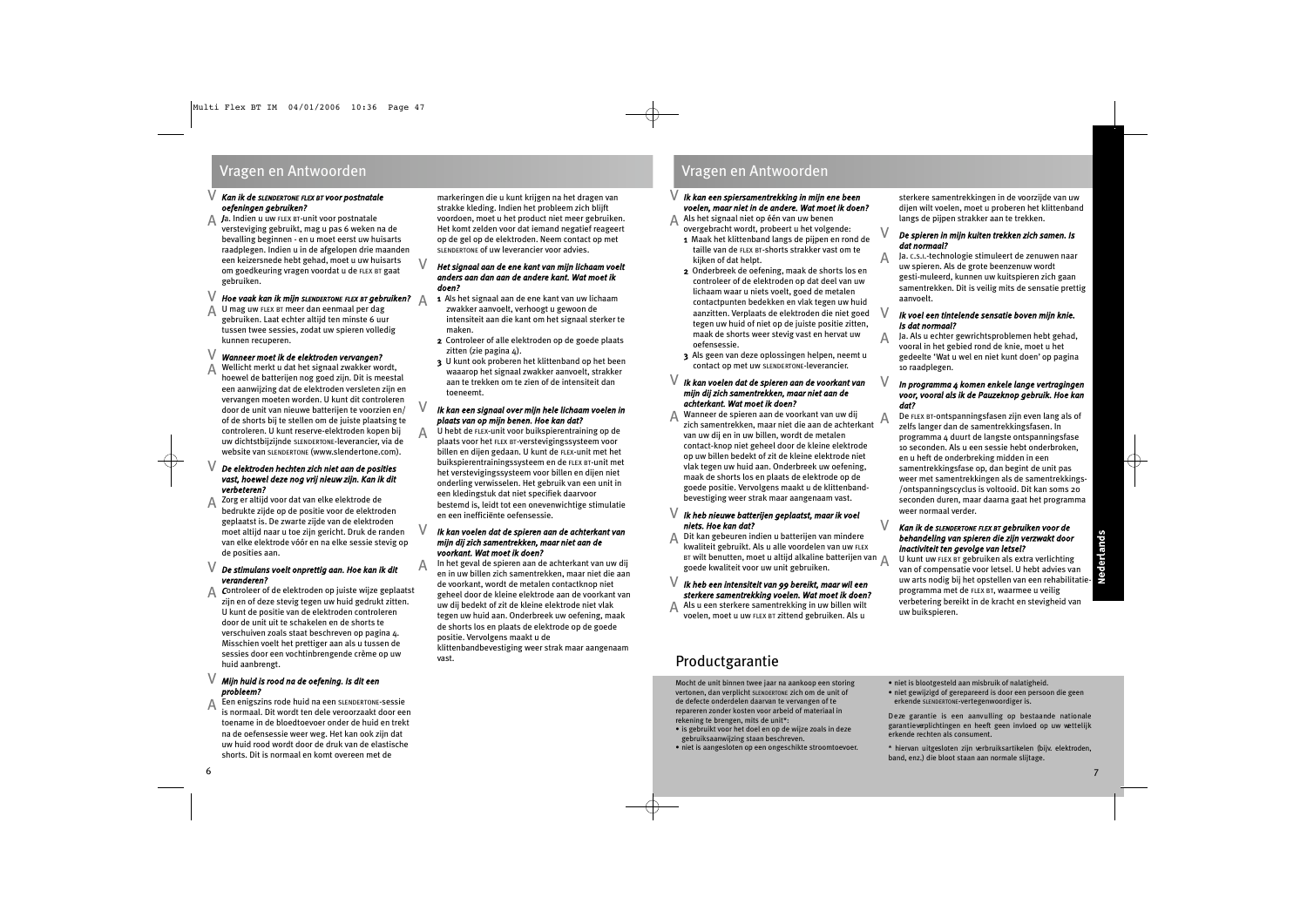## Snelgids voor Probleemoplossingen...

| Probleem                                                           | Mogelijke oorzaak                              | <b>Oplossing</b>                                                                     |
|--------------------------------------------------------------------|------------------------------------------------|--------------------------------------------------------------------------------------|
| Het weergavescherm verschijnt,<br>maar er komt geen signaal van de | De batterijen zijn niet goed<br>geplaatst      | Vervang de batterijen zoals is<br>beschreven op pagina 4                             |
| unit                                                               | De batterijen zijn leeg                        | Vervang de batterijen                                                                |
|                                                                    | U gebruikt batterijen van mindere<br>kwaliteit | U moet voor uw FLEX BT alkaline<br>batterijen van hoge kwaliteit<br>gebruiken        |
| De sessie loopt, maar er is geen<br>stimulans                      | De unit is onderbroken                         | Druk even kort op de aan/uit-knop                                                    |
| Het batterijsymbool knippert en de<br>unit piept 3 keer            | De batterijen zijn bijna leeg                  | Vervang de batterijen                                                                |
| De samentrekkingen zijn                                            | De batterijen zijn bijna leeg                  | Vervang de batterijen                                                                |
| erg zwak, zelfs wanneer de<br>intensiteit hoog is ingesteld        | U gebruikt batterijen van mindere<br>kwaliteit | U moet voor uw FLEX BT alkaline<br>batterijen van hoge kwaliteit<br>gebruiken        |
|                                                                    | De elektroden zijn versleten                   | Neem contact op met uw<br>plaatselijke leverancier voor nieuwe<br>FLEX BT-elektroden |
|                                                                    | Slechte plaatsing van de elektroden            | Raadpleeg pagina 4 voor de juiste<br>positie van elektroden en shorts                |
|                                                                    | Elektroden bedekken de<br>contactpunten niet   | Plaats de elektroden opnieuw                                                         |
|                                                                    | Onvoldoende druk op de elektroden              | Maak het klittenband strakker<br>langs de pijpen en taille van de<br>shorts vast     |
| De intensiteit wordt niet sterker en                               | De batterijen zijn bijna leeg                  | Vervang de batterijen                                                                |
| blijft op een laag niveau                                          | U gebruikt batterijen van mindere<br>kwaliteit | U moet voor uw FLEX BT alkaline<br>batterijen van hoge kwaliteit<br>gebruiken        |
| Ik kan niet lang genoeg met de<br>batterijen doen                  | U gebruikt batterijen van mindere<br>kwaliteit | U moet voor uw FLEX BT alkaline<br>batterijen van hoge kwaliteit<br>gebruiken        |
| Eoo2/Eoo3/Eoo4 verschijnt op het<br>weergavescherm                 | Foutmelding geeft probleem met de<br>unit aan  | Raadpleeg pagina 3 voor meer<br>gegevens                                             |

| Probleem                                                             | Mogelijke oorzaak                                    | <b>Oplossing</b>                                                                        |
|----------------------------------------------------------------------|------------------------------------------------------|-----------------------------------------------------------------------------------------|
| Onplezierig gevoel onder de<br>elektroden                            | De elektroden zijn versleten                         | Neem contact op met uw<br>plaatselijke leverancier voor nieuwe<br>FLEX BT-elektroden    |
|                                                                      | Elektroden bedekken de<br>contactpunten niet         | Verplaats de elektroden op de<br>shorts                                                 |
|                                                                      | Teveel opeenvolgende sessies                         | U moet minstens 6 uur tussen de<br>sessies wachten                                      |
|                                                                      | Slecht contact tussen elektrode en<br>huid           | Maak het klittenband strakker<br>langs de pijpen en taille van de<br>shorts vast        |
| Het indicatiesymbool voor<br>elektrodencontact $(\wedge)$ knippert * | Elektroden bedekken de metalen<br>contactpunten niet | Verplaats de elektroden op de<br>shorts                                                 |
|                                                                      | Elektroden zijn versleten                            | Neem contact op met uw<br>plaatselijke leverancier voor nieuwe<br>FLEX BT-elektroden    |
|                                                                      | Elektroden zijn verkeerd om<br>aangebracht           | Zorg dat de zwarte zijde van de<br>elektrode naar u toe is gericht                      |
|                                                                      | Beschermlagen zitten nog op de<br>elektroden         | Controleer of de beschermlagen van<br>beide zijden van de elektroden zijn<br>verwijderd |
|                                                                      | Slecht contact met de huid                           | Maak het klittenband strakker<br>langs de pijpen en taille van de<br>shorts vast        |
|                                                                      | Unit zit niet goed in de houder                      | Duw de unit verder in de houder<br>totdat deze op zijn plaats "klikt"                   |

Het symbool  $\triangle$  verschijnt altijd tegelijk met de linker-/rechterpijlen:

### Indicator voor elektrodencontact en linkerpijl verschijnen op het weergavescherm.

Dit geeft aan dat er mogelijk twee problemen met de elektroden aan de linkerzijde van de shorts zijn.

- 1 De grote elektrode bedekt de metalen contactknop niet geheel of zit niet vlak tegen uw huid aan. Onderbreek uw oefening, maak de shorts los en plaats de elektrode op de goede positie.
- 2 De kleine elektroden bedekken de metalen contactknoppen niet geheel of zitten niet vlak tegen uw huid aan. Onderbreek uw oefening, maak de shorts los en plaats de elektroden op de goede positie.

### Indicator voor elektrodencontact en rechterpijl verschijnen op het weergavescherm.

Volg de aanwijzingen bij stap 1 en stap 2 hierboven.

### Als beide pijlen met de indicator voor elektrodencontact verschijnen.

- 1 Volgt u de aanwijzingen bij stap 1 en stap 2 hierboven voor beide pijpen.
- 2 Is de unit niet volledig in de houder geplaatst. Klik deze op de juiste plaats.
- 3 Is er sprake van een probleem met de FLEX BT. Breng deze terug naar SLENDERTONE of uw plaatselijke leverancier.

Belangrijk:

De indicator voor elektrodencontact knippert niet als één van de twee kleine elektroden opgerold is of de metalen contactknop niet geheel bedekt. In dit geval raadpleegt u pagina 7, Vraag 1.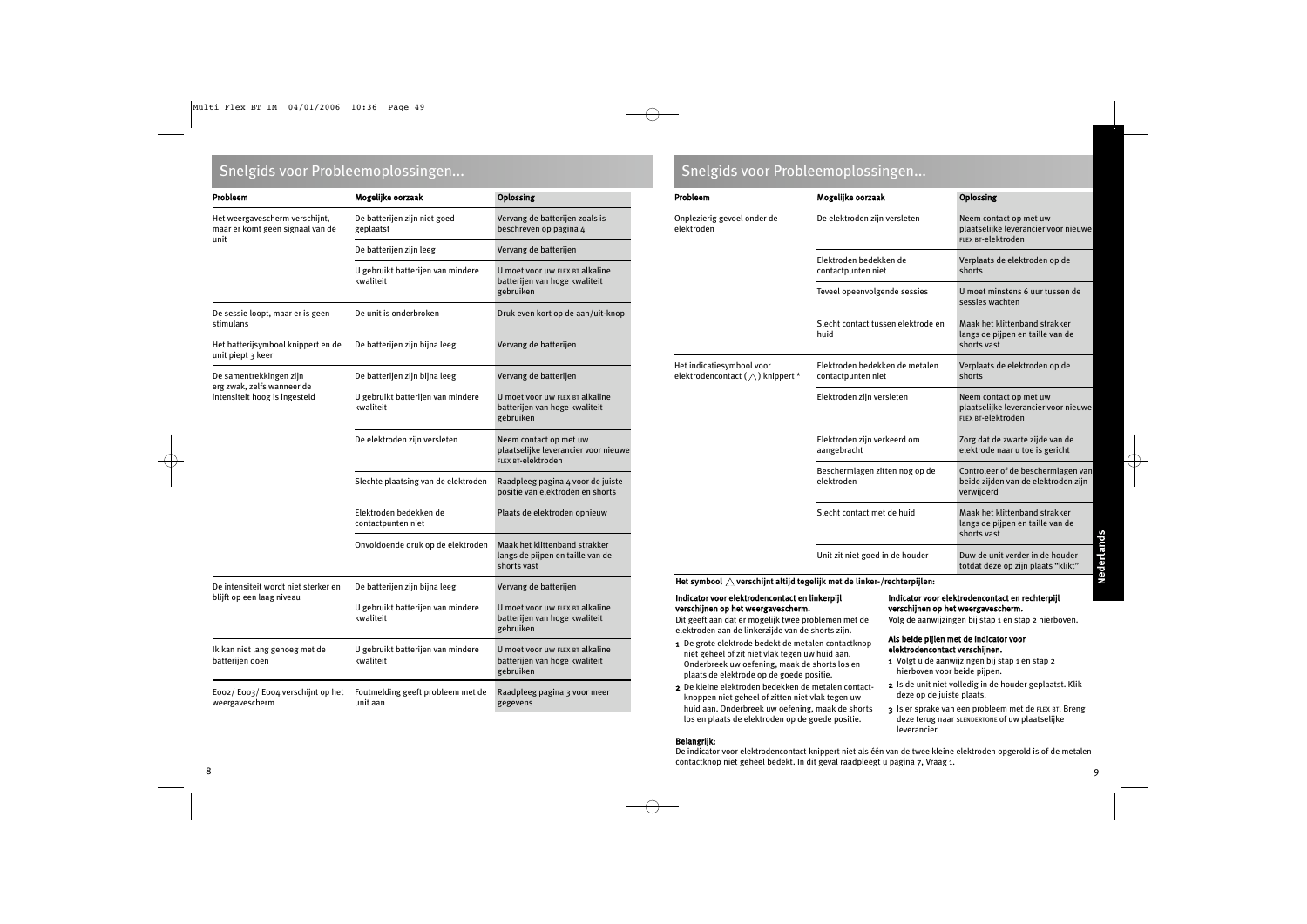## Wat U Wel en Niet Kan Doen Met SLENDERTONE

SLENDERTONE FLEX BT is geschikt voor alle gezonde vrouwen. Maar net zoals met andere vormen van lichaams-beweging is een aantal voorzorgsmaatregelen nodig voordat u SLENDERTONE gebruikt. Volg dus altijd onderstaande aanwijzingen en lees de handleiding vóór gebruik.

### Het gebruik wordt afgeraden indien:

- Een elektronische implantatie (bijvoorbeeld een pacemaker) of een andere hartafwijking hebt.
- U in verwachting bent.
- U aan kanker of epilepsie lijdt of onder medische behandeling voor cognitieve storingen bent.
- De unit in dichte nabijheid is (bijvoorbeeld 1 meter) van therapeutische kortegolf- of microgolfapparatuur.
- U bent verbonden met chirurgische apparatuur met hoge frequentie.

### U wordt verzocht met het gebruik van SLENDERTONE te wachten tot:

- Minstens 6 weken na de bevalling (en u dient eerst uw huisarts te raadplegen).
- Eén maand nadat een voorbehoedsmiddel (bijvoorbeeld een spiraaltje) is ingebracht.
- Tenminste 3 maanden nadat u een keizersnede hebt gehad (en u dient eerst uw huisarts te raadplegen).
- De eerste dagen van uw menstruatie voorbij zijn.

### U wordt verzocht uw huisarts te raadplegen voordat u SLENDERTONE gebruikt indien:

- U SLENDERTONE wilt gebruiken, maar een slechte rug hebt. U moet er tevens voor zorgen dat de intensiteit laag is ingesteld.
- U een ernstige ziekte of verwondingen hebt die niet in deze handleiding vermeld staan.
- U onlangs een operatie hebt ondergaan.
- U insuline gebruikt voor diabetes.
- U SLENDERTONE wilt toepassen op een jong kind.
- U aan spier- of gewrichtaandoeningen lijdt.

### Als u de elektroden plaatst, moet u altijd onthouden om:

- De elektroden en shorts ALLEEN aan te doen zoals in de gebruiksaanwijzing staat aangegeven.
- Plaatsing van de elektroden te vermijden op de voorzijde of zijden van de nek, over of door het hart (bijvoorbeeld één elektrode op de borst en de andere op de rug), nabij de genitaliën of op het hoofd. (Andere SLENDERTONE-units zijn beschikbaar voor andere delen van het lichaam – Uw leverancier kan u hierover informeren)
- Plaatsing op recente littekens, een kapotte of ontstoken huid, geïnfecteerde lichaamsdelen of delen die ontvankelijk zijn voor acné, trombose of andere problemen met bloedvaten (bijvoorbeeld spataderen) of enig lichaamsdeel waar de

gevoeligheid van de huid verzwakt is, te vermijden.

- Lichaamsdelen met verwondingen of beperkingen (bijvoorbeeld breuken of verstuikingen) te vermijden.
- Plaatsing van de elektroden rechtstreeks op een metalen implantatie te vermijden. De elektroden kunnen op de dichtstbijzijnde spier worden

### geplaatst.

### Mogelijke contra-indicaties:

• Mensen die spierstimulatie-apparatuur gebruiken, hebben een gering aantal op zichzelf staande huidreacties ondervonden, waaronder allergieën, langdurige roodhuid van de huid en acné.

### De elektroden tijdens een oefensessie verplaatsen:

• Onderbreek altijd eerst het programma dat u uitvoert, maak de klittenbandbevestigingen op de shorts los en maak deze weer vast zodra u de elektroden hebt verplaatst.

### Na een inspannende training of bij uitputting:

• Gebruik altijd een lagere intensiteit om te voorkomen dat uw spieren oververmoeid raken.

### Neem contact op met SLENDERTONE of een erkende distributeur indien:

- De unit niet goed werkt. Gebruik deze unit in de tussentijd niet.
- U enige irritatie, huidreactie, overgevoeligheid of een andere nadelige reactie ondervindt. Het is echter wel zo dat een licht rood worden van de huid onder de shorts tijdens en kort na een oefening vrij normaal is.

### Opmerking:

• Een effectieve training mag niet onprettig aanvoelen.

### Belangrijk:

- Houd de unit buiten bereik van kinderen.
- De metalen contactpunten en elektroden mogen niet op andere objecten aangesloten worden.
- De unit niet tegelijkertijd met een ander apparaat gebruiken dat een elektrisch signaal door het lichaam voert (bijvoorbeeld een andere spierstimulator).
- De elektroden of metalen contactpunten niet aanraken als de unit aan staat.
- Niet gebruiken tijdens het autorijden of het bedienen van machines.
- De SLENDERTONE FLEX BT kan niet worden gebruikt met kledingstukken die bij andere SLENDERTONE-producten horen. Als u dat wel doet, krijgt u een onevenwichtige stimulatie en een inefficiënte verstevigingssessie.
- SLENDERTONE kan niet aansprakelijk worden gesteld indien de richtlijnen en aanwijzingen die bij deze unit zijn meegeleverd, niet worden opgevolgd.

### NB: Indien u om wat voor reden dan ook twijfelt over het gebruik van SLENDERTONE, dient u altijd eerst uw huisarts te raadplegen.

## Technische Specificaties

### Het onderhoud van uw unit:

Uw unit mag niet nat worden of aan overmatig zonlicht worden blootgesteld. De binnenzijde van uw unit mag nooit nat worden. Gebruik geen reinigingsmiddelen, alcohol, spuitbussen of sterke oplosmiddelen op de unit.

Toegang tot de binnenzijde van de unit voor onderhoudsdoeleinden is niet vereist.

Indien uw unit is beschadigd, mag u deze niet meer gebruiken en dient u deze voor vervanging of reparatie terug te brengen naar SLEND ERTO NE of uw plaatselijke distributeur. Reparaties, onderhoud en wijzigingen mogen alleen uitgevoerd worden door gekwalificeerd en door SLENDERTONE erkend servicepersoneel.

OPMERKING: Het gebruik van lekvrije batterijen wordt aangeraden. U mag de batterijen niet in uw unit laten als u deze langere tijd niet gebruikt. Doet u dit wel, dan kunnen de batterijen gaan lekken en uw unit beschadigen. Batterijen die als 'lekvrij' worden verkocht. kunnen nog steeds bepaalde corrosieve bestanddelen afgeven die uw unit kunnen beschadigen. U mag onder geen enkele voorwaarde andere batterijen voor uw unit gebruiken dan het juiste type (1,5V, LR03/ AAA). U dient de batterijen overeen-komstig de aanwijzingen in deze handleiding te plaatsen.

### Het wegdoen van e elektroden en de batterijen:

Gebruikte elektroden en batterijen mogen nooit in het vuur vernietigd worden, maar overeenkomstig de nationale wetgeving betreffende de vernietiging van dergelijke artikelen

Wanneer het symbool  $\triangle$ knippert, is de stimulans aanmerkelijk gereduceerd.

Het signaal neemt aan het begin van een samentrekkingsfase geleidelijk toe tot de maximale intensiteit (d.w.z. stijging) en neemt aan het begin van de ontspanningsfase geleidelijk af tot nul (d.w.z. daling).

### Accessoires

Wanneer u nieuwe pads besteld, moet u alleen pads van het merk SLEND ERTONE gebruiken. Andere merken zijn mogelijk niet compatibel met uw unit en kunnen de minimum veiligheid sniveaus verlagen.

### • SLENDERTONE FLEX BT-zelfhechtende elektroden:

2 grote zelfhechtende elektroden Type 706 4 kleine zelfhechtende elektroden Type 708

• SLENDERTONE FLEX BT-shorts

### Producttype: 511

Bedoeld gebruik: Spierstimulator

Golfklasse: Symetrische bi-fase rechte golfklasse indien gemeten in een standaard lichaamslading.

### **Omgevingsspecificaties:**<br>Bedriif: Temperatuu

Temperatuurbereik: 0 tot 35°C Vochtigheid: 20 tot 65 % RV Opslag: Temperatuurbereik: 0 tot 55°C Vochtigheid: 10 tot 90 % RV

### **Beschrijving van de unitsymbolen:**

Uw unit bevat een aantal technische symbolen. De betekenis van die symbolen is als volgt:

Aan de binnenzijde van de batterijhouder geeft de '+'de positieve polariteit en de '-' de negatieve polariteit aan. Tevens wordt de manier waarop de batterijen geplaatst moeten worden, aan-gegeven door drie batterijcontouren op de bodem van de houder.

De unit en de shorts zijn vervaardigd voor Bio-Medical Research Ltd., Parkmore Business Park West, Galway, Ierland.

U heeft voor de unit drie 1,5 volt DC (LR03) batterijen nodig. DC wordt aangegeven met het symbool:

Uitgangsfrequentie geeft het aantal prikkels per seconde aan die door het apparaat worden uitgevoerd. Dit wordt gemeten in hertz, wat wordt aangegeven door "Hz".

Uitgang-RMSA duidt op de uitvoerbasis: blokstroom per kanaal, gemeten naar een lichaamslading.

Uitgang-RMSV duidt op de uitvoerbasis: blokvoltage per kanaal, gemeten naar een lichaamslading.

Dit symbool betekent "Pas op, raadpleeg de bijgeleverde documentatie". **!**

 $\vert \cdot \vert$ Dit symbool betekent apparatuur van het type BF.

Dit symbool op uw SLENDERTONE-unit geeft aan dat de unit in overeenstemming is met de vereisten van de Richtlijn voor Medische Apparatuur (93/42/EEG) nummer van de op de hoogte gestelde instantie (VDE). 0366

SN betekent "serienummer".

Binnenin de doos bevindt zich het unieke serienummer voor deze unit. De letter die aan het nummer voorafgaat, gaat, geeft het jaar van productie aan, waarbij "A" voor 1995 staat, "J" voor 2004, "K" voor 2005, enzovoort.

Het batch-nummer van de shorts staat op de verpakking van de shorts aangegeven met het nummer dat overeenkomt met het LOT symbool.

### **Gemeten voltage- / stroomuitvoer:**

| <b>Parameter</b>           | 500Ω                | 1KΩ                 | 1.5KΩ              |
|----------------------------|---------------------|---------------------|--------------------|
| Uitgang-RMSV               | 6.5V                | 11.6V               | 12.6V              |
| Uitgang-RMSA               | 13.0 <sub>M</sub> A | 11.6 <sub>M</sub> A | 8.4 <sub>M</sub> A |
| Uitgangsfrequentie         | 50-55Hz.            | 50-55Hz.            | 50-55Hz.           |
| Gelijkstroomcomponent: ca. | 0 C                 | 0 C                 | 0 C                |
| Positieve pulsbreedte:     | 300-350µs           | 300-350µs           | 300-350µs          |
| Negatieve pulsbreedte:     | 300-350µs           | 300-350µs           | 300-350µs          |
| Interfase tussentijd:      | $100 \mu s$         | $100 \mu s$         | $100 \mu s$        |

**Opmerking:** In overeenstemming met de wettelijke bepalingen in de lidstaten dient de apparatuur iedere twee jaar op veiligheid getest te worden.

**Opmerking:** Overeenkomstig de Duitse wetgeving moet de productveiligheid van de apparatuur iedere twee jaar door erkend testpersoneel worden gecontroleerd.

### Materiaal van de shorts:

Buitenzijde: 100% nylon, Band: 82% nylon, 18% elastane Klittenband: 100% nylon, Niet-elastisch klittenband : 100% polyethyleen, Schuimrubber: 100% polyurethaan, Rekbaar stiksel : 100% nylon, Elastisch klittenband : 90% Nylon, 10% OP



Sommige materialen van het product kunnen worden hergebruikt als u ze naar een inzamelpunt brengt. Door onderdelen of grondstoffen van gebruikte producten te hergebruiken, levert u een belangrijke bijdrage tot de bescherming van het milieu. Wend u tot uw lokale overheid voor meer informatie over de inzamelpunt in uw buurt.

Afval van elektrische en elektronische toestellen kan een schadelijk effect op het milieu hebben. Wanneer u het op verkeerde manier weggooit, kunnen schadelijke stoffen ontstaan in de lucht, het water en de bodem en deze kunnen schadelijk zijn voor de mens.

**Nederlands**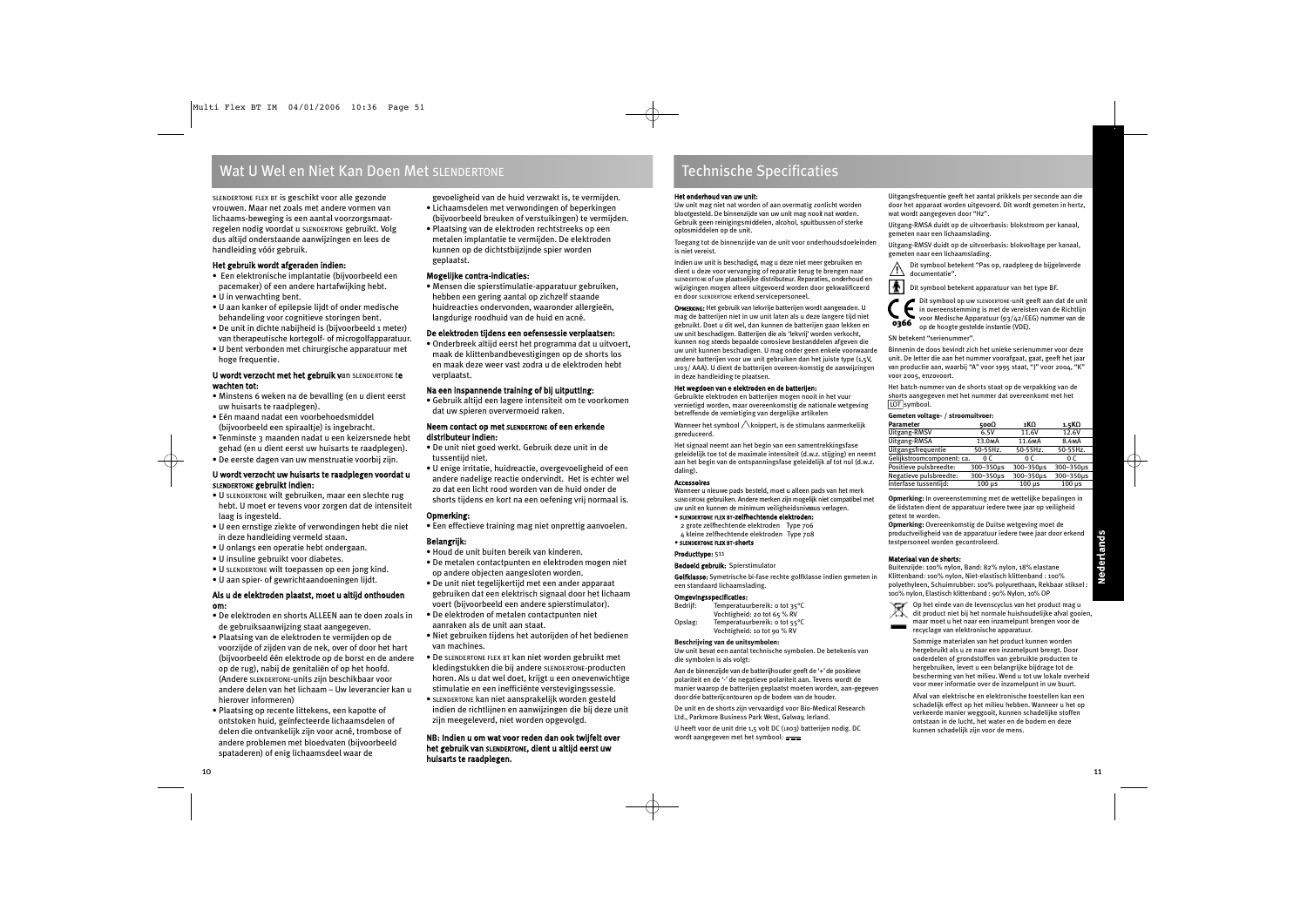### Unità e Schermo di SLENDERTONE FLEX BT



## Schermo Dell'Unità FLEX BT

- 1 **11 Carica residua della batteria**
- **2**  $\overline{\wedge}$  Intensità più elevata raggiunta fino ad ora
- $\mathbf{3} \quad \wedge \quad$  Problema di contatto degli elettrodi (vedere a pagina 9)
- $I -$ Indicatori SLENDERTONE FLEX BT
- 5 Numero di sessioni effettuate
- 6 Funzione "Silenzio" attivata
- 7 T:N Tempo residuo della sessione corrente/messaggi di errore
- 8 | Funzione pausa attivata
- $\overline{9}$   $\overline{17}$  intensità parte sinistra
- 10 45) Intensità parte destra
- 11 **Algebrarish** Contrazione/rilassamento muscoli
- **12**  $\binom{00}{0}$  Progresso utente
- 13 (o) Unità spenta prima del completamento della sessione
- 14 **4 4** Numero programma
- 15 **C**<sub>TR</sub> Blocco della tastiera attivato

## Funzioni Avanzate Dell'Unità SLENDERTONE FLEX BT

### **1 Pulsante Informazioni (i)**

### **LIVELLI DI INTENSITÀ (Fig. a):**

Premere il pulsante Informazioni per visualizzare l'intensità del programma corrente.

**INTENSITÀ MEDIA (Fig. b)**

Premere due volte il pulsante Informazioni per visualizzare l'intensità media sulla parte destra e sinistra dei pantaloncini per le tre sedute precedenti.

**LIVELLI DI INTENSITÀ MASSIMI (Fig. c)**

Premere il pulsante Informazioni tre volte per visualizzare l'intensità massima raggiunta su entrambi i lati destro e sinistro dei pantaloncini.

**NUMERO DI SEDUTE ESEGUITE(Fig. d)**

Premere il pulsante Informazioni quattro volte per visualizzare il numero di sedute completate; un ottimo promemoria per avere una traccia dei progressi. L'unità verrà ripristinata automaticamente dopo 250 sessioni.

|   | Fig. a |
|---|--------|
|   | Fig. b |
| Ω | Fig. c |
|   | Fig. d |

- **2 Funzione di blocco dei tasti di intensità (Fig. e)** Se si trova il livello di intensità ottimale, premere contemporaneamente la metà superiore e e la metà inferiore del tasto di intensità sinistro per bloccare quella specifica intensità. La funzione di blocco dei tasti blocca anche il tasto del programma. Questa funzione rimane attiva solo durante la seduta in cui viene attivata. Disattivare la funzione di blocco dei tasti ripetendo la medesima operazione eseguita per attivarla.
- **3 Funzione "Silenzio" (Fig. f)**

Se si desidera disattivare gli effetti sonori dell' unità, premere contemporaneamente il tasto Informazioni e il tasto Programma. La funzione "Silenzio" rimane attiva a tempo indefinito: per



Fig. f 25:08

Funzione di blocco dei tasti dell'intensità Funzione "Silenzio"



### **4 Messaggi di errore**

In caso di errato funzionamento dell'unità verrà visualizzato uno dei tre seguenti messaggi di errore. Se viene visualizzato l'errore E002, spegnere l'unità e riaccenderla. Tale operazione dovrebbe risolvere il problema. Se il messaggio persiste, richiedere la riparazione dell'unità. Se viene visualizzato il messaggio di errore E003 o E004, nell'unità si è verificato un errore interno ed è necessario richiederne la riparazione.

### Manutenzione dei Pantaloncini e Dell'Unità

Evitare di bagnare l'unità; per pulirla utilizzare un panno leggermente umido. È possibile lavare i pantaloncini dopo aver staccato l'unità e gli elettrodi. Seguire sempre le istruzioni riportate sull'etichetta quando si lavano i pantaloncini.

 $\mathcal{A}_\text{max}$ Non lavare mai i pantaloncini in lavatrice, ma solo a mano e con acqua tiepida. In questo modo si proteggono i cavi interni dai danni che potrebbero verificarsi con il lavaggio in lavatrice. Si consiglia di fare attenzione anche durante il lavaggio a mano e di non strizzare i pantaloncini per rimuovere l'acqua in eccesso.

Non utilizzare alcun tipo di candeggina per il **LA NON ULILLE DE REGISTERE** lavaggio dei pantaloncini.

Non lavare a secco i pantaloncini.

啓 Non mettere i pantaloncini nell'asciugatrice. Lasciarli sempre asciugare su una superficie piana. Non lasciarli asciuare su fonti di calore (ad esempio un radiatore) poiché contengono parti in plastica. Assicurarsi che i pantaloncini siano sempre asciutti prima dell'utilizzo.



Italiano

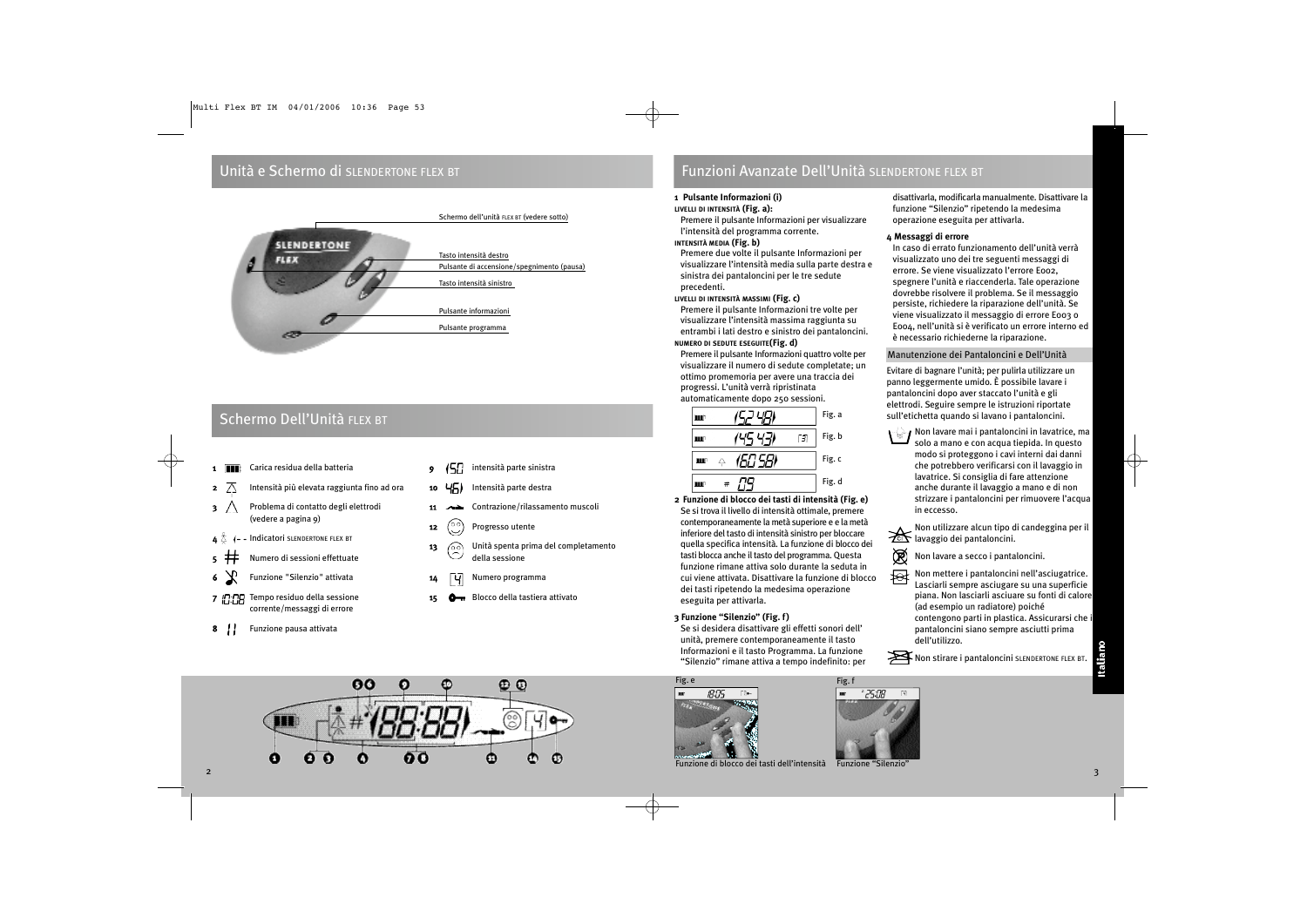### Operazioni Preliminari

Il materiale contenuto nei pantaloncini SLENDERTONE FLEX BT consente di adattarsi a diverse taglie. Le fibbie presenti nei fianchi e sulle gambe consentono ai pantaloncini di essere regolati per adattarsi alle diverse corporature. I pantaloncini sono disponibili in tre diverse taglie e sono stati studiati per adattarsi ai seguenti giro vita:

| Small:  | 61cm-71cm |
|---------|-----------|
| Medium: | 71cm-81cm |
| Large:  | 81cm-91cm |

- 1 Mettere i pantaloncini SLENDERTONE FLEX BT al rovescio e posizionarli su una superficie piana. Posizionare i pantaloncini con la parte posteriore rivolta verso l'alto.
- 2 Rimuovere le protezioni dal lato disegnato dei due elettrodi grandi (Fig. a) e posizionare un elettrodo su ciascuno degli alloggiamenti predisposti per gli elettrodi, utilizzando la guida di posizionamento che si adatta meglio alla propria figura (Fig. b). Non gettare le protezioni poiché potrebbero essere utili in un secondo tempo.
- 3 Ripetere il passaggio 2 con i quattro elettrodi più piccoli, posizionandone due negli alloggiamenti degli elettrodi posteriori e due in quelli della parte anteriore. Assicurarsi che tutti gli elettrodi ricoprano le rispettive borchie metalliche e premere la superficie di ciascun elettrodo saldamente nell'apposito spazio. Non gettare le protezioni poiché potrebbero essere utili in un secondo tempo. Rivoltare i pantaloncini sul lato dritto.

### *Inserimento batterie*

4 Per aprire il vano batterie, premere la freccia in rilievo e far scorrere il coperchio  $\triangle$ . Con l'unità rivolta verso l'alto, posizionare la prima delle tre batterie da 1,5 volt (LR03/ AAA) nello spazio di destra partendo dall'estremità piatta (polo negativo) quindi premere per inserire il polo positivo. Inserire la seconda batteria nello spazio di sinistra, sempre iniziando dal polo negativo. Infine, posizionare la terza batteria nell'alloggiamento centrale inserendo l'estremità piatta per ultima e

riposizionare il coperchio del vano batterie.

### *Nota sulla rimozione delle batterie*

Durante la rimozione delle batterie, sollevare il polo negativo della batteria centrale ed estrarre la batteria. Quindi, rimuovere le batterie di sinistra e destra.

Il vano batterie deve essere chiuso quando l'apparecchio è acceso. !

- 5 Aprire le fibbie della vita e delle gambe e tirare completamente i pantaloncini. Allacciare la fascia in vita lasciandola lenta. Per assicurare un posizionamento corretto, verificare che gli elettrodi sui glutei siano a livello della parte più larga del fondoschiena, gli elettrodi delle cosce si trovino immediatamente sotto la piega dei glutei e che gli elettrodi frontali siano posizionati al di sotto della linea di incontro tra la parte superiore delle cosce e la parte superiore del corpo (Fig. c e d).
- 6 Slacciare la fascia in vita, quindi rimuovere le piccole protezioni dagli elettrodi sul fondoschiena nella parte posteriore dei pantaloncini. Riallacciare i pantaloncini intorno alla vita in modo che risultino confortevoli (Fig. e). Sulle aperture delle gambe rimuovere le protezioni dagli elettrodi grandi sulla parte posteriore delle cosce e dagli elettrodi piccoli sulla parte anteriore delle cosce. Premere tutti gli elettrodi in maniera decisa sul fondo schiena e sulle cosce, quindi riallacciare le aperture delle gambe. **Nota:**

Non gettare le protezioni poiché saranno necessarie alla fine della seduta.

- 7 Spingere l'unità nell'apposito vano finché non scatta in posizione.
- 8 Premere e tenere premuto il pulsante di accensione per due secondi per accendere l'unità (Fig. f). L'unità è programmata per iniziare dal programma 1. Dopo un certo numero di sedute per ciascun programma, l'unità avanzerà automaticamente al programma successivo.
- 9 Aumentare l'intensità fino a un livello che risulti confortevole (Fig. g). Non è necessario raggiungere la stessa intensità su entrambi i lati, tuttavia l'unità aumenterà automaticamente l'intensità della parte destra o sinistra per assicurarsi che l'una non sia mai al di sopra dell'altra di più di 10 unità.
- 10 Se si desidera mettere in pausa la seduta prima del termine del programma, premere brevemente il pulsante di accensione. Per riavviare il programma, premere di nuovo brevemente il pulsante di accensione.
- 11 Una volta completata la seduta, l'unità si ferma automaticamente. Premere e tenere premuto il pulsante di accensione per due secondi per spegnere l'unità. In caso di dimenticanza, l'unità si spegnerà automaticamente.
- 12 Per rimuovere i pantaloncini, aprire le fibbie della vita e delle gambe e arrotolare i pantaloncini verso il basso in modo da rivoltarli sul lato rovescio (Fig. h). Utilizzare gli alloggiamenti dei quattro piccoli elettrodi per staccare delicatamente i quattro elettrodi piccoli dalla pelle. Riposizionare le protezioni sui due elettrodi piccoli sulla parte anteriore delle cosce. Staccare gli elettrodi grandi dalla parte posteriore delle cosce e sfilarsi i pantaloncini.
- 13 Posizionare i pantaloncini su una superficie piana con i quattro elettrodi senza protezione rivolti verso l'alto. Riposizionare le protezioni sugli elettrodi, risvoltare i pantaloncini sul lato dritto e riporre l'unità per l'utilizzo successivo.

### **Nota:**

Se premete il pulsante del programma mentre un programma è in esecuzione, l'unità passerà al livello successivo e l'intensità tornerà a zero.

### **Importante:**

Devono trascorrere almeno sei ore tra una seduta e l'altra.

### I Programmi SLENDERTONE FLEX BT

| Programma      | Durata<br>(minuti) | N. di<br>sessioni | Livello di<br>intensità max |
|----------------|--------------------|-------------------|-----------------------------|
| 1 Introduzione | 20                 |                   | 99                          |
| 2 Principiante | 25                 | 10                | 99                          |
| 3 Intermedio   | 30                 | 20                | 99                          |
| 4 Avanzato     | 30                 | Indefinito        | 99                          |

### NOTES:

- L'unità SLENDERTONE FLEX BT è preprogrammata per completare un numero specifico di sedute nei programmi da 1 a 3 prima di passare al livello successivo. Durante la progressione da un programma a quello successivo, viene visualizzato il simbolo  $\mathcal{O}_2$  e il numero del programma lampeggia tre volte. Se non si desidera eseguire il nuovo programma, è possibile escludere questa funzione premendo il pulsante del programma finché non viene selezionato il programma desiderato.
- I programmi da 1 a 3 includono una fase di riscaldamento e di defaticamento.
- Una volta selezionato, il programma 4 viene eseguito indefinitamente finché non viene modificato manualmente.





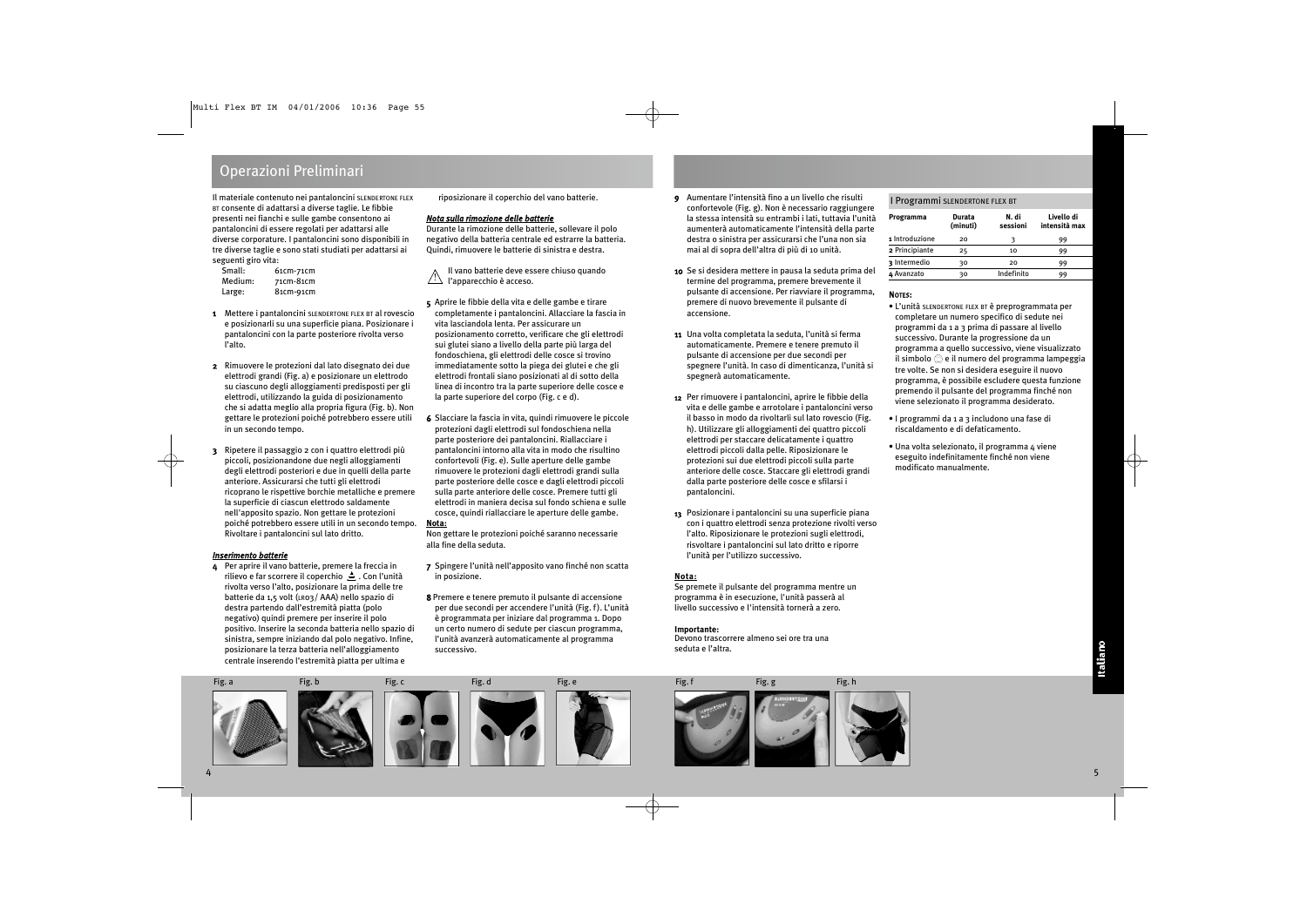#### *Posso utilizzare l'unità SLENDERTONE FLEX BT per l'esercizio post natale?* D

Sì. Se si sta utilizzando l'unità SLENDERTONE FLEX BT per la tonificazione post natale, è necessario iniziare l'allenamento almeno dopo sei settimane dalla nascita del bambino e dopo aver consultato il medico. Se si è stati sottoposti a parto cesareo negli ultimi tre mesi, è necessario consultare il medico per l'approvazione prima di utilizzare i pantaloncini SLENDERTONE FLEX BT. R

### *Con quale frequenza posso utilizzare la mia unità* D *SLENDERTONE FLEX BT?*

L'unità FLEX BT può essere utilizzata più volte al R giorno. Lasciar comunque passare almeno sei ore tra una sessione e l'altra per consentire un pieno recupero dei muscoli.

### *Come si capisce che è necessario sostituire gli* D *elettrodi?*

Il segnale potrebbe risultare indebolito anche se le R batterie sono cariche. Ciò indica che gli elettrodi sono consumati e che dovranno essere sostituiti a breve. Per verificare che siano proprio gli elettrodi, sostituire le batterie e/o regolare i pantaloncini per verificarne il posizionamento corretto. Per acquistare gli elettrodi di ricambio è sufficiente recarsi dal rivenditore SLENDERTONE più vicino, consultare il sito www.slendertone.com.

#### *Gli elettrodi non restano attaccati ai pantaloncini anche se sono quasi nuovi. Per quale motivo?* D

Assicurarsi che la parte disegnata di ciascun R elettrodo sia posizionata sui pantaloncini. La parte nera degli elettrodi dovrebbe essere sempre rivolta verso l'utente. Premere con forza i bordi di ogni elettrodo sui pantaloncini prima e dopo ogni seduta.

#### *La stimolazione è fastidiosa. Cosa posso fare?* D

Assicurarsi che gli elettrodi siano posizionati correttamente e premuti saldamente sulla pelle. È possibile verificare il posizionamento spegnendo l'unità e riposizionando i pantaloncini come descritto a pagina 4. Inoltre, per maggiore confort, si consiglia di spalmare una crema sulla pelle tra una seduta e l'altra. R

### *Dopo l'allenamento ho la pelle arrossata. È un* D *problema?*

R Un po' di arrossamento della pelle dopo una seduta<br>di suannentone sus et è normale. Questo effetto è di SLENDERTONE FLEX BT è normale. Questo effetto è dovuto in parte al maggiore afflusso di sangue sotto la pelle e dovrebbe scomparire in breve tempo. Potrebbero inoltre verificarsi degli arrossamenti della pelle dovuti alla pressione dei pantaloncini. È normale e si tratta degli stessi segni di pressione

che si otterrebbero indossando vestiti attillati o stretti. Se il problema persiste si consiglia di sospendere l'uso dell'unità. In alcuni rari casi, potrebbe verificarsi una reazione della pelle al gel presente sugli elettrodi. Contattare il rivenditore SLENDERTONE per maggiori informazioni.

#### *Il segnale su una parte del corpo sembra diverso da quello sull'altra. Cosa devo fare?* D

- 1 Se il segnale è più debole su una parte del corpo, basta semplicemente aumentare l'intensità su quella parte per rendere l'esercizio più potente. R
	- 2 Assicurarsi che tutti gli elettrodi siano posizionati correttamente (vedere a pagina 4).
	- 3 È inoltre possibile provare a stringere le fibbie con gancio e anello sulla gamba con il segnale più debole per vedere se la potenza aumenta.

### *Percepisco un segnale che passa attraverso il mio* D *corpo invece che su e giù per le gambe. Perché?*

È stata posizionata un'unità di allenamento per addominali SLENDERTONE FLEX nei pantaloncini SLENDERTONE FLEX BT. Il sistema di allenamento per addominali Slendertone Flex e l'unità di tonificazione Glutei e Cosce SLENDERTONE FLEX BT non sono intercambiabili. Se vengono utilizzate insieme a un abbigliamento scorretto provocano una stimolazione non equilibrata e una seduta di tonificazione non efficace. R

### *Percepisco una contrazione sulla parte posteriore della gamba ma non su quella anteriore. Cosa devo fare?* D

Se vengono allenati la parte posteriore della coscia e il gluteo ma non la parte anteriore, è possibile che l'elettrodo piccolo sulla parte anteriore della coscia non copra completamente la borchia metallica oppure che non aderisca correttamente alla pelle. Mettere in pausa la sessione, slacciare i pantaloncini e riposizionare l'elettrodo. Quindi, stringere il gancio e l'anello in modo che risulti confortevole. R

### *Percepisco una contrazione sulla parte anteriore della gamba ma non su quella posteriore. Cosa devo fare?* D

*fare?*<br>R Se viene allenata la parte anteriore della coscia ma<br>R se viene la parte posteriore e il gluto è possibile che non la parte posteriore o il gluteo, è possibile che l'elettrodo piccolo posizionato a livello dei glutei non copra completamente la borchia metallica oppure che non aderisca correttamente alla pelle. Mettere in pausa la sessione, slacciare i pantaloncini e riposizionare l'elettrodo. Quindi, stringere il gancio e l'anello in modo che risulti confortevole.

### Domande Frequenti **Domande Frequenti** Domande Frequenti

#### *Percepisco una contrazione su una gamba ma non sull'altra. Cosa devo fare?* D

- Se una gamba non riceve il segnale, provare le seguenti operazioni: R
- 1 Stringere maggiormente il gancio e l'anello sulle gambe e sulla vita dei pantaloncini FLEX SLENDERTONE FLEX BT per vedere se la situazione cambia.
- 2 Mettere in pausa l'esercizio, slacciare i pantaloncini e assicurarsi che tutti gli elettrodi sul lato senza segnale coprano completamente le borchie metalliche e aderiscano alla pelle. Riposizionare quelli che non aderiscono alla pelle e all'alloggiamento dell'elettrodo, stringere i pantaloncini e iniziare nuovamente l'esercizio.
- 3 Se nessuna delle soluzioni descritte sopra risolve il problema, contattare il rivenditore SLENDERTONE per maggiori informazioni.

### *Ho inserito delle batterie nuove ma non percepisco* D *alcun segnale. Perché?*

Tale evento può verificarsi con alcune batterie di bassa qualità. Per ottenere maggiori risultati e per un uso ottimale del sistema di tonificazione Glutei e Cosce SLENDERTONE FLEX BT, si consiglia di utilizzare sempre batterie alcaline di alta qualità. R

#### *Ho raggiunto un'intensità di 99 ma desidero una contrazione più forte. Cosa devo fare?* D

Per una contrazione più forte sui glutei, utilizzare i pantaloncini SLENDERTONE FLEX BT in posizione seduta. Per migliorare le contrazioni sulla parte anteriore delle cosce, provare a stringere il gancio e l'anello sulle gambe. R

#### *I miei polpacci sono contratti. È normale?* D

Sì. La tecnologia C.S.I. stimola i nervi che controllano i muscoli. La stimolazione del nervo sciatico provoca una contrazione dei polpacci che è assolutamente normale finché la sensazione percepita risulta gradevole. R

#### *Sento un formicolio sopra il ginocchio. È normale?* D

Sì. Tuttavia, se in passato si sono verificati problemi alle articolazioni, in particolarenell'area del ginocchio, fare riferimento alla sezione "Cosa fare e cosa non fare" a pagina 10. R

#### *Nel programma 4 ci sono lunghi ritardi, in particolare se si usa il tasto di pausa. Perché?*  $\Box$

R

Le fasi di rilassamento dell'unità SLENDERTONE FLEX BT hanno sempre una durata uguale o maggiore delle fasi di contrazione. La fase di rilassamento più lunga nel programma 4 dura 10 secondi. Se, dopo aver messo in pausa una sessione, si riavvia l'unità durante una fase di contrazione, l'unità non continuerà la stimolazione finché quel ciclo di contrazione/rilassamento non sarà completato. Tale ciclo potrebbe durare anche 20 secondi, ma una volta terminato, il programma continuerà normalmente.

### *Posso utilizzare l'unità slendertone flex bt per il trattamento dei muscoli che risultano indeboliti dopo l'immobilità dovuta a un incidente?* D

L'unità SLENDERTONE FLEX può essere utilizzata anche dopo un incidente. È necessario consultare il medico o il fisioterapista per stabilire un programma di riabilitazione con l'unità SLENDERTONE FLEX BT, che migliorerà in tutta sicurezza la forza e il tono dei muscoli addominali. R

Se si dovesse verificare un guasto entro i primi due anni dalla data d'acquisto, SLENDERTONE procederà alla sostituzione o alla riparazione dell'unità o della parte difettosa senza alcun addebito di manodopera o materiale, a condizione che l'unità \*:

- sia stata utilizzata per lo scopo appropriato e nel modo descritto nel presente manuale di istruzioni;
- non sia stata collegata ad un alimentatore non adatto;
- non sia stata sottoposta ad utilizzi errati o trascuratezza; • non sia stata modificata o riparata da persone diverse da un responsabile autorizzato SLENDERTONE.
- Questa garanzia assolve gli obblighi nazionali sulla garanzia e non influisce sui diritti del consumatore.
- \* Sono esclusi i materiali di consumo (ad esempio, gli elettrodi, la fascia e così via), in quanto soggetti a normale usura e lacerazione.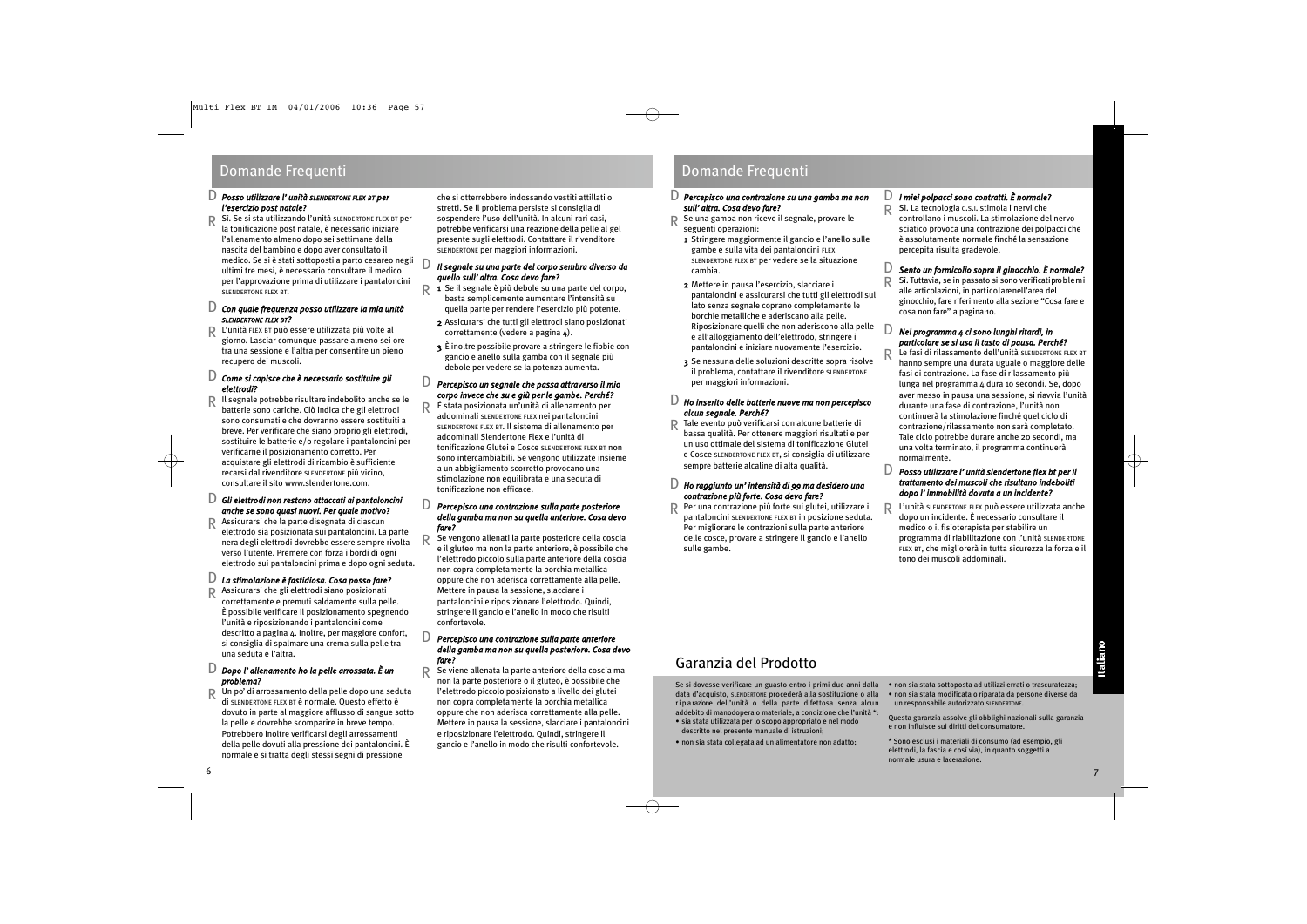### Guida Alla Risoluzione dei Problemi Guida Alla Risoluzione dei Problemi

| Problema                                                                               | <b>Probabile Causa</b>                                   | <b>Soluzione</b>                                                                                        |
|----------------------------------------------------------------------------------------|----------------------------------------------------------|---------------------------------------------------------------------------------------------------------|
| Il display non si accende e il<br>segnale dell'unità è assente                         | Le batterie non sono inserite<br>correttamente           | Riposizionare le batterie come<br>indicato a pag. 4                                                     |
|                                                                                        | Le batterie sono esaurite                                | Sostituire le batterie                                                                                  |
|                                                                                        | Le batterie utilizzate sono di qualità<br>scadente       | Si consiglia di utilizzare solo<br>batterie alcaline di alta qualità con<br>l'unità SLENDERTONE FLEX BT |
| La seduta è in esecuzione ma non si<br>percepisce alcuna stimolazione                  | L'unità è stata messa in pausa                           | Premere brevemente il pulsante di<br>accensione                                                         |
| Il simbolo della batteria lampeggia<br>e l'unità emette tre bip sonori                 | Le batterie sono quasi esaurite                          | Sostituire le batterie                                                                                  |
| Le contrazioni sono molto deboli                                                       | Le batterie sono quasi esaurite                          | Sostituire le batterie                                                                                  |
| anche quando l'intensità è elevata                                                     | Le batterie utilizzate sono di qualità<br>scadente       | Si consiglia di utilizzare solo<br>batterie alcaline di alta qualità con<br>l'unità SLENDERTONE FLEX BT |
|                                                                                        | Gli elettrodi sono consumati                             | Contattare il rivenditore di zona per<br>acquistare gli elettrodi di ricambio                           |
|                                                                                        | La posizione degli elettrodi non è<br>corretta           | Consultare pagina 4 per il corretto<br>posizionamento degli elettrodi e dei<br>pantaloncini             |
|                                                                                        | Gli elettrodi non coprono le borchie                     | Riposizionare gli elettrodi                                                                             |
|                                                                                        | La pressione sugli elettrodi non è<br>adeguata           | Allacciare il gancio e l'anello più<br>stretto sulle gambe e sulla parte<br>frontale dei pantaloncini   |
| L'intensità cessa di aumentare                                                         | Le batterie sono quasi esaurite                          | Sostituire le batterie                                                                                  |
| anche se la sensazione è sempre<br>piuttosto debole                                    | Le batterie utilizzate sono di qualità<br>scadente       | Si consiglia di utilizzare solo<br>batterie alcaline di alta qualità con<br>l'unità SLENDERTONE FLEX BT |
| Anche con le batterie nuove non<br>riesco a fare più di un certo numero<br>di sessioni | Le batterie utilizzate sono di qualità<br>scadente       | Si consiglia di utilizzare solo<br>batterie alcaline di alta qualità con<br>l'unità SLENDERTONE FLEX BT |
| Il display visualizza i messaggi di<br>errore Eoo2/Eoo3/Eoo4                           | Messaggio di errore che indica un<br>problema nell'unità | Vedere a pagina 3 per maggiori<br>informazioni                                                          |

| Problema                                                                           | <b>Probabile Causa</b>                                  | <b>Soluzione</b>                                                                                      |
|------------------------------------------------------------------------------------|---------------------------------------------------------|-------------------------------------------------------------------------------------------------------|
| Sensazione sgradevole in<br>corrispondenza degli elettrodi                         | Gli elettrodi sono consumati                            | Contattare il rivenditore di zona per<br>acquistare gli elettrodi di ricambio                         |
|                                                                                    | Gli elettrodi non coprono le borchie                    | Riposizionare gli elettrodi sui<br>pantaloncini                                                       |
|                                                                                    | Troppe sessioni consecutive                             | Devono passare almeno sei ore tra<br>una seduta e l'altra                                             |
|                                                                                    | Contatto dell'elettrodo con la pelle<br>non corretto    | Allacciare il gancio e l'anello più<br>stretto sulle gambe e sulla parte<br>frontale dei pantaloncini |
| Il simbolo dell'indicatore di<br>contatto elettrodo (△) lampeggia<br>sul display * | Gli elettrodi non coprono le borchie<br>metalliche      | Riposizionare gli elettrodi sui<br>pantaloncini                                                       |
|                                                                                    | Gli elettrodi sono consumati                            | Contattare il rivenditore di zona per<br>acquistare gli elettrodi di ricambio                         |
|                                                                                    | Gli elettrodi sono posizionati al<br>contrario          | Assicurarsi che la superficie nera di<br>ciascun elettrodo sia rivolta verso<br>l'utente              |
|                                                                                    | Le protezioni non sono state<br>rimosse dagli elettrodi | Accertarsi che le protezioni siano<br>state rimosse da entrambi i lati<br>degli elettrodi             |
|                                                                                    | Contatto dell'elettrodo con la pelle<br>non corretto    | Allacciare il gancio e l'anello più<br>stretto sulle gambe e sulla parte<br>frontale dei pantaloncini |
|                                                                                    | L'unità non è completamente<br>inserita nel vano        | Spingere l'unità nell'apposito vano<br>finché non scatta in posizione                                 |

### **\* Il simbolo appare sempre insieme alle frecce destra/sinistra:**

### L'indicatore di contatto dell'elettrodo e la freccia sinistra vengono visualizzati sul display.

Ciò indica uno dei due probabili problemi relativi agli elettrodi sulla parte sinistra dei pantaloncini.

- 1 L'elettrodo grande non ricopre correttamente la borchia o non è posizionato correttamente sulla pelle. Mettere in pausa l'esercizio, slacciare i pantaloncini e riposizionare l'elettrodo.
- 2Gli elettrodi piccoli non ricoprono correttamente le b o rchie oppure non sono posizionati correttamente sulla pelle. Mettere in pausa l'esercizio, slacciare i pantaloncini e riposizionare entrambi gli elettrodi.

### Importante:

### L'indicatore di contatto elettrodo e la freccia destra vengono visualizzati sul display.

Riferirsi ai passaggi precedenti 1 e 2.

### Se entrambe le frecce vengono visualizzate insieme all'indicatore di contatto elettrodo.

- 1 Riferirsi ai passaggi precedenti 1 e 2 per entrambe le gambe.
- 2 L'unità non è completamente inserita nel vano. Farla scattare in posizione.
- 3 Si è verificato un problema nell'unità SLENDERTONE FLEX BT. Restituirla a SLENDERTONE o al rivenditore della vostra zona.

Se anche solo uno dei due elettrodi piccoli è arrotolato oppure non copre la borchia, l'indicatore di contatto elettrodo non lampeggia. In questo caso, riferirsi alle pagina 7, Domanda 1 per ulteriori informazioni. 8 a viz Gregorian de la construction de la construction de la construction de la construction de la constructio<br>19 a viz Gregorian de la construction de la construction de la construction de la construction de la construct

Italiano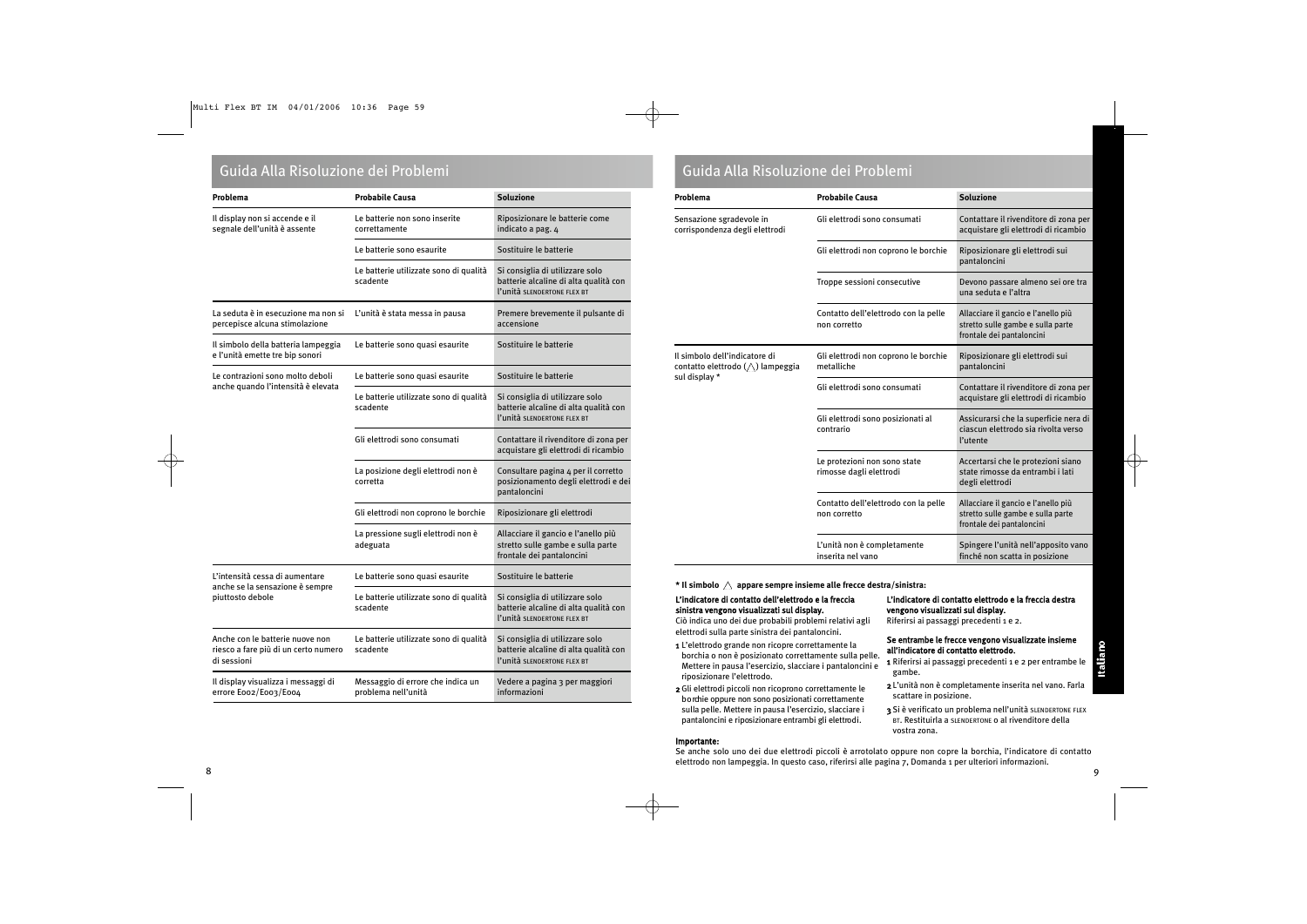### "Cosa Fare" E "Cosa Non Fare"

L'unità SLENDERTONE FLEX BT è adatta a tutte le donne in buona salute. Tuttavia, come per ogni altro tipo di attività fisica, è necessario essere cauti: pertanto bisogna sempre seguire le indicazioni riportate qui sotto e leggere il manuale d'istruzioni prima dell'uso.

### Non utilizzate l'apparecchio se:

- Avete impianti elettronici (ad es. un pacemaker) o soffrite di problemi cardiaci.
- Siete incinta.
- Soffrite di cancro, di epilessia o siete sotto osservazione medica per disfunzioni cognitive.
- L'unità è molto vicina (ad es. 1 m) a dispositivi terapeutici che utilizzano onde corte o microonde.
- Siete collegati ad apparecchiature chirurgiche ad alta frequenza.

### Attendere prima di utilizzare qualsiasi prodotto SLENDERTONE:

- Almeno sei settimane dalla nascita del bambino (dopo aver consultato il medico).
- Un mese dopo l'inserimento di un dispositivo contraccettivo IUD (ad esempio la spirale).
- Almeno tre mesi dopo aver avuto un parto cesareo (dopo aver consultato il medico).
- Che siano trascorsi i giorni di flusso più intenso del ciclo mestruale.

### Chiedere l'autorizzazione al medico prima dell'utilizzo dei pantaloncini SLENDERTONE FLEX BT se:

- Volete utilizzare i pantaloncini SLENDERTONE FLEX BT ma avete problemi alla schiena. È anche necessario che l'intensità sia sempre bassa.
- Avete una qualsiasi malattia o lesione grave non menzionata in questo manuale.
- Vi siete sottoposti di recente ad un intervento chirurgico.
- Assumete insulina per il diabete.
- Intendete utilizzare l'apparecchio su un bambino.
- Avete problemi muscolari o ai legamenti. • Utilizzate questo apparecchio nell'ambito di un programma di riabilitazione.

### Per quanto riguarda l'applicazione degli elettrodi e dei pantaloncini, ricordarsi sempre di:

- Indossare gli elettrodi e i pantaloncini SOLO come indicato in questo support pack.
- Evitare di mettre gli elettrodi sulla parte anteriore o ai lati del collo, vicino al cuore (ad es. un elettrodo sul petto e l'altro sul dorso), sui genitali o sulla testa. (Sono disponibili altre unità SLENDERTONE per il trattamento delle altre aree del corpo: per maggiori informazioni contattate il rivenditore).
- Evitare cicatrici recenti, pelle infiammata o screpolata, aree con infezioni o soggette ad acne, trombosi o altri problemi vascolari (ad es. vene varicose) e ogni parte del corpo che abbia una sensibilità ridotta.
- Evitare aree che presentano ferite o possibilità di movimento ridotta (ad es. fratture o distorsioni).

• Evitare di posizionare gli elettrodi direttamente su impianti metallici. È possibile invece posizionarli sul muscolo più vicino.

### Possibili effetti indesiderati:

• È stato registrato un numero limitato di reazioni cutanee circoscritte su persone che utilizzano apparecchi per la stimolazione muscolare, tra cui allergie, arrossamento prolungato della pelle e acne.

### Per riposizionare gli elettrodi durante una seduta di allenamento:

• Mettere sempre in pausa il programma in esecuzione, slacciare le fibbie con gancio e anello sui pantaloncini quindi riallacciarle una volta che gli elettrodi sono stati riposizionati.

### Dopo un esercizio o uno sforzo intenso:

• Utilizzare sempre un'intensità più bassa per evitare l'affaticamento muscolare.

### Contattare SLENDERTONE o un distributore autorizzato se:

- L'unità non funziona correttamente. Non utilizzarla finché il problema non è stato risolto.
- Si verificano irritazioni, reazioni cutanee, ipersensibilità o altri effetti indesiderati. Tuttavia, un certo arrossamento della pelle sotto i pantaloncini è assolutamente normale durante l'allenamento e può permanere per un breve periodo di tempo anche al termine della seduta.

### Nota:

• Per essere efficace il trattamento non deve causare disagio eccessivo.

### Importante:

- Tenere l'unità lontano dalla portata dei bambini.
- La borchia e gli elettrodi non devono essere collegati ad altri oggetti.
- Non utilizzare l'unità contemporaneamente ad altri dispositivi che fanno passare della corrente elettrica attraverso il corpo (ad es. un altro elettrostimolatore).
- Non toccare gli elettrodi o la borchia metallica quando l'unità è in funzione.
- Non utilizzare l'unità mentre si è alla guida o mentre si azionano delle attrezzature.
- L'unità SLENDERTONE FLEX BT non deve essere utilizzata con indumenti appartenenti ad altri prodotti SLENDERTONE. In caso contrario, si può verificare una stimolazione sbilanciata e la tonificazione può risultare inefficace.
- SLENDERTONE non risponderà di eventuali problemi nel caso in cui non siano state rispettate le istruzioni fornite insieme all'unità.

### NB: in caso di dubbi sull'utilizzo del sistema di tonificazione Glutei e Cosce SLENDERTONE FLEX BT, per qualsiasi motivo, consultare il medico.

### Caratteristiche Tecniche

### Manutenzione dell'unità:

Non bagnare l'unità. Non lasciarla per un periodo prolungato all'esposizione dei raggi solari. Evitare che la parte interna dell' apparecchio si bagni. Non utilizzare detergenti, alcool, spray aerosol o solventi aggressivi sull'unità. Non lasciare l'unità esposta ai raggi solari per un periodo prolungato.

Non è necessario accedere all'interno dell'apparecchio per effettuare la manutenzione.

Se l'unità risulta danneggiata è necessario interromperne l'utilizzo e inviarla a SLENDERTONE o al rivenditore locale in modo che venga sostituita o riparata. Le riparazioni, la manutenzione e le modifiche possono essere eseguite unicamente dal personale qualificato autorizzato da SLENDERTONE.

NOTA: si consiglia di utilizzare batterie sigillate. Togliere sempre le batterie dall'unità quando questa rimane a lungo inutilizzata, altrimenti le batterie potrebbero perdere e danneggiare l'apparecchio. Tuttavia, alcune batterie pur essendo commercializzate come "sigillate", possono comunque rilasciare sostanze corrosive che possono danneggiare l'apparecchio. Non utilizzare mai batterie diverse da quelle corrette, di tipo LR03/ AAA da 1,5v. Inserire le batterie esclusivamente secondo le modalità indicate nel presente manuale.

### Smaltimento degli elettrodi e delle batterie:

Gli elettrodi e le batterie non devono mai essere inceneriti; è necessario che questi elementi vengano smaltiti nel rispetto delle leggi nazionali vigenti in merito.

Quando appare il simbolo  $\triangle$  la stimolazione è significativamente ridotta.

Il segnale aumenta gradualmente fino a raggiungere il livello massimo all'inizio della fase di contrazione (ad es. salita) e diminuisce gradualmente fino a scomparire all'inizio della fase di rilassamento (ad es. discesa).

### Accessori

Per la sostituzione degli elettrodi utilizzare solo quelli con il marchio SLENDERTONE. Quelli di altre marche potrebbero non essere compatibili e non assicurare i livelli minimi di sicurezza.

### • Elettrodi adesivi slendertone Glutei e Cosce:

Due elettrodi adesivi grandi Tipo 706 Quattro elettrodi adesivi piccoli Tipo 708

• Pantaloncini SLENDERTONE FLEX BT

### Tipo di prodotto: 511

Uso previsto: Stimolatore muscolare

Forma d'onda: Simmetrica bifase quadrata quando misurata con carico resistente.

### Specifiche ambientali:

- Funzionamento: Intervallo temperature: da 0 a 35°C / 95°F Umidità: dal 20 al 65% UR Conservazione: Intervallo temperature: da 0 a 55°C / 131°F
- Umidità: dal 10 al 90 % UR

### Descrizione dei simboli utilizzati sull'unità:

I simboli tecnici, posti direttamente sull'apparecchio, hanno il seguente significato significato:

All'interno del vano batterie "+" indica la polarità positiva e "-" indica la polarità negativa. Il modo in cui le batterie devono essere posizionate è indicato dai disegni sagomati sulla base del vano batterie.

L'unità e i pantaloncini sono prodotti por Bio-Medical Research Ltd., Parkmore Business Park West, Galway, Irlanda.

Per il funzionamento dell'apparecchio sono necessarie 3 batterie CC da 1,5 volt (LR03). CC è indicato dal simbolo:

La frequenza di uscita indica il numero di impulsi al secondo trasmessi dall'apparecchio. Tale valore è misurato in hertz, indicato dalla sigla "Hz".

Uscita (RMSA) significa valore quadratico medio massimo di uscita della corrente per ogni canale misurato con carico resistente.

Uscita (RMSV) significa valore quadratico medio massimo di tensione per ogni canale misurato con carico resistente.

Questo simbolo significa "Attenzione, consultare i documenti allegati". **!**

M Questo simbolo significa apparecchio di tipo BF.

Questo simbolo posto sull'unità SLENDERTONE indica la conformità ai requisiti stabiliti dalla Direttiva Dispositivi Medici (93/42/CEE). 0366 è il numero dell'organismo notificato (VDE). 0366

SN significa "Numero di serie".

All'interno della scatola, sul retro dell'apparecchio si trova il numero di serie dell'apparecchio stesso. La lettera che precede il numero indica l'anno di produzione: "A" sta per 1995, "G", per 2001, "H" per 2002 ecc.

Il numero di lotto dei pantaloncini si trova sulla confezione dei pantaloncini stessi, ed è indicato dal simbolo LOT .

### Tensione/corrente uscita nominale:

| rensione, corrente ascita nominate: |            |            |             |  |
|-------------------------------------|------------|------------|-------------|--|
| <b>Parametro</b>                    | 500Ω       | 1 KΩ       | 1,5 KΩ      |  |
| <b>Uscita RMSV</b>                  | 6,5V       | 11,6 V     | 12,6 V      |  |
| <b>Uscita RMSA</b>                  | 13,0 mA    | 11,6 mA    | 8,4 mA      |  |
| Frequenza di uscita                 | 50-55 Hz   | 50-55 Hz   | 50-55 Hz    |  |
| Componente a corrente               |            |            |             |  |
| continua: circa                     | 0°C        | 0°C        | 0°C         |  |
| Larghezza impulsi positivi          | 300-350 µS | 300-350 µS | 300-350 µS  |  |
| La rghezza impulsi negativi         | 300-350 µs | 300-350 µS | 300-350 µS  |  |
| Intervallo interfase                | 100 µS     | 100 µS     | $100 \mu s$ |  |

**Note:** In conformità alle leggi degli Stati membri, i controlli di sicurezza sull'apparecchio devono essere effettuati ogni due anni. **Note:** In conformità alle leggi tedesche i controlli di sicurezza sul prodotto devono essere effettuati ogni due anni da un servizio di assistenza autorizzato.

### Materiali:

Parte esterna: 100% Nylon, Bordo: 82% Nylon, 18% Elastane, Gancio e anello: 100% Nylon, Gancio e anello non elastico: 100% Polietilene, Imbottitura: 100% Poliuretano, , Cordoncino cucitura: 100% Nylon, Gancio e anello in velcro: 90% Nylon, 10% OP.

Alla fine del periodo di vita utile non gettare il prodotto nella normale spazzatura domestica, ma portarlo presso un punto di raccolta per il riciclaggio delle apparecchiature elettroniche.

Alcuni materiali possono infatti essere riutilizzati se il prodotto viene portato presso un punto di raccolta per il riciclaggio. Il riutilizzo di alcune parti o materiali grezzi ricavati da prodotti usati rappresenta un importante contributo alla protezione dell'ambiente. Per informazioni sul punto di raccolta più vicino, rivolgersi alle autorità locali.

Lo smaltimento di apparecchiature elettriche ed elettroniche può avere possibili effetti dannosi sull'ambiente. Un'errata procedura di smaltimento può causare la dispersione di tossine che inquinano aria, acqua e suolo e possono risultare dannose per la salute umana.

Italiano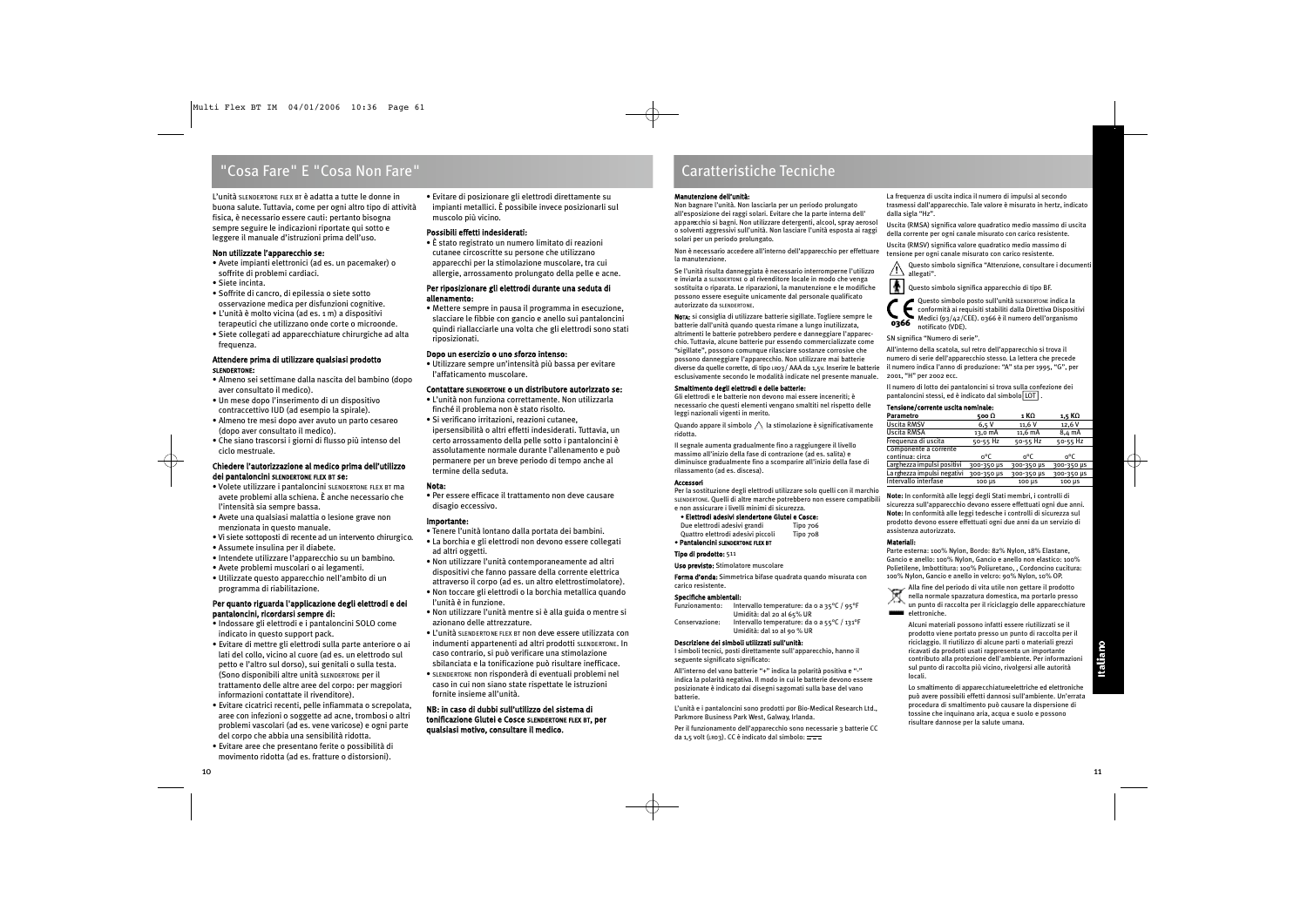### O Seu Aparelho e Visor SLENDERTONE FLEX BT



## O Seu Visor FLEX BT

- 1 **1 Carga restante da pilha**
- **2**  $\overline{\wedge}$  Intensidade mais alta atingida até à data
- 3 A Problema de contacto do eléctrodo (consulte a página 9)
- $I$  Indicador SLENDERTONE FLEX BT
- 5 Número de sessões concluídas
- 6 Função de silêncio activada
- 7 T:TR Tempo restante na sessão actual/mensagens de erro
- 8 | Função de pausa activada
- 9 (5) Intensidade do lado esquerdo
- 10  $\sqrt{5}$  Intensidade do lado direito
- 11 Contracção/relaxamento muscular
- 12  $\binom{00}{0}$  Evolução do utilizador
- 13 Aparelho desligado antes de completada a sessão
- 14 **4 4** Número do programa
- 15 Bloqueio da tecla activado

## Funções Avançadas do Seu Aparelho SLENDERTONE FLEX BT

### **1 Botão Informação (i)**

### **NÍVEIS DE INTENSIDADE (Fig. a):**

Pressione o botão de informação uma vez para ver a intensidade do programa em execução.

### **INTENSIDADE MÉDIA (Fig. b)**

Pressione o botão de informação duas vezes para ver a intensidade média no lado esquerdo e no lado direito dos calções nas três últimas sessões.

### **NÍVEIS DE INTENSIDADE MAIS ELEVADOS (Fig. c)**

Pressione o botão de informação três vezes para ver a intensidade mais elevada que atingiu no lado esquerdo e no lado direito dos seus calções.

### **NÚMERO DE SESSÕES ATÉ À DATA (Fig. d)**

Pressione o botão de informação quatro vezes para ver quantas sessões completou até à data, uma boa forma de manter o registo da sua evolução. A unidade é reposta a 0 após 250 sessões.

|   |   | Fig. a |
|---|---|--------|
|   |   | Fig.b  |
| ш | Δ | Fig. c |
|   |   | Fig. d |

**2 Função de Bloqueio de Tecla de Intensidade (Fig. e)** Se considerar confortável um determinado nível de intensidade, pressione em simultâneo as metades superior e inferior do botão de intensidade do lado esquerdo para bloquear essa intensidade. A função de bloqueio de tecla também bloqueia o botão de programas. Esta função permanece activa apenas durante a sessão na qual é activada. Desactive a função de bloqueio de tecla repetindo o procedimento.

### **3 Função Silêncio (Fig. f)**

Se desejar desligar os efeitos sonoros do seu aparelho, pressione, em simultâneo, o botão de informação e o botão de programas. A função de silêncio permanece activa indefinidamente até ser alterada manualmente. Desactive a função de silêncio repetindo o procedimento.



Função de Bloqueio de Tecla de Intensidade

### **4 Mensagens de Erro**

Se o seu aparelho desenvolver uma falha, o que é pouco provável, pode aparecer uma de três mensagens de erro. Se aparecer E002, desligue e volte a ligar o seu aparelho. O problema deverá ficar resolvido. Se esta mensagem persistir, devolva o seu aparelho para que seja reparado. Se aparecer a mensagem de erro E003 ou E004, o seu aparelho desenvolveu uma falha interna e deverá ser devolvido para que seja reparado.

### Cuidados a Ter Com o Seu FLEX BT

Não deve deixar que o seu aparelho se molhe, mas pode limpá-lo, ocasionalmente, com um pano ligeiramente humedecido. Os calções FLEX BT podem ser lavados, mas primeiro tem de retirar o aparelho e os eléctrodos. Deve seguir sempre as instruções na etiqueta quando lavar os calções.

Nunca lave os calções na máquina. Deverá lavá-los sempre à mão em água tépida. Isto protege os fios internos contra danos na máquina de lavar. É aconselhável ter cuidado mesmo quando lavar à mão e nunca torça os calções para escorrer a água.

Não utilize quaisquer branqueadores quando lavar os calções.



Não coloque os calções na máquina de secar. Deverá secá-los sempre numa superfície plana. Não os seque sobre qualquer superfície quente (por ex. um radiador) uma vez que contêm partes de plástico. Deve certificar-se que os calções estão totalmente secos antes de os utilizar.

Os calções SLENDERTONE FLEX BT não podem ser passados a ferro.



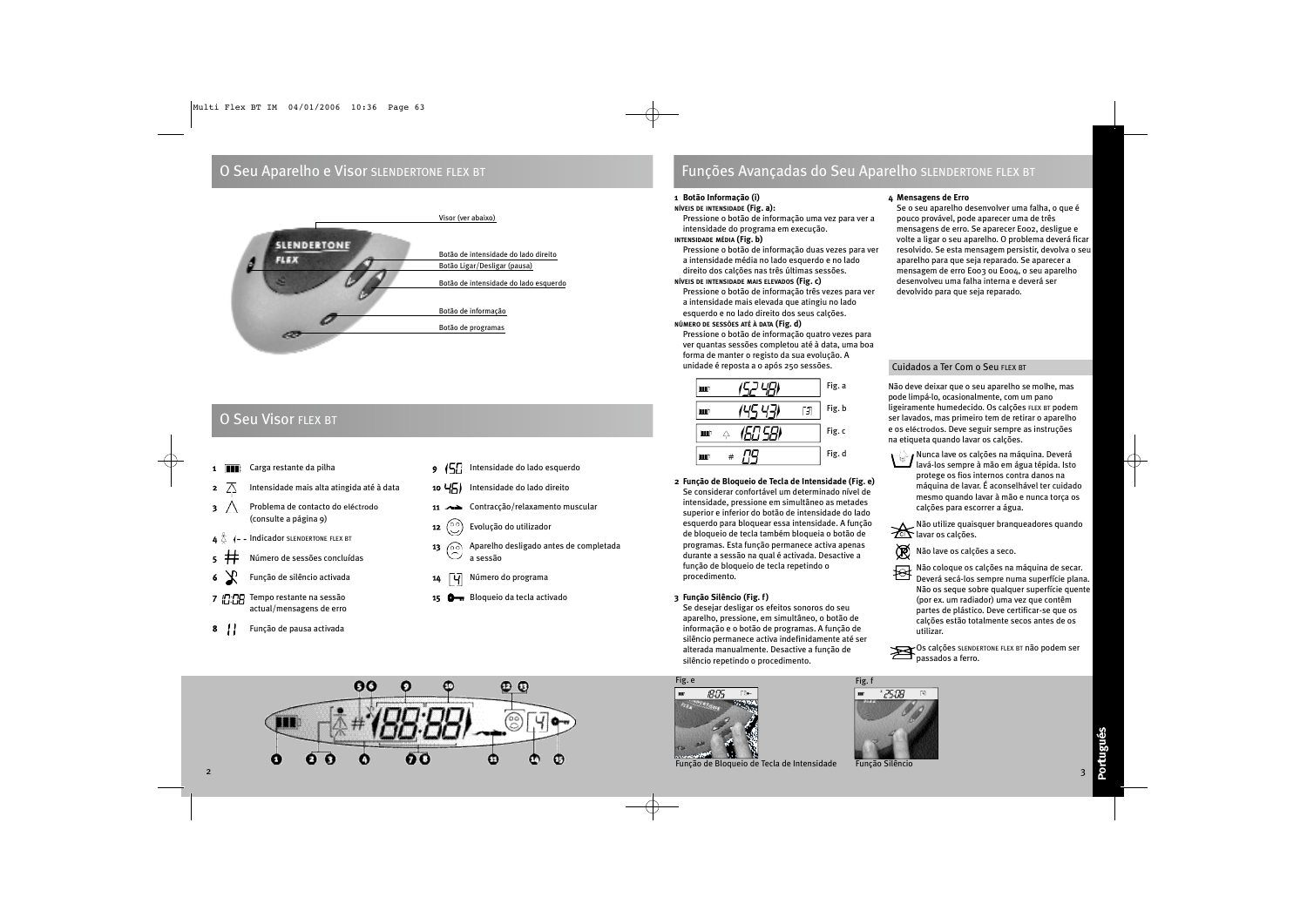### Como Iniciar

O material contido nos calções SLENDERTONE FLEX BT permite que se adaptem a uma grande variedade de tamanhos. Os fechos na cintura e pernas permitem que os calções sejam ajustados de forma a adaptarem-se a vários tamanhos de roupa. Os calções estão disponíveis em 3 tamanhos diferentes e foram concebidos para se adaptarem aos seguintes tamanhos de cintura:

| Pequeno (S): | 61cm-71cm |
|--------------|-----------|
| Médio (M):   | 71cm-81cm |
| Grande (L):  | 81cm-91cm |

- 1 Volte os calções SLENDERTONE FLEX BT do avesso e coloque-os numa superfície plana. Comece com a parte de trás dos calções voltada para cima.
- 2 Retire as coberturas do lado decorado de ambos os eléctrodos grandes (Fig. a) e coloque um eléctrodo em cada um dos espaços dos eléctrodos grandes, utilizando a guia de posicionamento que melhor se adaptar ao seu corpo (Fig. b). Não deite fora as coberturas, uma vez que pode precisar delas mais tarde.
- 3 Repita o passo 2 com os quatro eléctrodos mais pequenos, colocando duas nos espaços de trás dos eléctrodos e duas na parte da frente. Certifique-se de que todas os eléctrodos cobrem os respectivos pernos metálicos e pressione a superfície de cada eléctrodo firmemente contra o respectivo espaço. Não deite fora as coberturas, uma vez que pode precisar delas mais tarde. Volte os calções com o lado direito para fora.

### *Inserção das Pilhas*

4 Para abrir o compartimento das pilhas, pressione a seta com relevo e faça deslizar a tampa para fora  $\triangle$ . Com o aparelho voltado para si, coloque a primeira das três pilhas de 1,5V(LR03/AAA) no espaço do lado direito com a extremidade plana (negativa) primeiro e depois empurre a extremidade positiva até encaixar no local. Insira a segunda pilha no espaço do lado esquerdo, novamente com a extremidade plana primeiro. Finalmente, coloque a terceira pilha no espaço central, com a extremidade plana em último e volte a colocar a tampa das pilhas.

### *Nota: Remoção das pilhas*

Para remover as pilhas, eleve a extremidade negativa da pilha central e retire a pilha, levantando-a. Em seguida, retire as pilhas da esquerda e da direita.

O compartimento das pilhas tem que estar  $\frac{1}{2}$  fechado quando o aparelho está ligado.

- 5 Abra os fechos da cintura e das pernas e puxe os calções totalmente para cima. Aperte, sem ser em demasia, a fita da cintura. Para garantir o posicionamento correcto, verifique se os eléctrodos nas suas nádegas estão niveladas com a parte mais larga das suas nádegas, se os eléctrodos na parte de trás das suas coxas estão directamente por baixo da dobra das suas nádegas e se os eléctrodos na parte da frente estão colocadas por baixo da linha onde a parte superior das suas coxas se une à parte superior do seu corpo (Fig. c e d).
- 6 Desaperte a fita da cintura, alcance a parte de trás dos calções e retire as coberturas pequenas dos eléctrodos colocados nas suas nádegas. Em seguida, volte a apertar os calções de forma confortável em volta da cintura (Fig. e). Depois, alcance as aberturas das pernas para retirar as coberturas dos eléctrodos grandes na parte de trás das suas coxas e dos eléctrodos pequenos situados na parte da frente das suas coxas. Pressione todos os eléctrodos firmemente contra as suas nádegas e coxas e aperte as aberturas das pernas.

### **Nota:**

Não deite fora as coberturas, uma vez que precisará delas no final da sessão.

- 7 Faça deslizar o aparelho para o suporte até encaixar no local
- 8 Pressione o botão de ligar/desligar durante dois segundos para ligar o aparelho (Fig. f). O aparelho está programado para iniciar no Programa 1. Após um número definido de sessões em cada programa, o aparelho avança automaticamente para o programa seguinte.
- 9 Aumente a intensidade até um nível onde se sinta confortável (Fig. g). Não tem de atingir a mesma intensidade em ambos os lados; no entanto, o aparelho aumenta automaticamente a intensidade do lado esquerdo ou direito para garantir que um deles não fica mais de 10 unidades acima do outro.
- 10 Se desejar fazer uma pausa na sessão antes de terminar o programa, pressione brevemente o botão de Ligar/desligar. Para reiniciar o programa, volte a pressionar brevemente o botão de Ligar/desligar.
- 11 Quando a sessão terminar, o aparelho pára automaticamente. Pressione o botão de Ligar/desligar durante dois segundos para desligar o aparelho. Se se esquecer, o aparelho desliga-se automaticamente.
- 12 Para retirar os calções, abra os fechos da cintura e das pernas e enrole os calções para baixo para que se voltem do avesso (Fig. h). Utilize os quatro espaços dos eléctrodos pequenos para remover suavemente os quatro eléctrodos pequenos da pele. Volte a colocar as coberturas nos eléctrodos pequenos na parte da frente das suas coxas. Em seguida, remova os eléctrodos grandes da parte de trás das suas coxas e dispa os calções.
- 13 Coloque os calções numa superfície plana com os quatro eléctrodos sem cobertura voltadas para cima. Volte a colocar as coberturas nestos eléctrodos, volte os calções com o lado correcto para fora e guarde o aparelho até à próxima utilização.

### **Nota:**

Você pode parar a sessão em qualquer altura que perto em pressionar o botão de Ligar/desligar durante dois segundos para desligar o aparelho.

### **Importante:**

Deve fazer um intervalo de, pelo menos, seis horas entre as sessões.

### Os Seus Programas SLENDERTONE FLEX BT

| Programa     | Duração<br>(minutos) | N.º de<br>Sessões | Nível Máx.<br>de Intensidade |
|--------------|----------------------|-------------------|------------------------------|
| 1 Introdução | 20                   | ٦                 | 99                           |
| 2 Iniciado   | 25                   | 10                | 99                           |
| 3 Intermédio | 30                   | 20                | 99                           |
| 4 Avancado   | 30                   | Indefinido        | 99                           |

### NOTAS:

- O aparelho SLENDERTONE FLEX BT está pré-programado para completar um número específico de sessões nos programas 1 a 3 antes de passar para o nível seguinte. À medida que avança de um programa para o seguinte, o símbolo  $\circledcirc$  aparece e o número do programa pisca três vezes. Se não desejar executar o novo programa, pode substituir esta função pressionando o botão de programas até que o programa que deseja fique seleccionado.
- Os programas 1 a 3 incluem uma fase de aquecimento e de relaxamento.
- Depois de seleccionado, o programa 4 é executado indefinidamente até ser alterado manualmente.

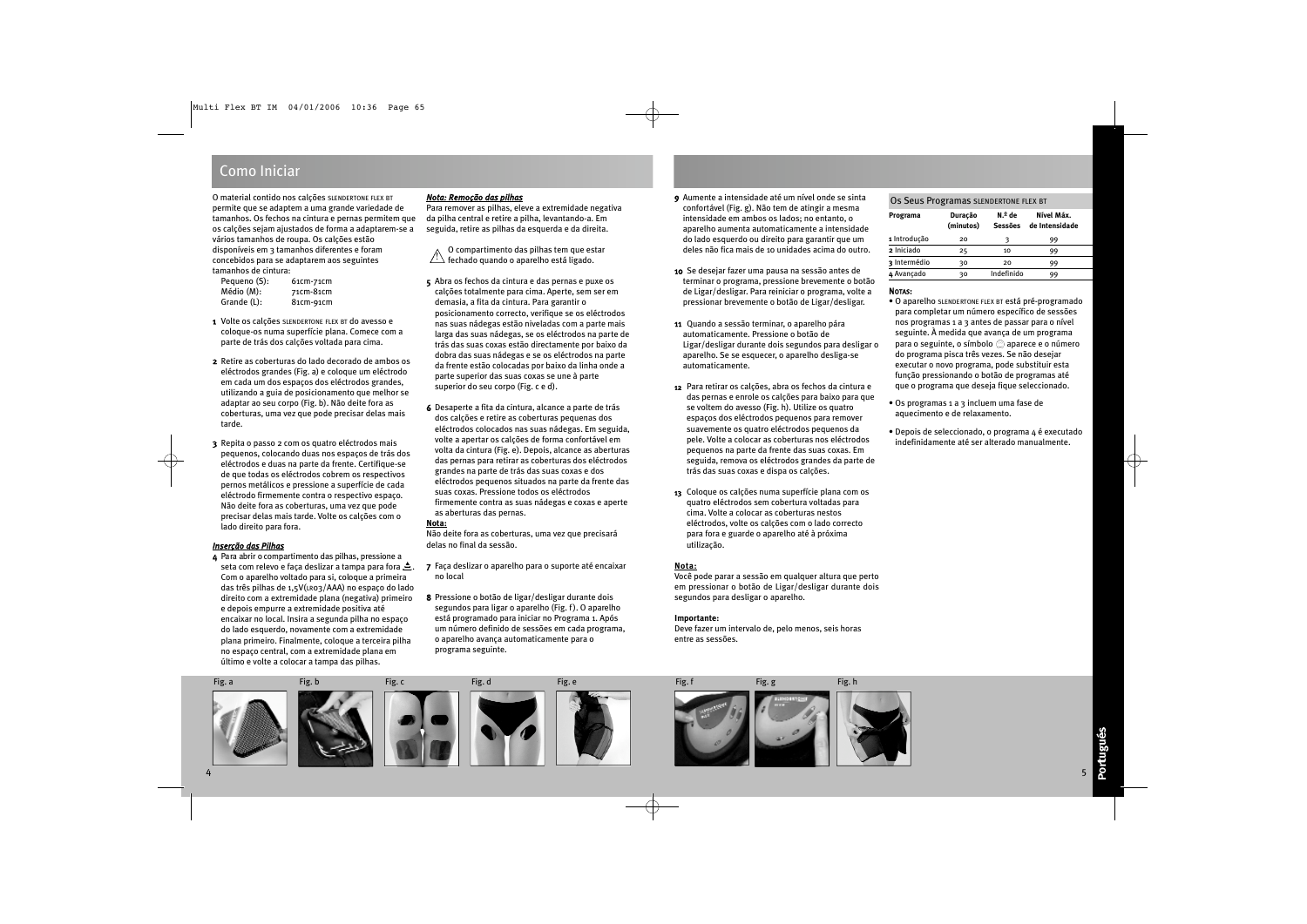### Perguntas e Respostas **Perguntas e Respostas**

### *Posso utilizar o meu aparelho SLENDERTONE FLEX BT para exercício pós-parto?* P

Sim. Se estiver a utilizar o seu aparelho FLEX BT para tonificação pós-parto, só deve iniciar os exercícios, no mínimo, seis semanas após o parto - e tem de consultar o seu médico primeiro. Se nos últimos três meses tiver feito uma cesariana, deve consultar o seu médico para obter o consentimento antes de utilizar os calções SLENDERTONE FLEX BT. R

#### *Com que frequência posso utilizar o meu aparelho SLENDERTONE FLEX BT?* P

Pode utilizar o seu aparelho FLEX BT mais do que uma vez por dia. No entanto, tem de deixar um intervalo de pelo menos 6 horas entre duas sessões, para permitir que os seus músculos recuperem totalmente. R

#### *Como sei quando devo substituir os eléctrodos?* P

O sinal pode estar fraco, mesmo apesar de as pilhas ainda estarem boas. Isto indica, normalmente, que os eléctrodos estão gastos e que necessitarão de ser substituídos em breve. Pode verificar isto inserindo pilhas novas e/ou ajustando os calções para garantir o posicionamento correcto. Os eléctrodos de substituição podem ser adquiridos no seu representante SLENDERTONE mais próximo, no nosso website www.slendertone.com. R

### *Os eléctrodos não aderem aos calções, embora sejam relativamente novos. Existe algum motivo para isto?* P

Certifique-se de que o lado decorado de cada eléctrodo está sempre colocado nos calções. O lado preto dos eléctrodos deve estar sempre voltado para si. Pressione as extremidades de cada eléctrodo muito firmemente contra os calções antes e após cada sessão. R

### *A estimulação tornou-se desconfortável. Como* P *posso melhorá-la?*

Certifique-se de que os eléctrodos estão posicionados correctamente e que estão pressionados firmemente contra a sua pele. Pode verificar o seu posicionamento desligando o aparelho e reposicionando os calções como descrito na página 4. Pode também ser benéfico hidratar a pele entre sessões. R

#### *Após a sessão a minha pele fica vermelha. Isto causa algum problema?* P

Alguma vermelhidão da pele após uma sessão com o SLENDERTONE FLEX BT é natural. Em parte deve-se a um aumento no fluxo sanguíneo sob a pele e deverá desaparecer após a sessão. Pode também ocorrer alguma vermelhidão da pele devido à pressão dos calções apertados. Isto é comum e semelhante às R

marcas de pressão obtidas quando veste roupa justa. Se o problema persistir, deverá parar de utilizar o produto. Muito raramente, pode ocorrer uma reacção ao gel dos eléctrodos. Contacte a SLENDERTONE ou o seu representante para obter conselhos.

### *O sinal é diferente em ambos os lados do meu corpo. O que devo fazer?*

P

R

P

R

- $\mathsf{R}$  **1** Se o sinal for mais fraco num dos lados do corpo,<br>node simplesmente aumentar a intensidade pode simplesmente aumentar a intensidade nesse lado pressionando o botão de intensidade para fortalecer o exercício.
	- 2 Certifique-se de que todos os eléctrodos estão correctamente posicionados (consulte a página 4).
- 3 Pode também experimentar apertar o gancho e o laço nas pernas com o sinal mais fraco para verificar se a intensidade aumenta.

### *Sinto um sinal transversal no meu corpo e não para cima e para baixo nas pernas. Porque é que isto acontece?* P

Está a utilizar um aparelho do Sistema de Treino Abdominal SLENDERTONE FLEX nos seus calções SLENDERTONE FLEX BT. O aparelho do Sistema de Treino Abdominal SLENDERTONE FLEX e o aparelho do Sistema de Tonificação de Nádegas e Coxas SLENDERTONE FLEX BT não podem ser trocados. A utilização de um deles numa peça incorrecta poderá resultar numa estimulação desequilibrada e numa sessão de tonificação ineficaz. R

#### *Sinto uma contracção na parte de trás da minha perna, mas não na parte da frente. O que devo fazer?* P

Se a parte de trás da sua coxa e as suas nádegas estiverem a ser exercitadas e a parte da frente da sua coxa não, o eléctrodo pequeno na parte da frente da sua coxa não está a cobrir correctamente o perno metálico ou não está totalmente plano contra a pele. Interrompa o exercício, desaperte os calções e reposicione o eléctrodo. Em seguida, volte a apertar bem o gancho e o laço de forma a ficarem confortáveis.

### *Sinto uma contracção na parte da frente da minha perna, mas não na parte de trás. O que devo fazer?*

Se a parte da frente da sua coxa estiver a ser exercitada, mas a parte de trás da sua coxa ou nádegas não estiver, o eléctrodo pequeno nas suas nádegas não está a cobrir correctamente o perno metálico ou não está totalmente plano contra a sua pele. Interrompa o exercício, desaperte os calções e reposicione o eléctrodo. Em seguida, volte a apertar bem o gancho e o laço de forma a ficarem confortáveis.

#### *Sinto uma contracção numa perna, mas não na outra. O que devo fazer?* P

Se uma perna não estiver a receber qualquer sinal, faça o seguinte: R

- 1 Aperte mais o gancho e o laço nas pernas e cintura dos seus calções SLENDERTONE FLEX BT para ver se isso ajuda.
- 2 Interrompa o exercício, desaperte os seus calções e certifique-se de que todos os eléctrodos do lado sem sinal estão a cobrir totalmente os respectivos pernos metálicos e que estão planos contra a pele. Reposicione todos os que não estiverem planos contra a sua pele e o espaço dos eléctrodos, aperte bem os calções e reinicie o exercício.
- 3 Se nenhuma das soluções acima ajudar, contacte o seu representante SLENDERTONE para obter conselhos.

#### *Inseri pilhas novas, mas não sinto qualquer sinal. Porquê?* P

R Isto pode acontecer com algumas pilhas de baixa<br>Consilidade. De forma a aproveitar todas as qualidade. De forma a aproveitar todas as potencialidades do seu Sistema de Tonificação de Nádegas e Coxas SLENDERTONE FLEX, deve utilizar sempre pilhas alcalinas de elevada qualidade no seu aparelho.

#### *Atingi uma intensidade de 99, mas desejo obter uma contracção mais forte. O que devo fazer?* P

Para obter uma contracção mais forte nas nádegas, utilize os seus calções SLENDERTONE FLEX BT na posição sentada. Para melhorar as contracções na parte da frente das suas coxas, experimente apertar o gancho e o laço nas pernas. R

#### *Os meus músculos da barriga da perna estão em contracção. Isto é normal?* P

Sim. A tecnologia C.S.I. estimula os nervos que controlam os seus músculos. A estimulação do nervo ciático pode levar à contracção dos músculos da barriga da perna, o que é perfeitamente normal, desde que a sensação seja confortável. R

### *Sinto um formigueiro por cima do joelho. Isto é normal?*

Sim. No entanto, se tiver problemas de articulações, principalmente na área do joelho, consulte a secção 'Recomendações a seguir' na página 10. R

#### *Ocorrem atrasos prolongados no programa 4, principalmente quando utilizo o botão de pausa. Porque é que isto acontece?* P

R

P

As fases de relaxamento do aparelho SLENDERTONE FLEX BT têm sempre uma duração igual ou superior às fases de contracção. A fase de duração maior do programa 4 tem 10 segundos. Se, depois de fazer uma pausa na sessão, prosseguir a sessão no meio de uma fase de contracção, o seu aparelho não reinicia a estimulação até que esse ciclo de contracção/relaxamento esteja concluído. Isto pode demorar até 20 segundos, mas o programa continuará normalmente depois disso.

#### *Posso usar o SLENDERTONE FLEX BT para tratar músculos enfraquecidos por falta de exercício devido a uma lesão?* P

O seu SLENDERTONE FLEX BT pode ser usado adicionalmente para aliviar ou compensar as lesões. É necessário consultar o seu médico para estabelecer um programa de reabilitação com o aparelho SLENDERTONE FLEX BT, que oferecerá melhoria segura à resistência e tonificação dos músculos abdominais. R

## Garantia do Produto

Se o seu aparelho tiver uma avaria, dentro do prazo de dois anos após a data de aquisição, a SLENDERTONE compromete-se a substituir ou reparar o aparelho ou quaisquer peças que estejam defeituosas, sem quaisquer encargos de mão-de-obra ou materiais, desde que o aparelho \*:

- tenha sido utilizado para o seu fim específico e da forma descrita neste manual de instruções.
- não tenha sido ligado a uma fonte de energia inadequada.
- não tenha sido sujeito a uma utilização incorrecta ou a negligência. • não tenha sido modificado ou reparado por uma pessoa
- que não seja um agente autorizado da SLENDERTONE.

Esta garantia complementa a possível obrigatoriedade de uma garantia nacional e não afecta os seus direitos legais como consumidor.

\* Exclui bens de consumo (ex. eléctrodos, cinto, etc.) quando sujeitos ao desgaste normal. 6 року процента в процента в процента в процента в процента в процента в процента в процента в процента в проц<br>С 17 року процента в процента в процента в процента в процента в процента в процента в процента в процента в п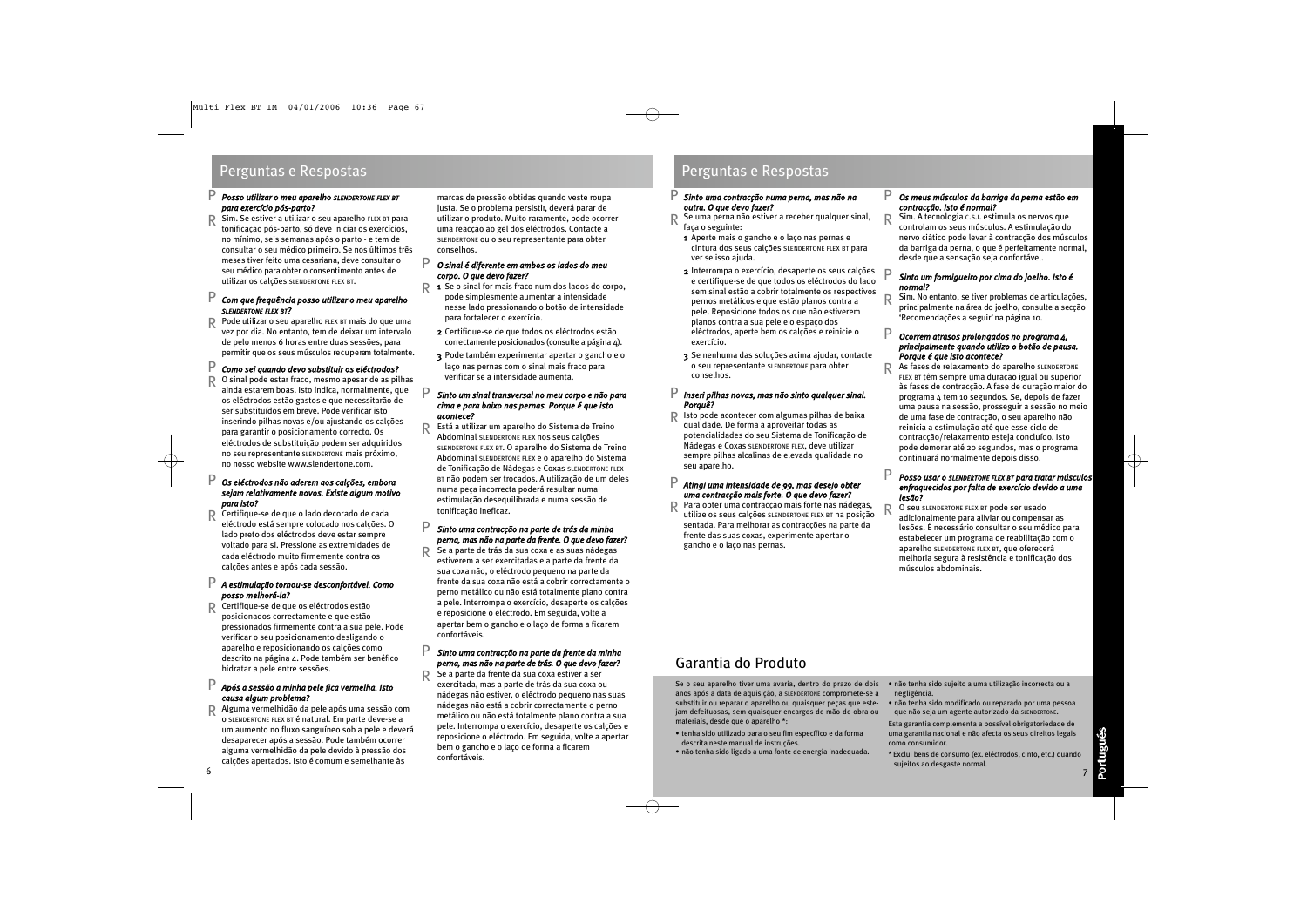### Guia de Resolução de Problemas Guia de Resolução de Problemas

| Problema                                                                        | <b>Causa Possível</b>                                    | Solução                                                                                              |
|---------------------------------------------------------------------------------|----------------------------------------------------------|------------------------------------------------------------------------------------------------------|
| O visor não liga e não há sinal do<br>aparelho                                  | As pilhas estão mal inseridas                            | Coloque novamente as pilhas<br>conforme descrito na página 4                                         |
|                                                                                 | As pilhas estão gastas                                   | Substitua as pilhas                                                                                  |
|                                                                                 | Estão a ser utilizadas pilhas de<br>fraca qualidade      | Deve utilizar sempre pilhas<br>alcalinas de elevada qualidade no<br>seu aparelho SLENDERTONE FLEX BT |
| A sessão está a decorrer, mas não<br>existe estimulação                         | O aparelho foi colocado em pausa                         | Pressione brevemente o botão de<br>ligar/desligar                                                    |
| O símbolo das pilhas está a piscar e<br>o aparelho emite três sinais<br>sonoros | As pilhas estão fracas                                   | Substitua as pilhas                                                                                  |
| As contracções são muito fracas<br>mesmo quando a intensidade está              | As pilhas estão fracas                                   | Substitua as pilhas                                                                                  |
| alta                                                                            | Estão a ser utilizadas pilhas de<br>fraca qualidade      | Deve utilizar sempre pilhas<br>alcalinas de elevada qualidade no<br>seu aparelho SLENDERTONE FLEX BT |
|                                                                                 | Os eléctrodos estão gastos                               | Contacte o seu representante local<br>para adquirir eléctrodos de<br>substituição SLENDERTONE        |
|                                                                                 | Fraco posicionamento do eléctrodo                        | Consulte a página 4 para saber a<br>posição correcta dos eléctrodos e<br>dos calções                 |
|                                                                                 | Os eléctrodos não cobrem os<br>pernos                    | Posicione novamente os eléctrodos                                                                    |
|                                                                                 | Pressão inadequada nos eléctrodos                        | Aperte mais o gancho e o laço nas<br>pernas e na parte da frente dos<br>calções                      |
| A intensidade pára de aumentar e a<br>sensação continua bastante fraca          | As pilhas estão fracas                                   | Substitua as pilhas                                                                                  |
|                                                                                 | Estão a ser utilizadas pilhas de<br>fraca qualidade      | Deve utilizar sempre pilhas<br>alcalinas de elevada qualidade no<br>seu aparelho SLENDERTONE FLEX BT |
| Não estou a obter muitas sessões<br>com um novo conjunto de pilhas              | Estão a ser utilizadas pilhas de<br>fraca qualidade      | Deve utilizar sempre pilhas<br>alcalinas de elevada qualidade no<br>seu aparelho SLENDERTONE FLEX BT |
| As mensagens Eoo2/Eoo3/Eoo4<br>apareceram no visor                              | Mensagem de erro a indicar um<br>problema com o aparelho | Consulte a página 3 para obter mais<br>informações                                                   |

| Problema                                                                             | <b>Causa Possível</b>                           | Solução                                                                                       |
|--------------------------------------------------------------------------------------|-------------------------------------------------|-----------------------------------------------------------------------------------------------|
| Uma sensação desagradável por<br>baixo dos eléctrodos                                | Os eléctrodos estão gastos                      | Contacte o seu representante local<br>para adquirir eléctrodos de<br>Substituição SLENDERTONE |
|                                                                                      | Os eléctrodos não cobrem os<br>pernos           | Posicione novamente os eléctrodos<br>nos calções                                              |
|                                                                                      | Demasiadas sessões consecutivas                 | Deverá fazer um intervalo de pelo<br>menos seis horas entre sessões                           |
|                                                                                      | Contacto fraco do eléctrodo com a<br>pele       | Aperte mais o gancho e o laço nas<br>pernas e na parte da frente dos calções                  |
| O símbolo indicador de contacto do<br>eléctrodo $(\triangle)$ está a piscar no LCD * | Os eléctrodos não cobrem os<br>pernos metálicos | Posicione novamente os eléctrodos<br>nos calções                                              |
|                                                                                      | Os eléctrodos estão gastos                      | Contacte o seu representante local<br>para adquirir eléctrodos de<br>Substituição SLENDERTONE |
|                                                                                      | Os eléctrodos estão colocados ao<br>contrário   | Certifique-se de que a superfície<br>preta de cada eléctrodo está<br>voltada para si          |
|                                                                                      | As coberturas ainda estão nos<br>eléctrodos     | Certifique-se de que as coberturas<br>estão retiradas em ambos os lados<br>dos eléctrodos     |
|                                                                                      | Contacto fraco do eléctrodo com a<br>pele       | Aperte mais o gancho e o laço nas<br>pernas e na parte da frente dos calções                  |
|                                                                                      | O aparelho não está totalmente no<br>suporte    | Empurre o aparelho para o suporte<br>até encaixar no local                                    |

**\* O símbolo aparece sempre com as setas esquerda/direita:**

### O indicador de contacto do eléctrodo e a seta esquerda O indicador de contacto do eléctrodo e a seta direita aparecem no seu visor.

Isto indica um de dois problemas possíveis com os eléctrodos no lado esquerdo dos calções.

- 1 O eléctrodo grande não está a cobrir correctamente o perno ou não está plano contra a pele. Interrompa o exe raício, desaperte os calções e reposicione o eléctrodo.
- 2Nenhum dos eléctrodos pequenos está a cobrir correctamente os respectivos pernos ou não estão planos contra a pele. Coloque o exe rcício em pausa, desaperte os seus calções e volte a posicionar ambos os eléctrodos. O indicador de contacto do eléctrodo e a seta direita aparecem no visor.

### aparecem no visor. Consulte os passos anteriores 1 e 2.

### Se ambas as setas aparecerem com o indicador de contacto do eléctrodo.

- 1 Consulte os passos anteriores 1 e 2 em ambas as pernas.
- 2 O aparelho não está totalmente inserido no suporte. Encaixe-o na posição.
- 3 Existe um problema com o seu aparelho FLEX BT. Devolva-o à SLENDERTONE ou ao seu representante local.

### Importante:

Se apenas um dos dois eléctrodos pequenas estiver enrolada ou não estiver a cobrir o perno, o indicador de c o ntacto do eléctrodo não pisca. Neste caso, consulte as página 7, Pergunta 1 para obter conselhos. <sup>8</sup> <sup>9</sup>